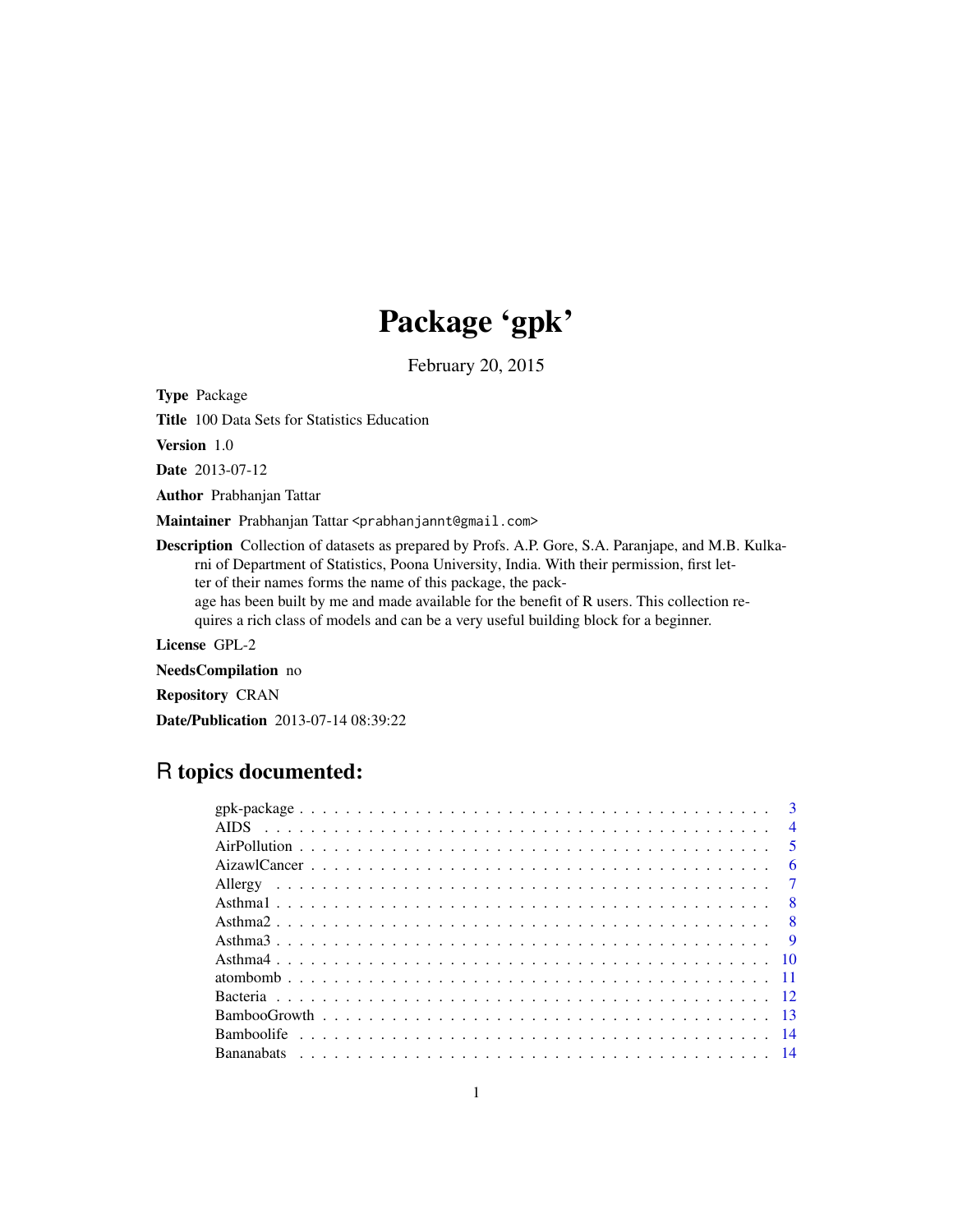|                         | 15 |
|-------------------------|----|
|                         | 17 |
|                         | 18 |
|                         | 19 |
|                         | 20 |
|                         | 21 |
|                         | 22 |
|                         | 23 |
| <b>BPSYS</b>            | 23 |
|                         | 24 |
|                         | 25 |
|                         | 26 |
|                         | 27 |
|                         | 28 |
|                         | 29 |
|                         | 30 |
|                         | 30 |
|                         | 32 |
|                         | 33 |
|                         | 34 |
|                         | 35 |
|                         | 36 |
|                         |    |
|                         | 36 |
|                         | 37 |
|                         | 38 |
|                         | 39 |
|                         | 40 |
|                         | 41 |
|                         | 42 |
|                         | 43 |
|                         | 43 |
|                         | 44 |
|                         | 45 |
|                         | 46 |
|                         | 46 |
|                         | 47 |
| Heart                   | 48 |
|                         | 49 |
| hundredmrun             | 49 |
| <b>IMR</b>              | 50 |
| <b>IOCSharePrice</b>    | 51 |
| <b>IslandSpArea</b>     | 51 |
| Ivoryweight<br>$\ddots$ | 52 |
|                         | 53 |
|                         | 53 |
|                         | 54 |
|                         | 55 |
| magazine                | 56 |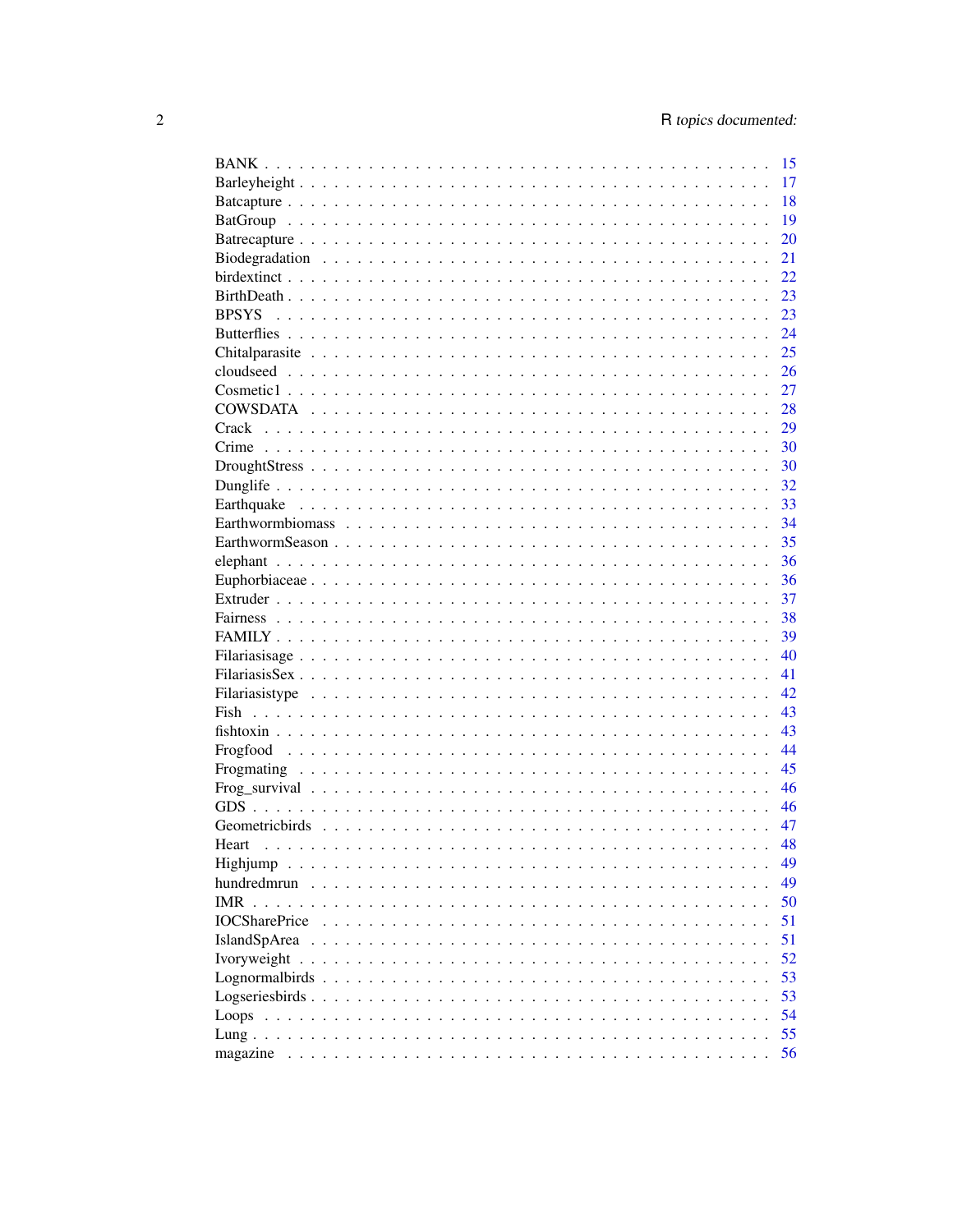<span id="page-2-0"></span>

|             | 57 |
|-------------|----|
|             | 57 |
|             | 58 |
| Microgrow   | 59 |
|             | 59 |
|             | 60 |
|             | 61 |
|             | 62 |
| Plastic     | 62 |
| Poliocases  | 63 |
|             | 64 |
|             | 64 |
| Pureforsure | 65 |
|             | 66 |
|             | 67 |
|             | 67 |
| salamander  | 68 |
| Sheeplife   | 69 |
|             | 69 |
|             | 70 |
|             | 71 |
|             | 71 |
|             | 72 |
|             | 73 |
|             | 74 |
|             | 75 |
|             | 75 |
|             | 76 |
|             | 78 |
|             | 79 |
|             | 80 |
|             | 81 |
|             | 82 |

gpk-package *100 Data Sets for Statistics Education*

# Description

Collection of datasets as prepared by Profs. A.P. Gore, S.A. Paranjape, and M.B. Kulkarni of Department of Statistics, Poona University, India. With their permission, this package has been built by me and made available for the benefit of R users. This collection requires a rich class of models and can be a very useful building block for a beginner.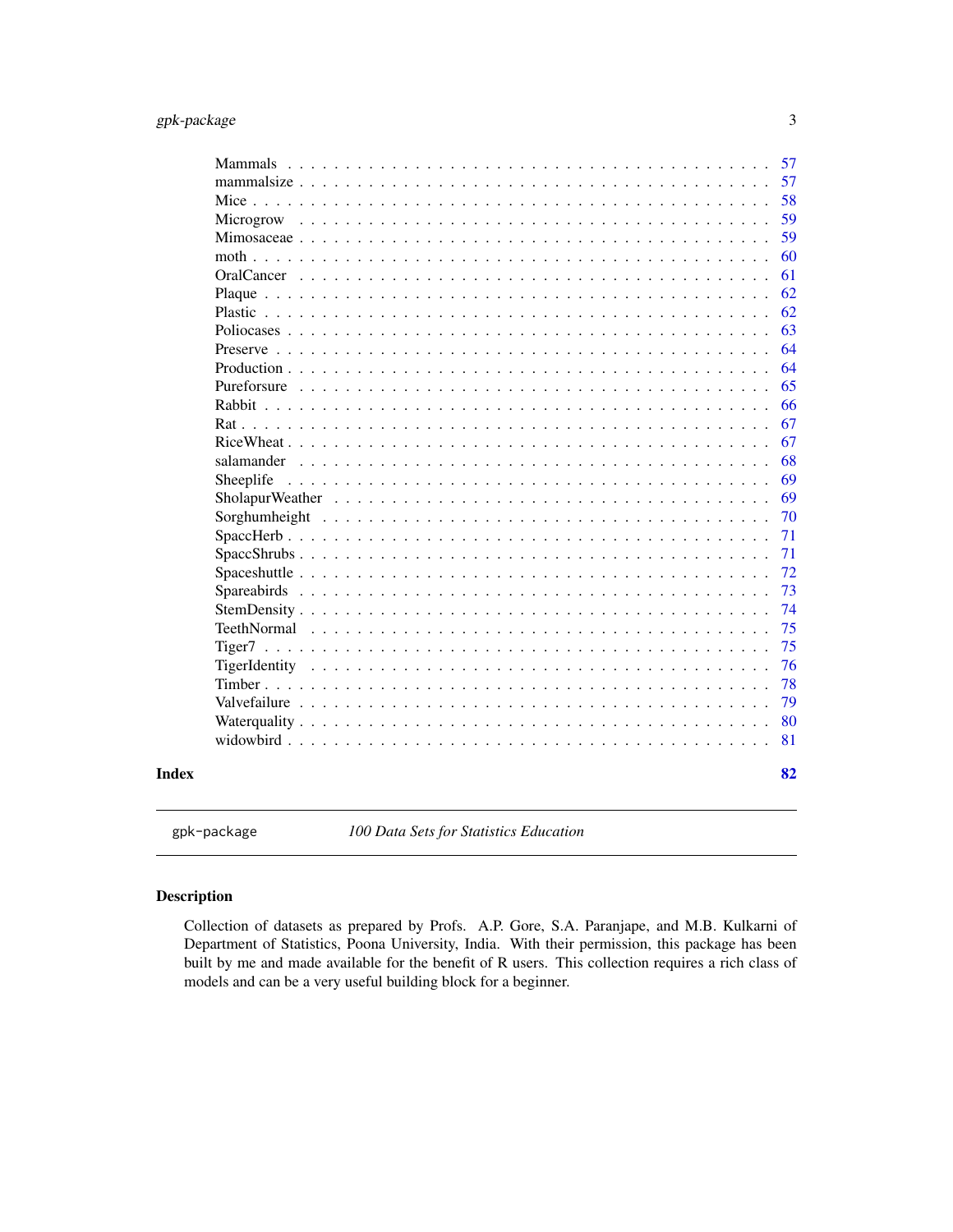# <span id="page-3-0"></span>Details

| Package: | gpk        |
|----------|------------|
| Type:    | Package    |
| Version: | 1.0        |
| Date:    | 2013-07-12 |
| License: | $GPI - 2$  |
|          |            |

Simply, follow the document files at the website of the data sets.

#### Author(s)

Prabhanjan Tattar

Maintainer: Prabhanjan Tattar <prabhanjannt@gmail.com>

AIDS *AIDS Data Set*

#### Description

A : Sr. no B : Pre test score of the student C : Post test score of the student D : Subject Specialization in code numbers 1: Chemistry (Special) 2: Botany (Special) 3: Microbiology (SYBSc level) 4: Microbiology (Special level) 5: Zoology (Special) E: Subject name

#### Usage

data(AIDS)

# Format

A data frame with 72 observations on the following 5 variables.

SR.NO Serial Number

PRE.TEST Pre-test

POST.TEST Post-test

Sub.Code Subject code

Subject a factor with levels Bot Chem Micro Sy Micro TY Zoology

#### Details

In disease management the proverb 'prevention is better than cure' is very relevant. Awareness is the first step in prevention. Hence any materials prepared to enhance awareness constitute a potent weapon in the hands of public health personnel. Two questions are of interest. Is the post-test score significantly higher than the pretest score? Are differences uniform across subjects and years?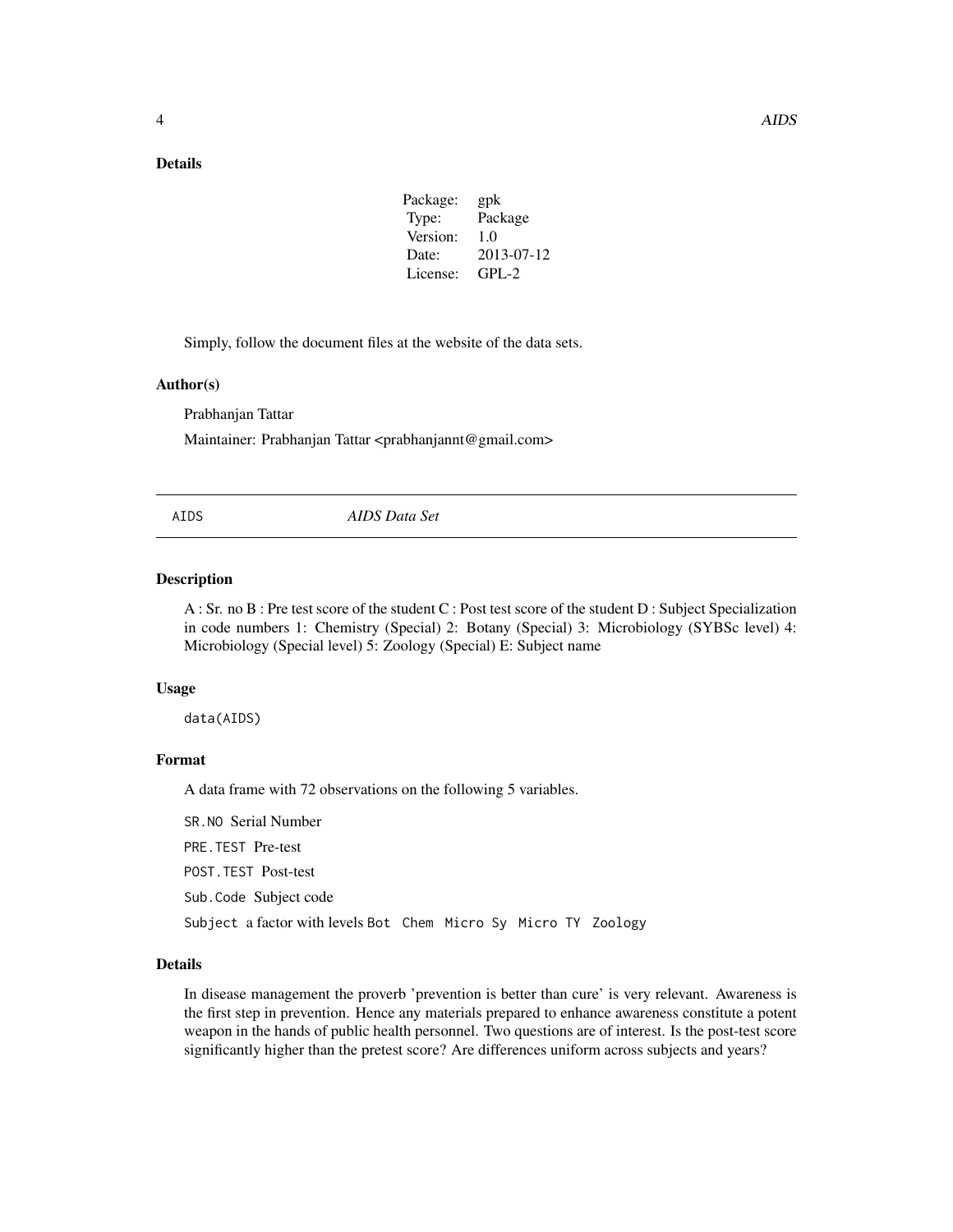#### <span id="page-4-0"></span>AirPollution 5

# Source

http://ces.iisc.ernet.in/hpg/nvjoshi/statspunedatabook/databook.html

#### Examples

```
data(AIDS)
head(AIDS)
t.test(AIDS$PRE.TEST,AIDS$POST.TEST,var.equal=TRUE)
t.test(AIDS$PRE.TEST,AIDS$POST.TEST,var.equal=FALSE)
```
AirPollution *Air Pollution Data*

# Description

The goal is to understand the pollution dispersion as "Determinants of Air pollution"

## Usage

data(AirPollution)

#### Format

A data frame with 151 observations on the following 11 variables.

PM10 Particulate matter (size < 10 micorns)

Pb lead content in PM10

Cd cadmium content in PM10

- Cu copper content in PM10
- Cr chromium content in PM10
- Zn zinc content in PM10

NOx Nitrogen oxide content in PM10

SO2 sulphur dioxide content in PM10

Site The sites

Date dates of the event

Season Season of the year

# Details

The authors suggest that you try out Time series, ANOVA, and Regression on the data set.

# Source

http://ces.iisc.ernet.in/hpg/nvjoshi/statspunedatabook/databook.html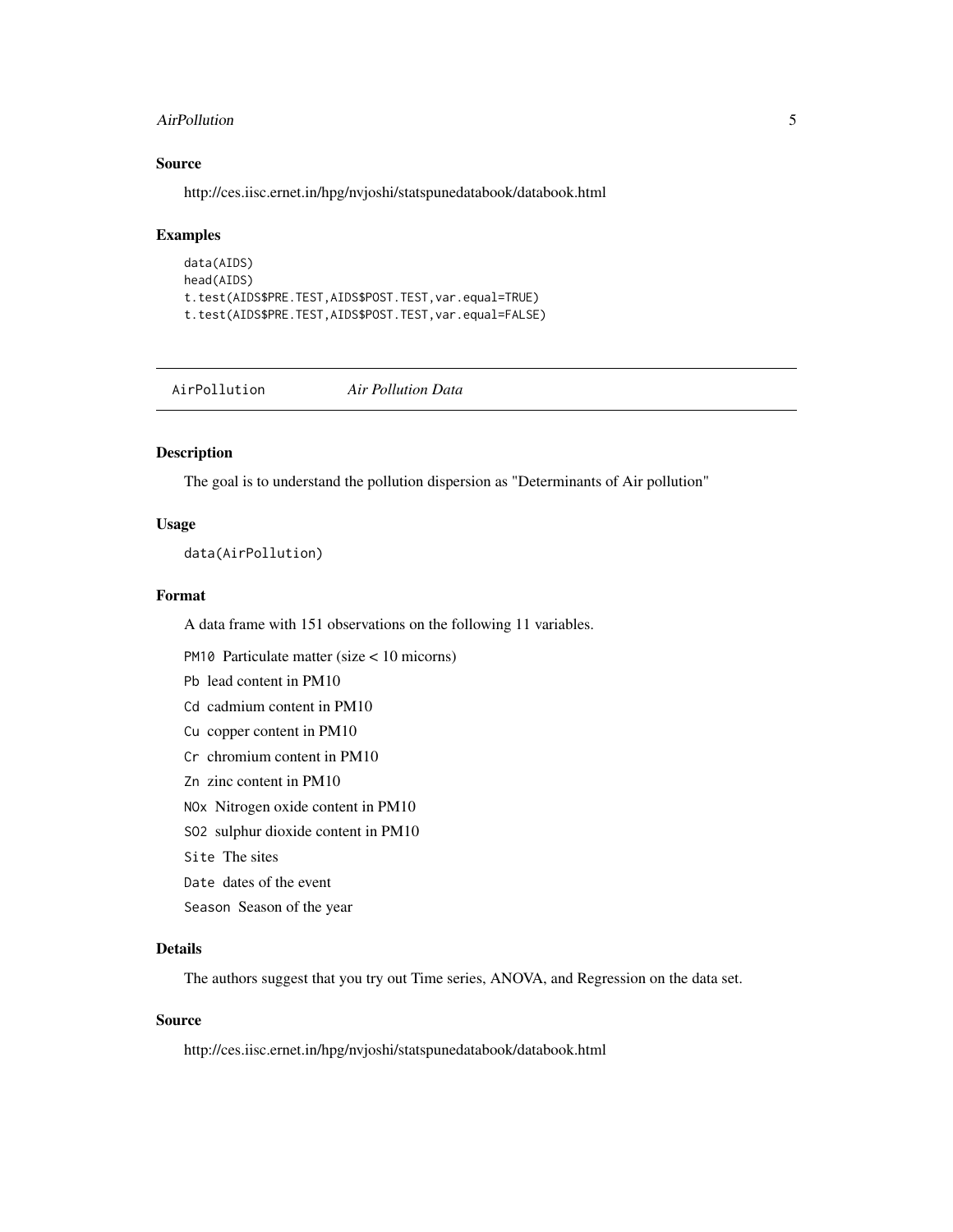# Examples

```
data(AirPollution)
head(AirPollution)
plot.ts(AirPollution[,1:8],plot.type="multiple",main="Air Pollution")
```
AizawlCancer *Sex-wise differences in cancer types*

# Description

Analyze if the cancer percentages of male and female depends on the type of cancer.

#### Usage

data(AizawlCancer)

# Format

A data frame with 19 observations on the following 5 variables.

Site Cancer in different areas

Female Female death to cancer

Male Male death to cancer

# Details

Consider the problem as a count data and use statistical methods as in contingency table and grouping of categories.

#### Source

http://ces.iisc.ernet.in/hpg/nvjoshi/statspunedatabook/databook.html

# Examples

```
data(AizawlCancer)
head(AizawlCancer)
```
<span id="page-5-0"></span>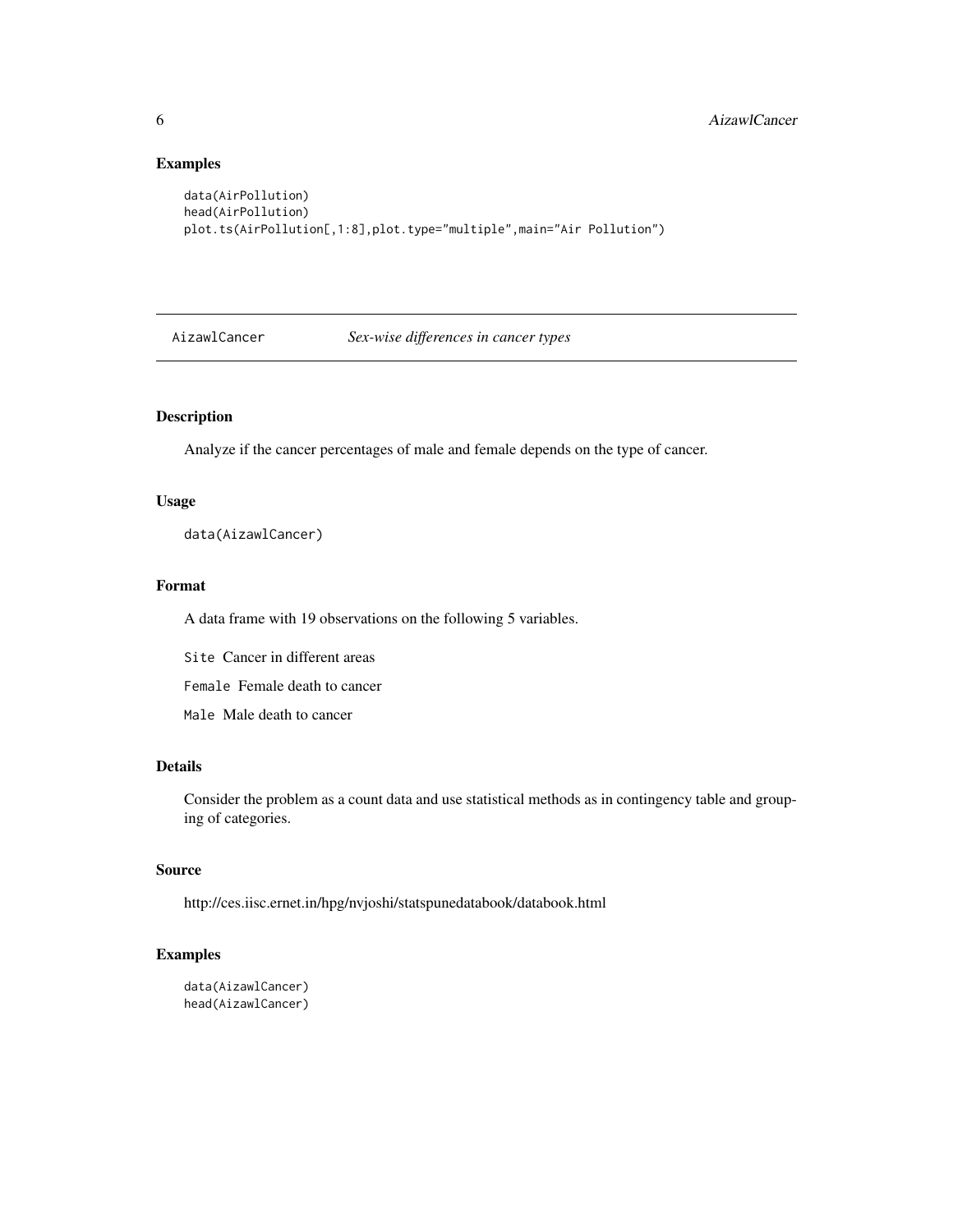<span id="page-6-0"></span>

Cosmetic products can cause allergenic response in users. Such a development can do significant harm to the name of its producer. Hence it is routine to carry out safety tests. In a study to compare irritability of 4 products, seven individuals were asked to apply each product on forearm. Higher the irritation score worse is the product.

Warning: since observations on the same individual are correlated, use of ANOVA may not be valid.

#### Usage

data(Allergy)

#### Format

A data frame with 7 observations on the following 4 variables.

ProdA Irritation score for product A

ProdB Irritation score for product B

ProdC Irritation score for product C

ProdD Irritation score for product D

# Details

Cosmetic products can cause allergenic response in users. Such a development can do significant harm to the name of its producer. Hence it is routine to carry out safety tests. In a study to compare irritability of 4 products, seven individuals were asked to apply each product on forearm. Higher the irritation score worse is the product. Warning: since observations on the same individual are correlated, use of ANOVA may not be valid.

#### Source

http://ces.iisc.ernet.in/hpg/nvjoshi/statspunedatabook/databook.html

# Examples

```
data(Allergy)
friedman.test(as.matrix(Allergy))
```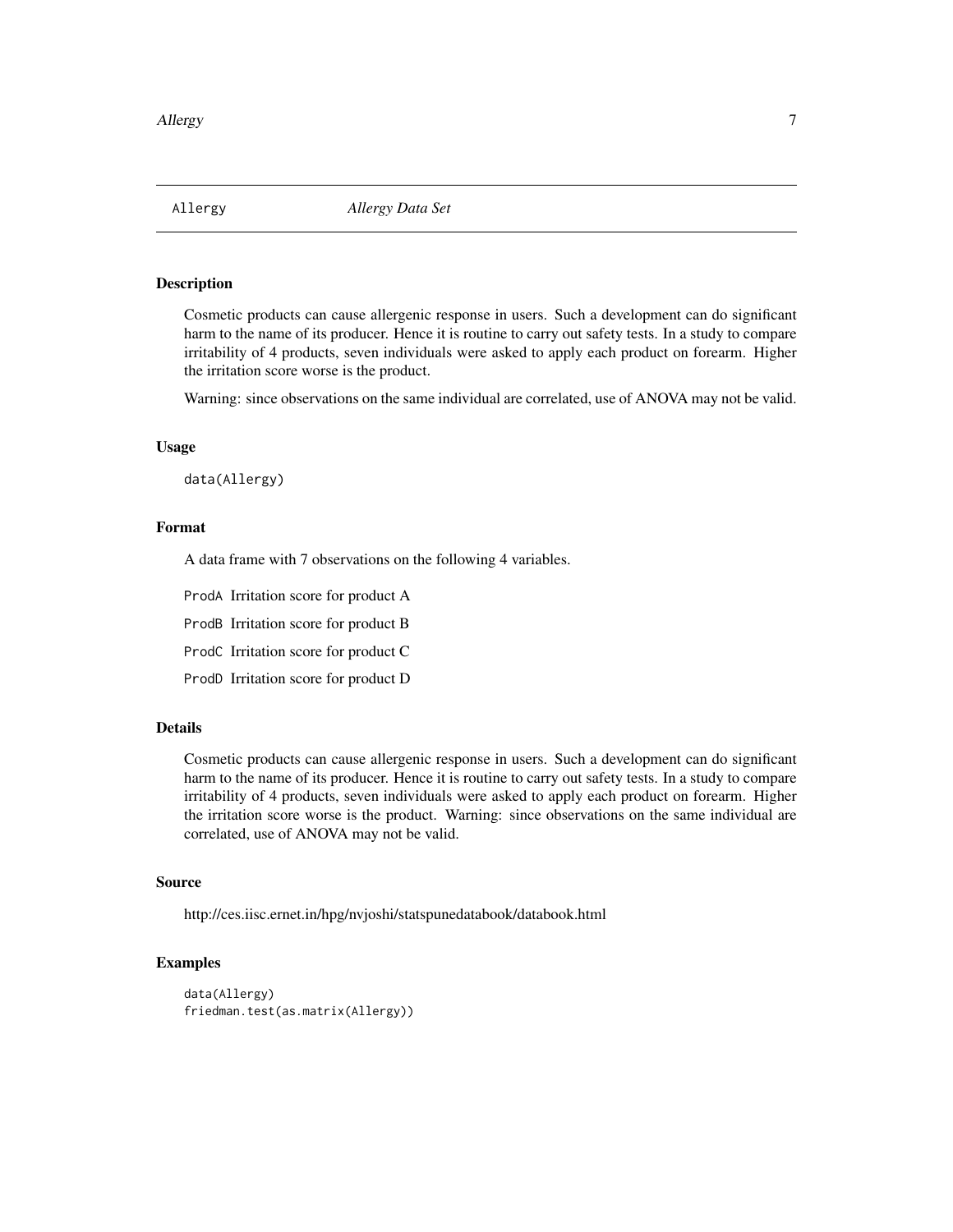<span id="page-7-0"></span>

Histamine induces contraction of goat trachea. This causes difficulty in breathing. Curcuma longa is expected to reduce contraction.

#### Usage

data(Asthma1)

# Format

A data frame with 12 observations on the following 4 variables.

Log\_Concentration\_Histamine Histamine dose

Response\_Without\_Curcuma\_Longa Response without Curcuma longa

Response\_With\_Curcuma\_Longa Response with Curcuma longa

Group Set identity

#### Details

Try fitting a regression model and a lack-of-fit test.

### Source

http://ces.iisc.ernet.in/hpg/nvjoshi/statspunedatabook/databook.html

#### Examples

data(Asthma1)

Asthma2 *Testing effect of treatment on milk induced Eosinophilia in mice*

# Description

Milk increases Eosinophil count. Abnormal increase in blood Eosinophils causes narrowing of airways. Curcuma longa is expected to reduce impact of milk.

#### Usage

data(Asthma2)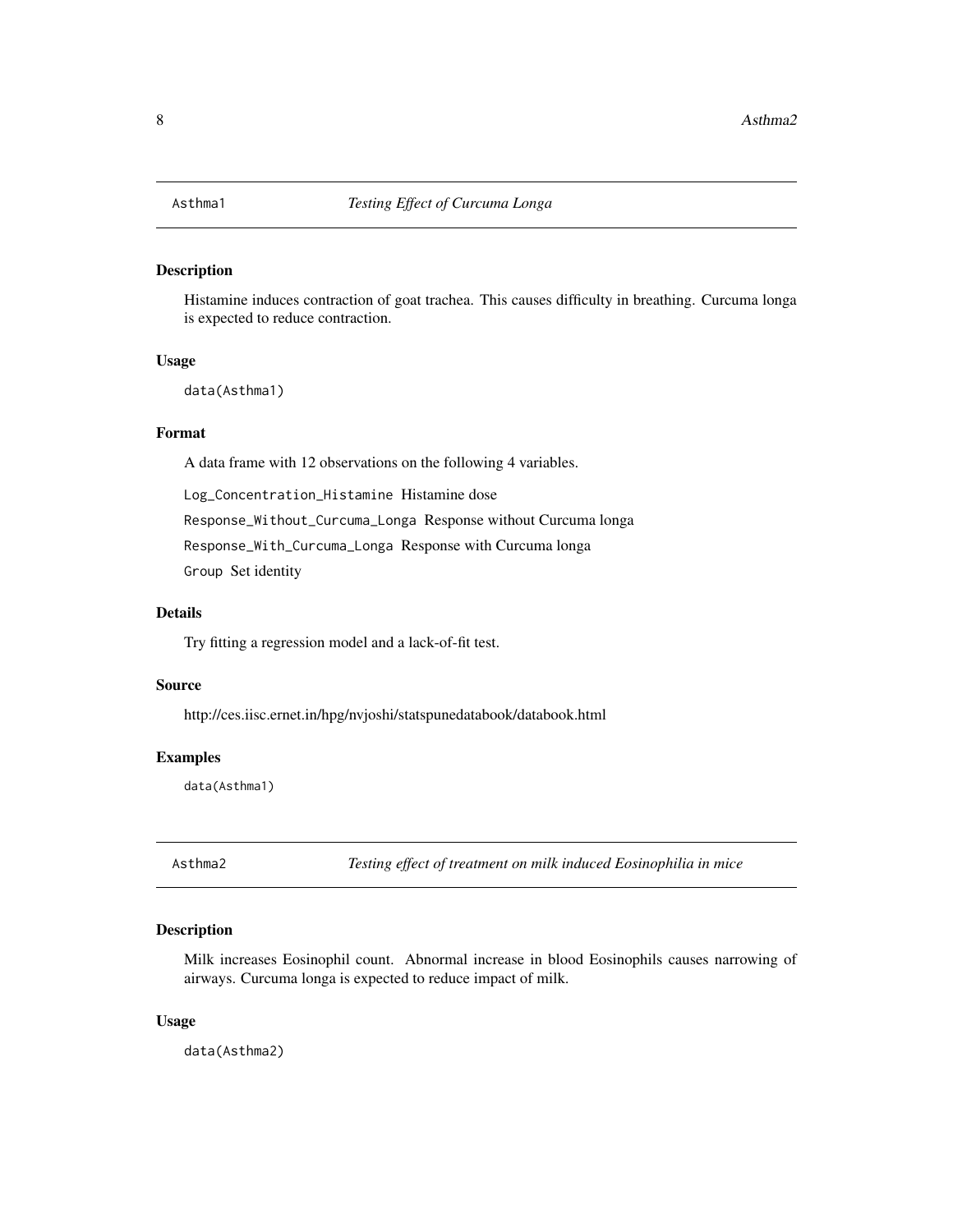#### <span id="page-8-0"></span>Asthma3 9

# Format

A data frame with 10 observations on the following 4 variables.

Animal.code Animal code

- Before Response (density of Eosinophils i.e. count per cubic mm blood) before milk treatment
- After Response (density of Eosinophils i.e. count per cubic mm blood) 24 hours after milk treatment

Group Group identity

# Details

Two sample t-test and ANOCOVA are suggested for the data on hand.

# Source

http://ces.iisc.ernet.in/hpg/nvjoshi/statspunedatabook/databook.html

#### Examples

data(Asthma2)

Asthma3 *Effect of curcuma longa on de-granulation of mast cells in mice*

# Description

Mast cells if de-granulated release histamine causing allergic reaction. It is of interest to reduce de-granulation percentage.

#### Usage

data(Asthma3)

#### Format

A data frame with 15 observations on the following 5 variables.

Treatment Treatment types

Animal.Code The Animal Code

Response Response as a percentage of the de-granulated cells

#### Details

ANOVA, multiple comparisons, transformation methods are recommended to be performed on the data.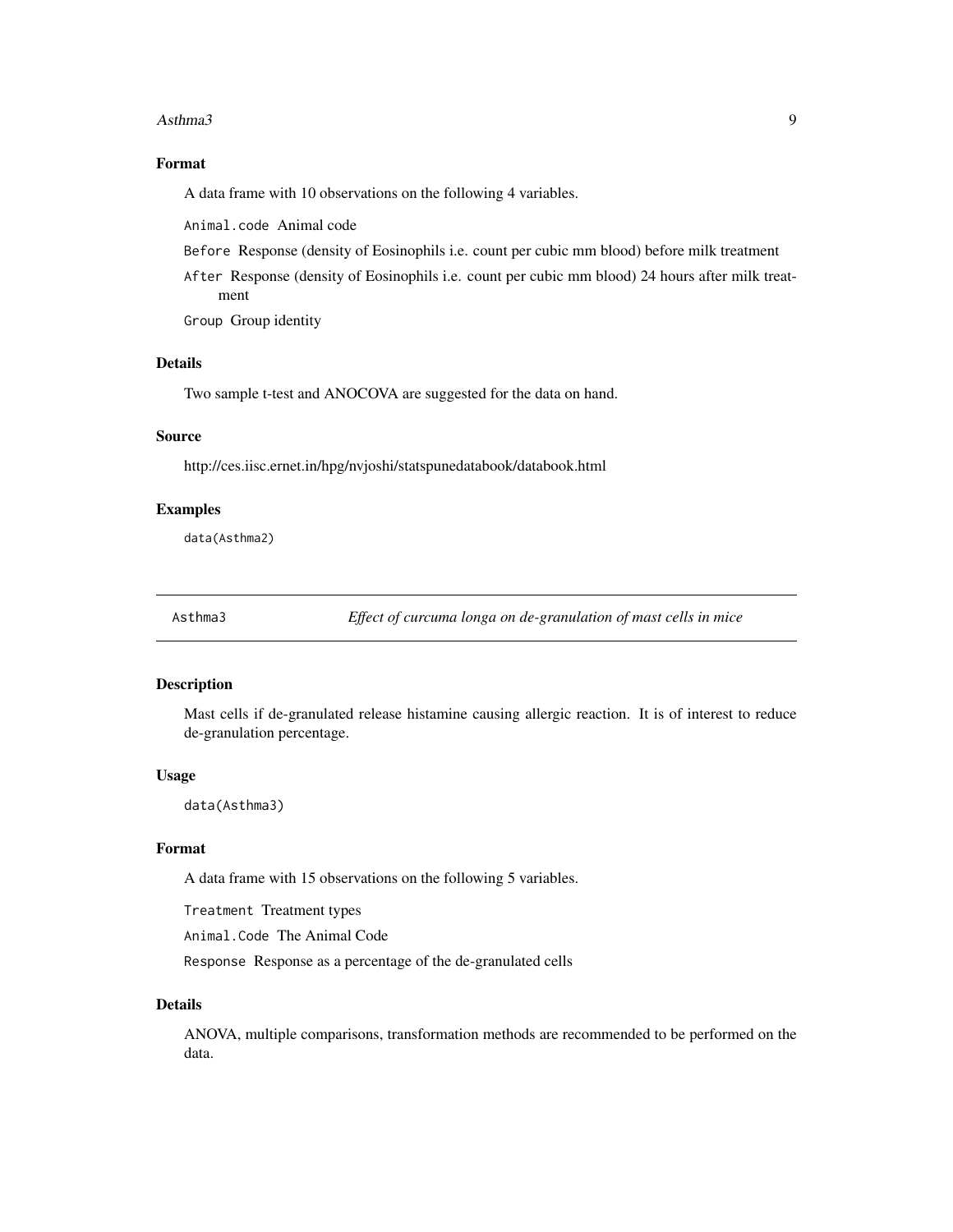#### <span id="page-9-0"></span>10 Asthma4

#### Source

http://ces.iisc.ernet.in/hpg/nvjoshi/statspunedatabook/databook.html

#### Examples

data(Asthma3)

Asthma4 *Testing effect of Curcuma longa on paw inflammation in rats*

# Description

Swelling of paw is an indication of inflammation. Curcuma longa is supposed to reduce this. Two questions are of interest. a) Comparison of three treatments at each time point. b) Fitting trend line over time and comparison of slopes across treatments.

# Usage

data(Asthma4)

# Format

A data frame with 15 observations on the following 6 variables.

Treatment Treatment

Animal.number Animal code

X30min Response (paw edema in mm) after 30 min

X1hr Response (paw edema in mm) after 1 Hr

X2hr Response (paw edema in mm) after 2 Hr

X3hr Response (paw edema in mm) after 3 Hr

#### Details

ANOVA and regression models are suggested.

# Source

http://ces.iisc.ernet.in/hpg/nvjoshi/statspunedatabook/databook.html

# Examples

data(Asthma4)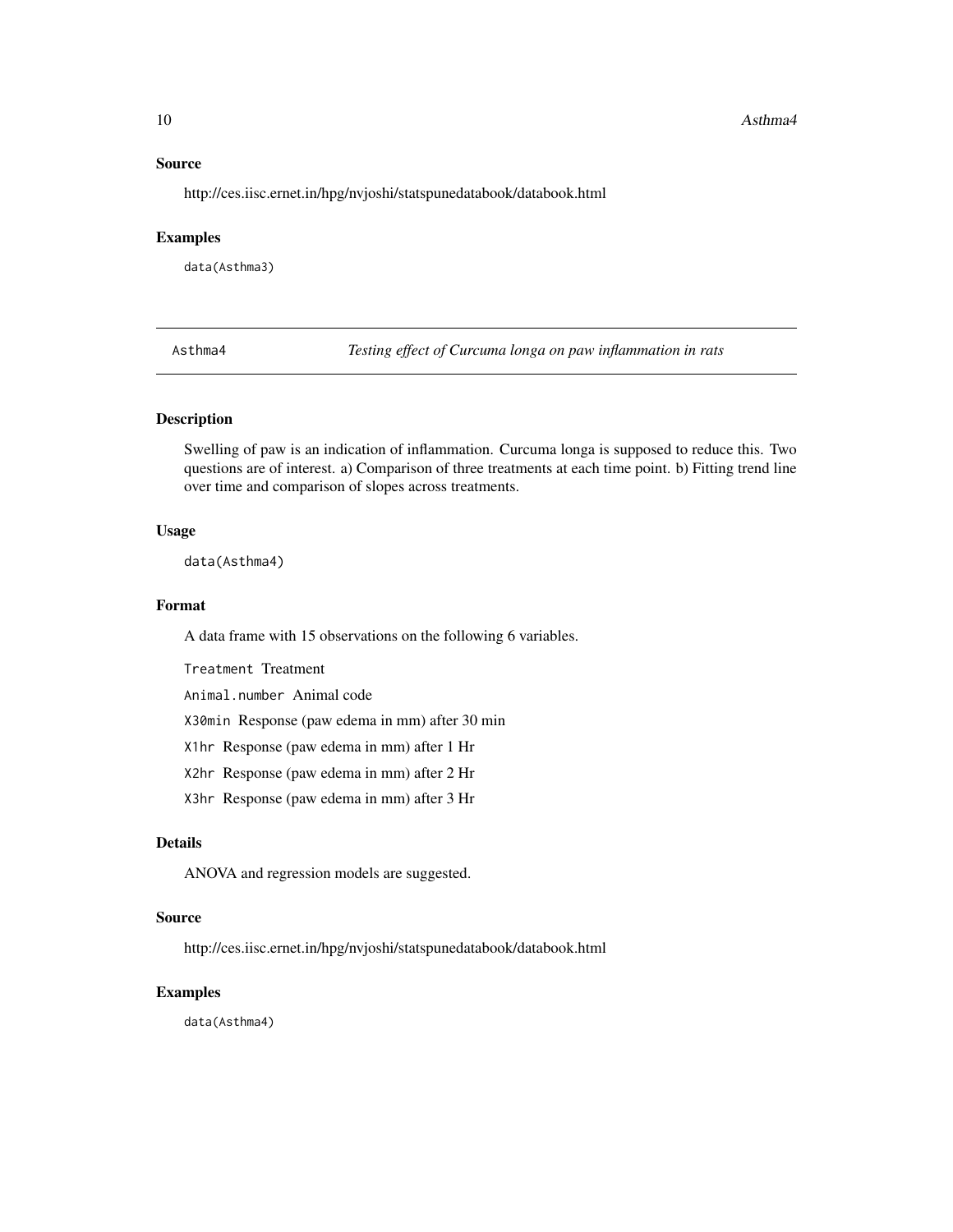<span id="page-10-0"></span>

Two atom bombs were dropped on two cities in Japan (Hiroshima and Nagasaki) in World War II. Thousands of people died in the blast. Even more were exposed to radioactive materials and as an after effect developed cancer. Over the years many of these cancer patients also succumbed to the disease. This was of course a fraction of those exposed to radiation. Person-years at risk (100s) is the sum total of all years spent by all persons in the category. Suppose the mean number of deaths in each group is Poisson with mean = risk\*rate. Risk is the person-years at risk and rate is the rate of cancer deaths per person per year. This mean is expected to depend on amount of radiation and time since exposure. Effect of exposure may be linear or quadratic and hence rad and rad2 are the suggested independent variables.

#### Usage

data(atombomb)

#### Format

A data frame with 30 observations on the following 14 variables.

Extent\_of\_Exposure Radian levels

Years\_Exposure Bucketized into intervals

Death\_Count the death count

At\_Risk\_Count the at-risk cound

#### Details

Poisson regression is recommended.

#### Source

http://ces.iisc.ernet.in/hpg/nvjoshi/statspunedatabook/databook.html

# Examples

data(atombomb)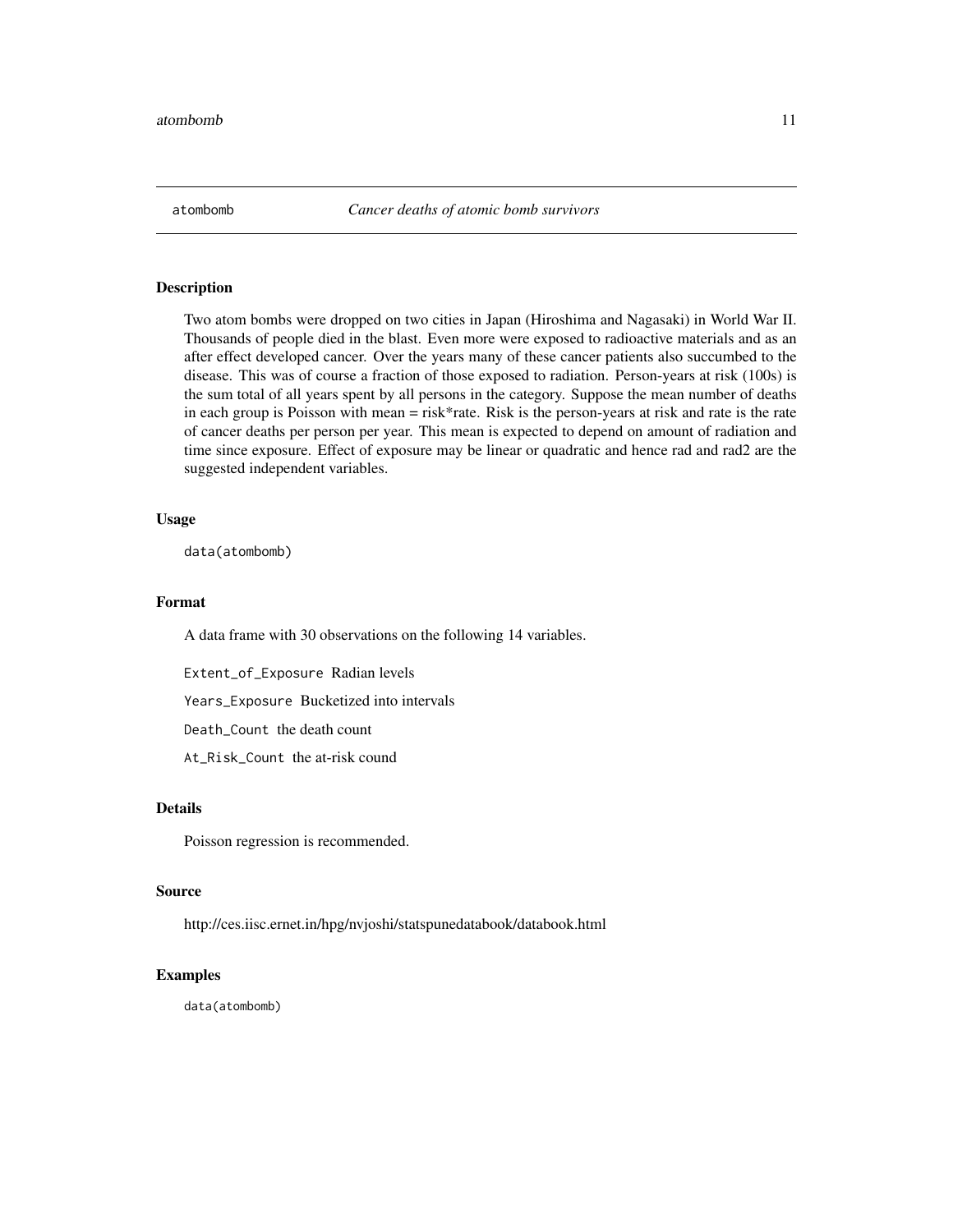<span id="page-11-0"></span>

In packaged foods one critical concern is the shelf life. Spoilage of food due to bacterial growth can cause major losses. Hence it is of interest to identify conditions which minimize bacterial growth. It is suspected that salt and lipid concentration, pH and temperature may affect growth. The task is to identify levels of various factors, check significance of main effects and interactions and plot cell means in case of two factor interactions that are significant.

#### Usage

data(Bacteria)

### Format

A data frame with 300 observations on the following 5 variables.

Response Reponse

Salt salt concentration in the medium

Lipid lipid concentration in the medium

pH pH of the medium

Temp temperature

# Details

ANOVA is recommended here.

# Source

http://ces.iisc.ernet.in/hpg/nvjoshi/statspunedatabook/databook.html

### Examples

data(Bacteria) head(Bacteria)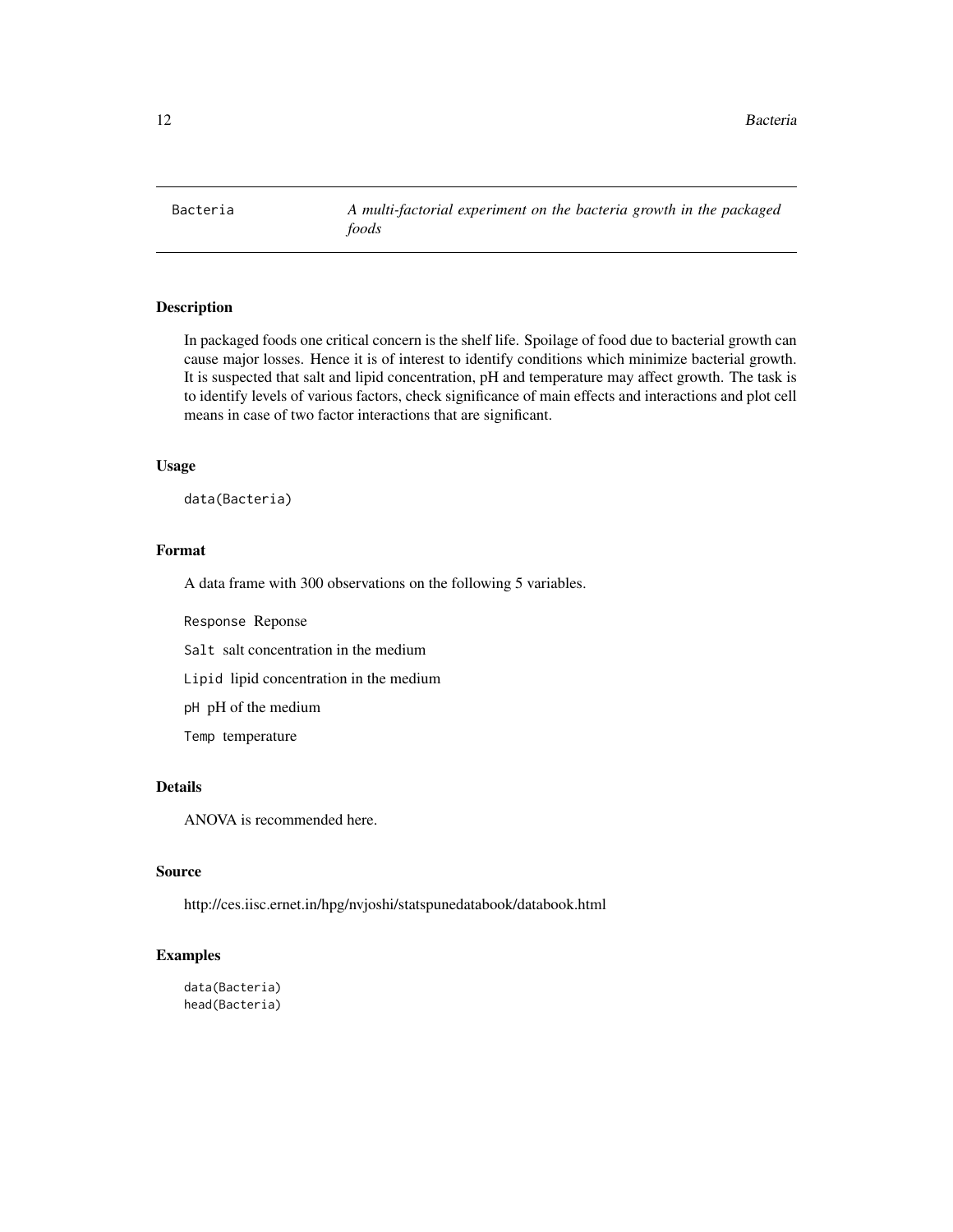<span id="page-12-0"></span>Bamboo is a useful plant belonging to the plant group 'grasses'. An individual bamboo plant is called a clump because it is a cluster of many sticks (culms). Individual culms may live for 10 years. The clump may live for 40 years. Every year the plant develops new shoots which later on become old shoots / culms. New shoots have food value. Culms are used for mats, roofs etc. It is of interest to check variation in growth rates of plants. In particular we may want to assess effect of location on growth. The data has 2 responses in columns D and E. Information on location is hierarchical. Compartment is the largest unit. Blocks are parts of compartments. Transects are lines drawn within blocks. We may compare transects within blocks, blocks within compartments and finally compartments. Analysis can be univariate or bivariate.

#### Usage

data(BambooGrowth)

# Format

A data frame with 595 observations on the following 14 variables.

Compartment Compartment (in forest)

Locality\_Block Locality

Transect\_Number Transect

Old\_Shoots number of old shoots in the clump

New\_Shoots number of new shoots in the clump

# Details

Nested ANOVA univarite and bivariate are suggested tools for analyses.

# Source

http://ces.iisc.ernet.in/hpg/nvjoshi/statspunedatabook/databook.html

#### Examples

data(BambooGrowth)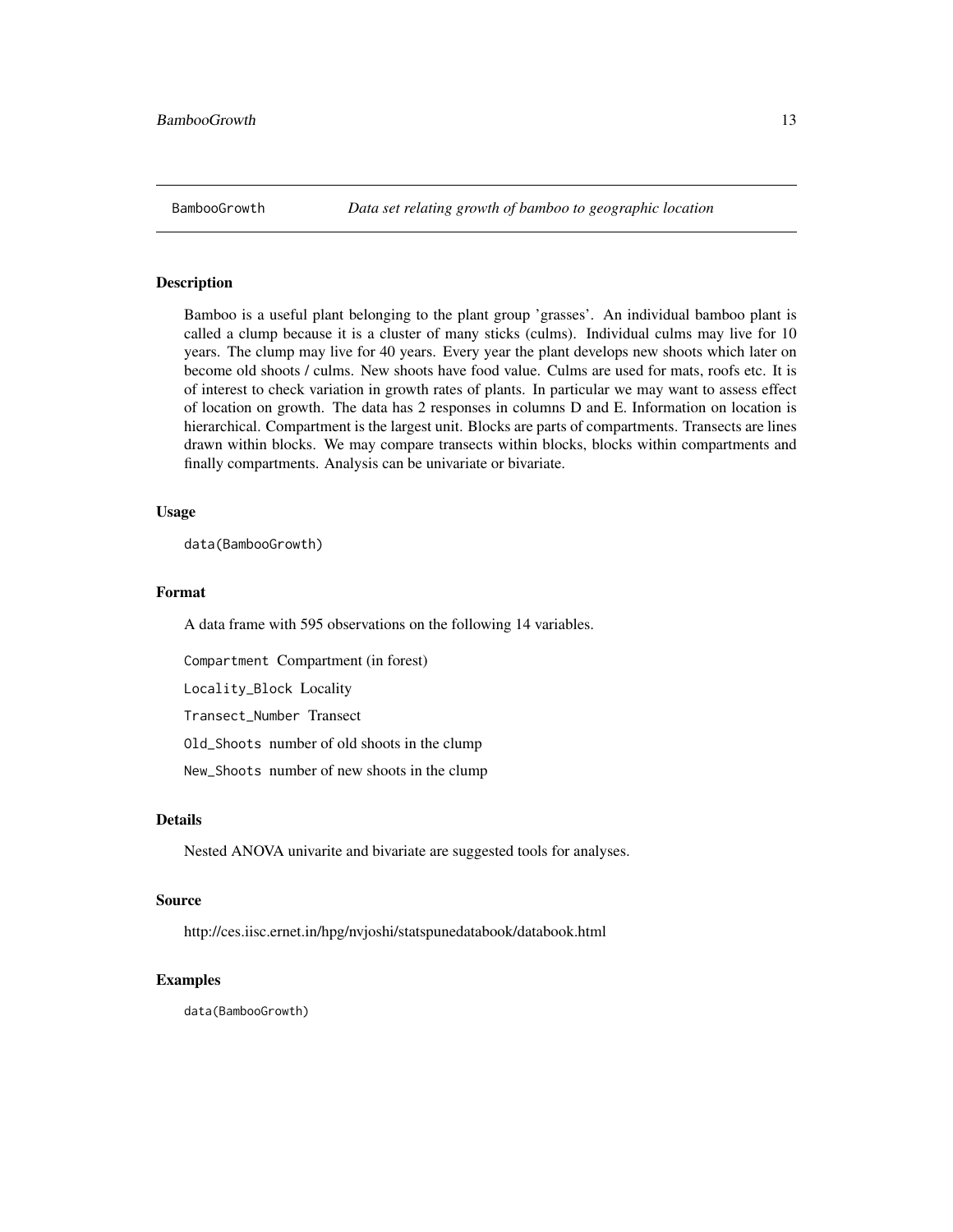Bamboo is a peculiar plant. Individual plant is a cluster (called clump) of shoots called culms. A clump has a long life of about 40 years and produces seeds in super abundance only once, at the end of life. Further all bamboo clumps in a region develop flowers and seeds together and die together at the same time. There is no variation in age at death. However, there is variation in the lifespan of individual culms. Data is on survival of 439 culms of bamboo (Dendrocalamus strictus).

#### Usage

data(Bamboolife)

#### Format

A data frame with 16 observations on the following 2 variables.

Age Age in years

Survivors Number of survivors

#### Details

Life tables is suggested for the current data set.

#### Source

http://ces.iisc.ernet.in/hpg/nvjoshi/statspunedatabook/databook.html

#### Examples

data(Bamboolife)

Bananabats *The Bat Census data*

#### Description

This is a study of bats that live in folded banana leaves. The community keeps changing in terms of total number, composition etc. Animals caught are examined for various features such as age, sex, reproductive status etc. and released again. Number in Column E (KTBA) is always greater than that in Column D (Number.observed) which is at least as big as that in column C (Number.caught). Questions of interest are the following: a) Is the percent caught uniform over periods? Is there any time trend in this variable? b) Is the percent observed uniform over periods? Is there any time trend in this variable? c) Does the 'number escaped' (observed - caught) follow a Poisson distribution?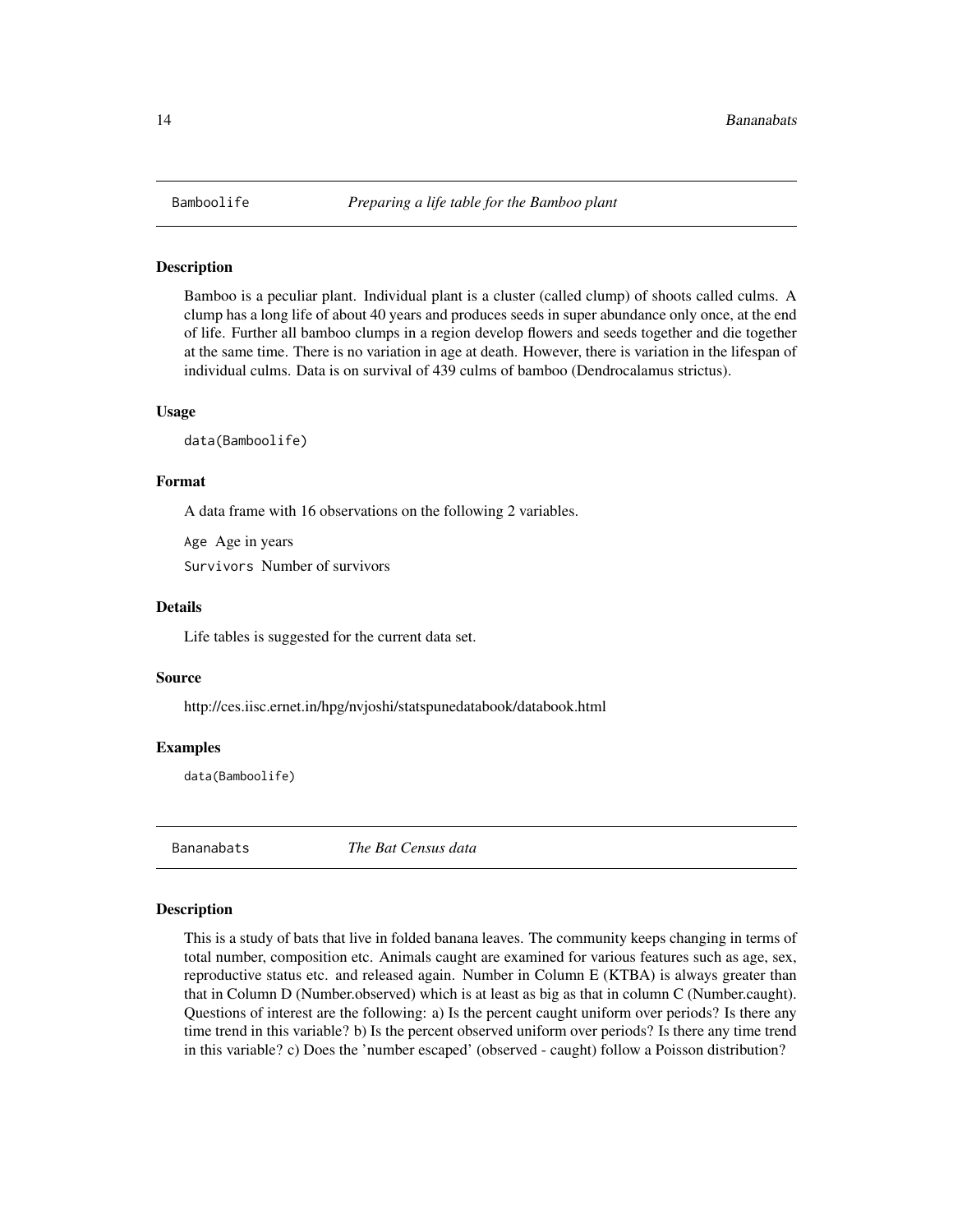#### <span id="page-14-0"></span> $BANK$  15

# Usage

data(Bananabats)

# Format

A data frame with 16 observations on the following 5 variables.

Date Date Period Period Number.caught Number caught Number.observed Number observed KTBA Number known to be alive (KTBA)

# Details

Contingency tables, regression, goodness of fit chi-square are suggested for the purpose of statistical analyses.

# Source

http://ces.iisc.ernet.in/hpg/nvjoshi/statspunedatabook/databook.html

# Examples

data(Bananabats)

BANK *Bank Churn data set*

#### Description

Businesses like banks which provide service have to worry about problem of 'Churn' i.e. customers leaving and joining another service provider. It is important to understand which aspects of the service influence a customer's decision in this regard. Management can concentrate efforts on improvement of service, keeping in mind these priorities.

# Usage

data(BANK)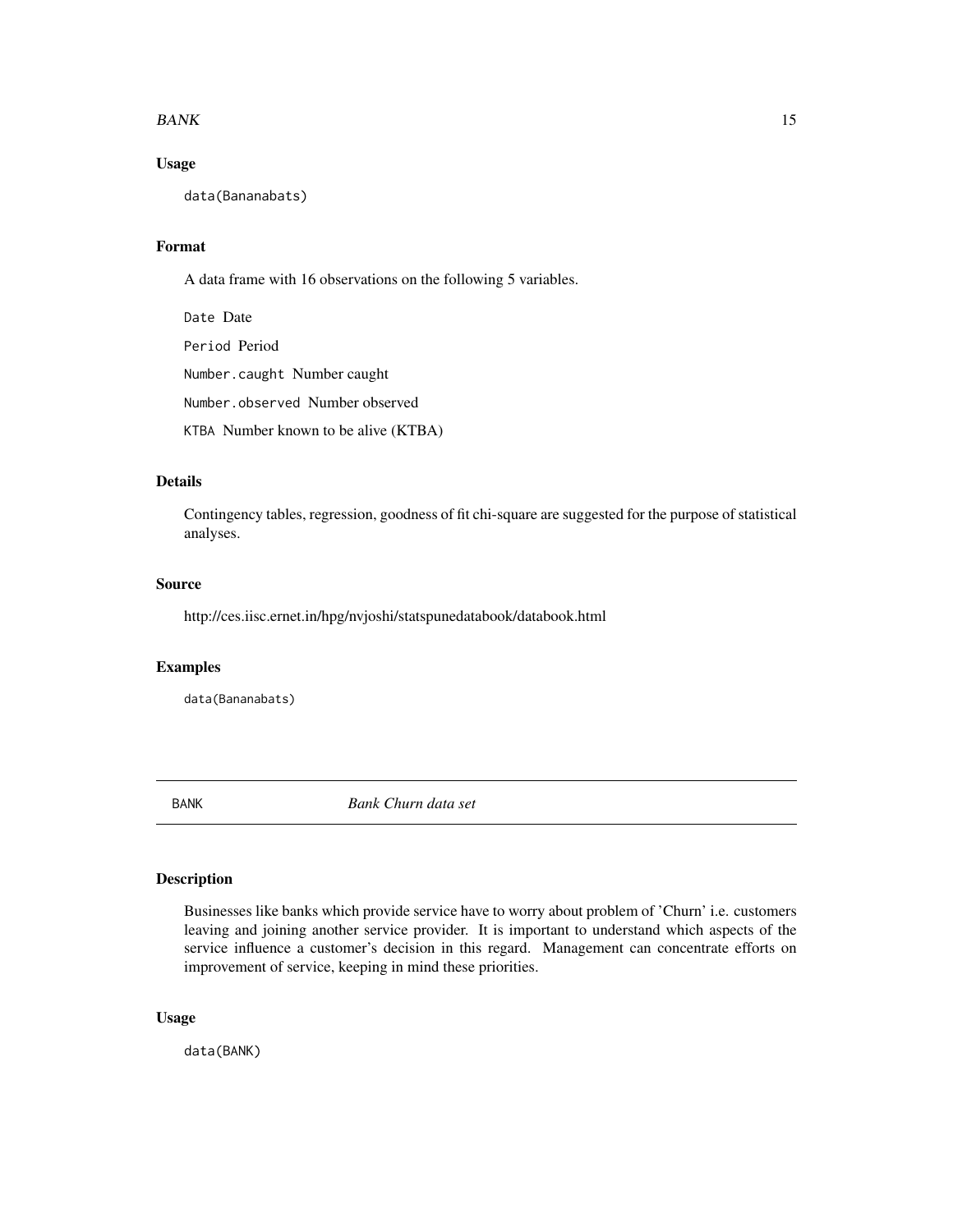# Format

A data frame with 245 observations on the following 20 variables.

Serial\_Number Serial Number Response Response (1\: deserter, 0\: Loyal) Branch Branch code Occupation Occupation of Customer Age Age in Years Sex Gender Pleasant\_Ambiance Pleasant Ambiance ACT1 Comfortable\_seating\_arrangement Comfortable seating arrangement ACT2 Immediate\_attenttion Immediate attenttion ACT4 Good\_Response\_on\_Phone Good Response on Phone ACT5 Errors\_in\_Passbook\_entries Errors in Passbook entries ACT10 Time\_to\_issue\_cheque\_book Time to issue cheque book ACT14 Time\_to\_sanction\_loan Time to sanction loan ACT16 Time\_to\_clear\_outstation\_cheques Time to clear outstation cheques ACT17 Issue\_of\_clean\_currency\_notes Issue of clean currency notes ACT24 Facility\_to\_pay\_bills Facility to pay bills ACT26 Distance\_to\_residence Distance to residence ACT28 Distance\_to\_workplace Distance to workplace ACT30 Courteous\_staff\_behaviour Courteous staff behaviour ACT31 Enough\_parking\_place Enough parking place ACT32

# Details

Explore the application of logistic regression and contingency tables for this data set.

#### Source

http://ces.iisc.ernet.in/hpg/nvjoshi/statspunedatabook/databook.html

# Examples

data(BANK)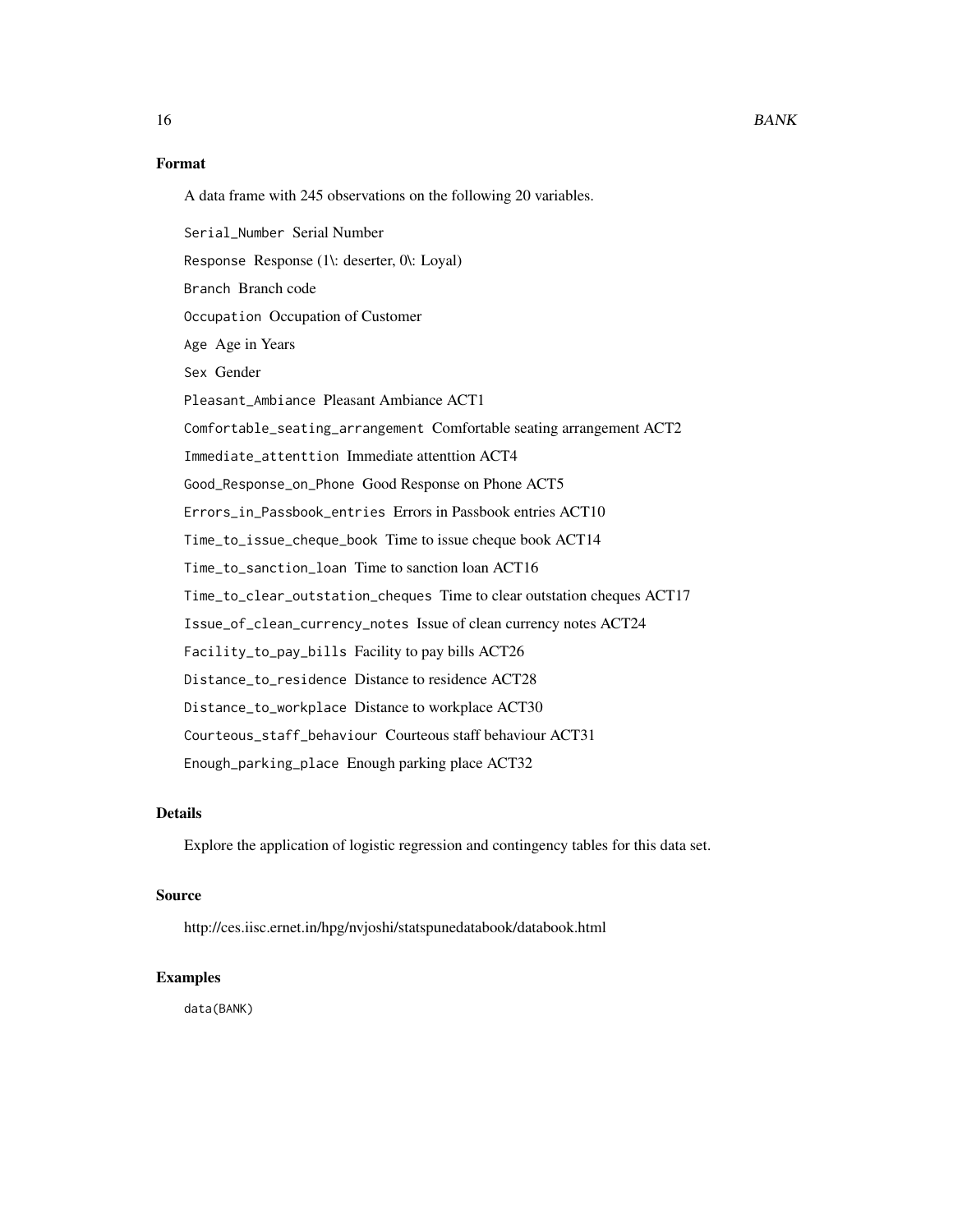<span id="page-16-0"></span>

Data are plant height of barley measured in cm. Averaged over 4 replicates for 15 genotypes. It is of interest if there is any difference in genotypes and also if there is any time trend in heights for the same genotype. Further, one may check if trend is similar across genotypes. It is of interest to explain height using weather information.

#### Usage

data(Barleyheight)

# Format

A data frame with 9 observations on the following 23 variables.

Years Year

Genotype1 Geno type 1 Genotype2 Geno type 2 Genotype3 Geno type 3 Genotype4 Geno type 4 Genotype5 Geno type 5 Genotype6 Geno type 6

Genotype7 Geno type 7 Genotype8 Geno type 8

Genotype9 Geno type 9

Genotype10 Geno type 10

Genotype11 Geno type 11

Genotype12 Geno type 12

Genotype13 Geno type 13

Genotype14 Geno type 14

Genotype15 Geno type 15

Sowing.day.Number.days.since.April1 Sowing day Number of days since April 1

Rainfall1 Rainfall per day (mm) averaged for each of growth period 1

Rainfall2 Rainfall per day (mm) averaged for each of growth period 2

Rainfall3 Rainfall per day (mm) averaged for each of growth period 3

Rainfall4 Rainfall per day (mm) averaged for each of growth period 4

Rainfall5 Rainfall per day (mm) averaged for each of growth period 5

Rainfall6 Rainfall per day (mm) averaged for each of growth period 6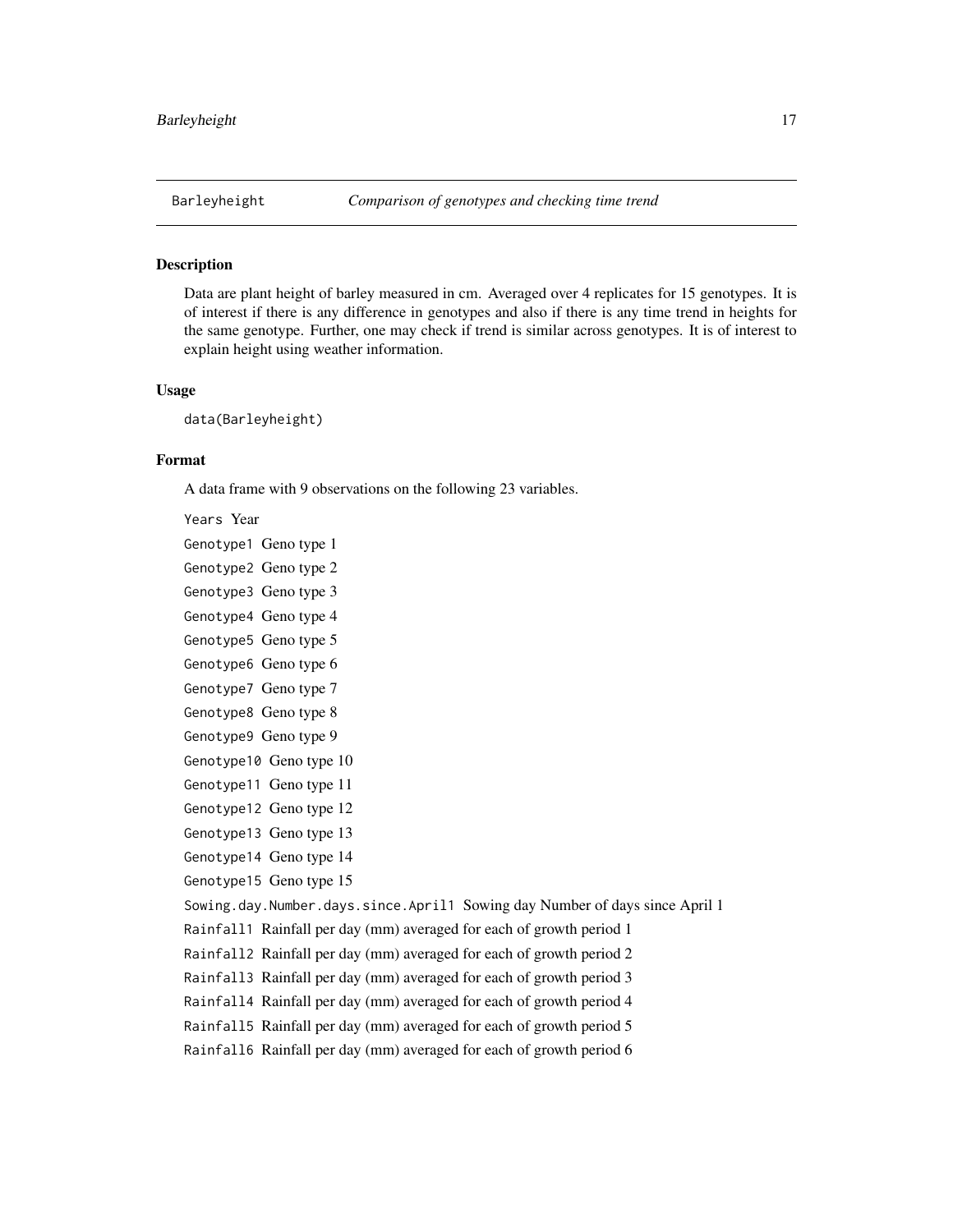#### <span id="page-17-0"></span>18 Batcapture **Batcapture**

# Details

Try ANOVA, regression, and time series analysis.

#### Source

http://ces.iisc.ernet.in/hpg/nvjoshi/statspunedatabook/databook.html

#### Examples

data(Barleyheight)

Batcapture *Understanding seasonality and species composition of bat population*

#### **Description**

Scientists studied Bat community on Barro Colorado island in Panama in late 70's. Bats were captured on many nights regularly throughout the year to understand species composition of the bat community and its dynamics through the year. Following questions are of interest: a) For a given species, do capture proportions change with season? If yes, how? b) Are capture proportions over months similar across species? If not, what are the salient differences? c) Consider the variable, average number caught per night in a month. Does it depend on number of nights/month/ species?

#### Usage

data(Batcapture)

# Format

A data frame with 8 observations on the following 23 variables.

Species The type of species

Jan.Netting.nights The January Netting nights

Jan.Number.caught The January number count

Feb.Netting.nights The February netting nights

Feb.Number.caught The February number count

Mar.Netting.nights The March netting nights

Mar.Number.caught The March number count

Apr.Netting.nights The April netting nights

Apr.Number.caught The April number count

May.Netting.nights The May netting nights

May.Number.caught The May number count

Jun.Netting.nights The June netting nights

Jun.Number.caught The June number caught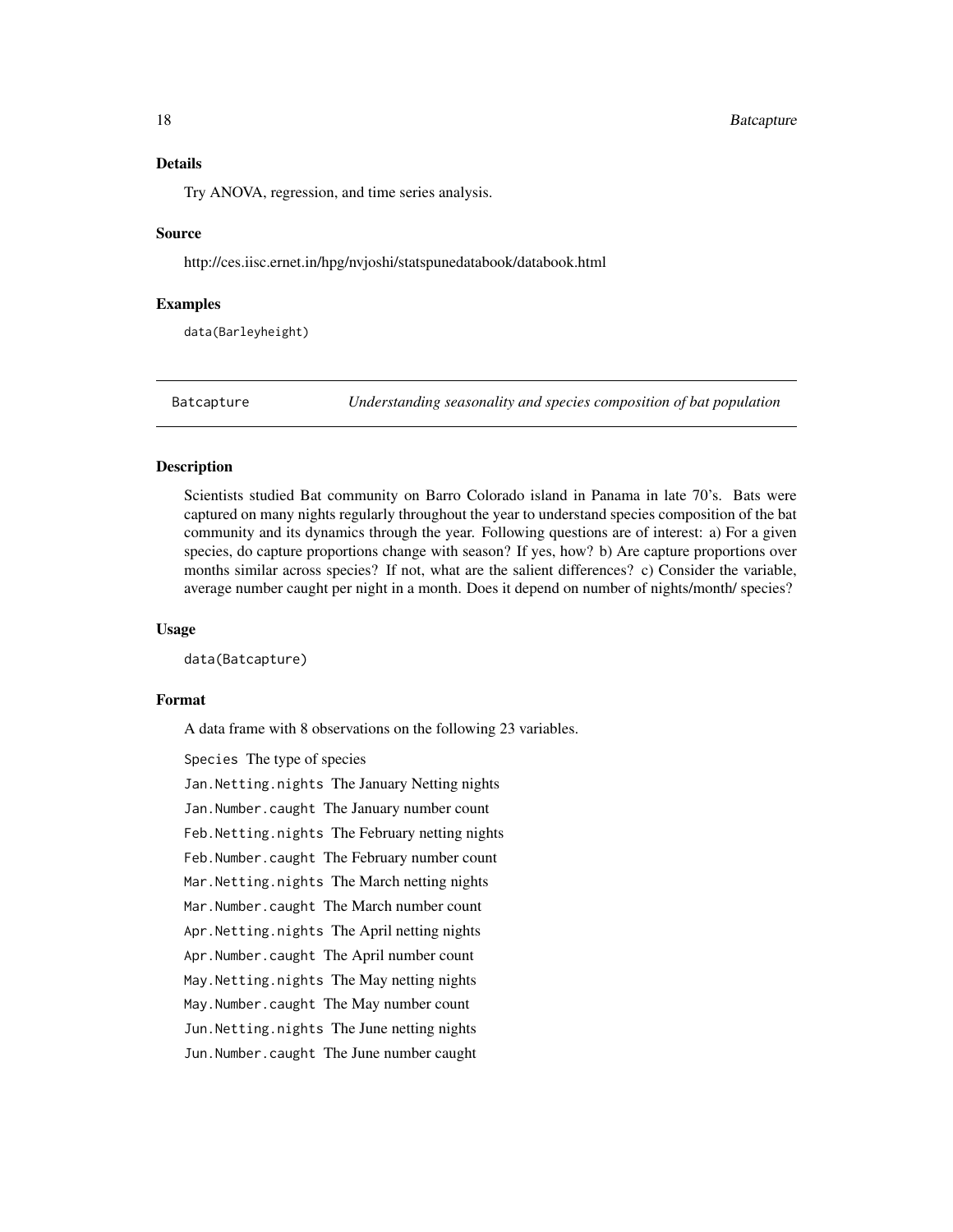#### <span id="page-18-0"></span>BatGroup 2012 and 2012 and 2012 and 2012 and 2012 and 2012 and 2012 and 2012 and 2012 and 2012 and 2013 and 20

Sep.Netting.nights The September netting nights Sep.Number.caught The September number count Oct.Netting.nights The October netting nights Oct.Number.caught The October number count Nov.Netting.nights The November netting nights Nov.Number.caught The November number count Dec.Netting.nights The December netting nights Dec.Number.caught The December number caught Total.Netting.nights The total netting nights Total.Number.caught The total number count

#### Details

Try out Time trends, contingency tables and regression, and comment.

#### Source

http://ces.iisc.ernet.in/hpg/nvjoshi/statspunedatabook/databook.html

# Examples

data(Batcapture)

BatGroup *Fitting distributions to the bat group size data*

#### Description

In a study of a bat community, scientists were interested in social behavior. In particular, they wanted to see whether bats are loners or they prefer to be in groups. Research on other taxa suggests that a Poisson or a negative binomial distribution may be appropriate. Of course, value zero of group size is not observable and needs to be truncated.

#### Usage

data(BatGroup)

#### Format

A data frame with 6 observations on the following 9 variables.

Month The months

GS\_1 Frequency of occurrence of group size 1

GS\_2 Frequency of occurrence of group size 2

GS\_3 Frequency of occurrence of group size 3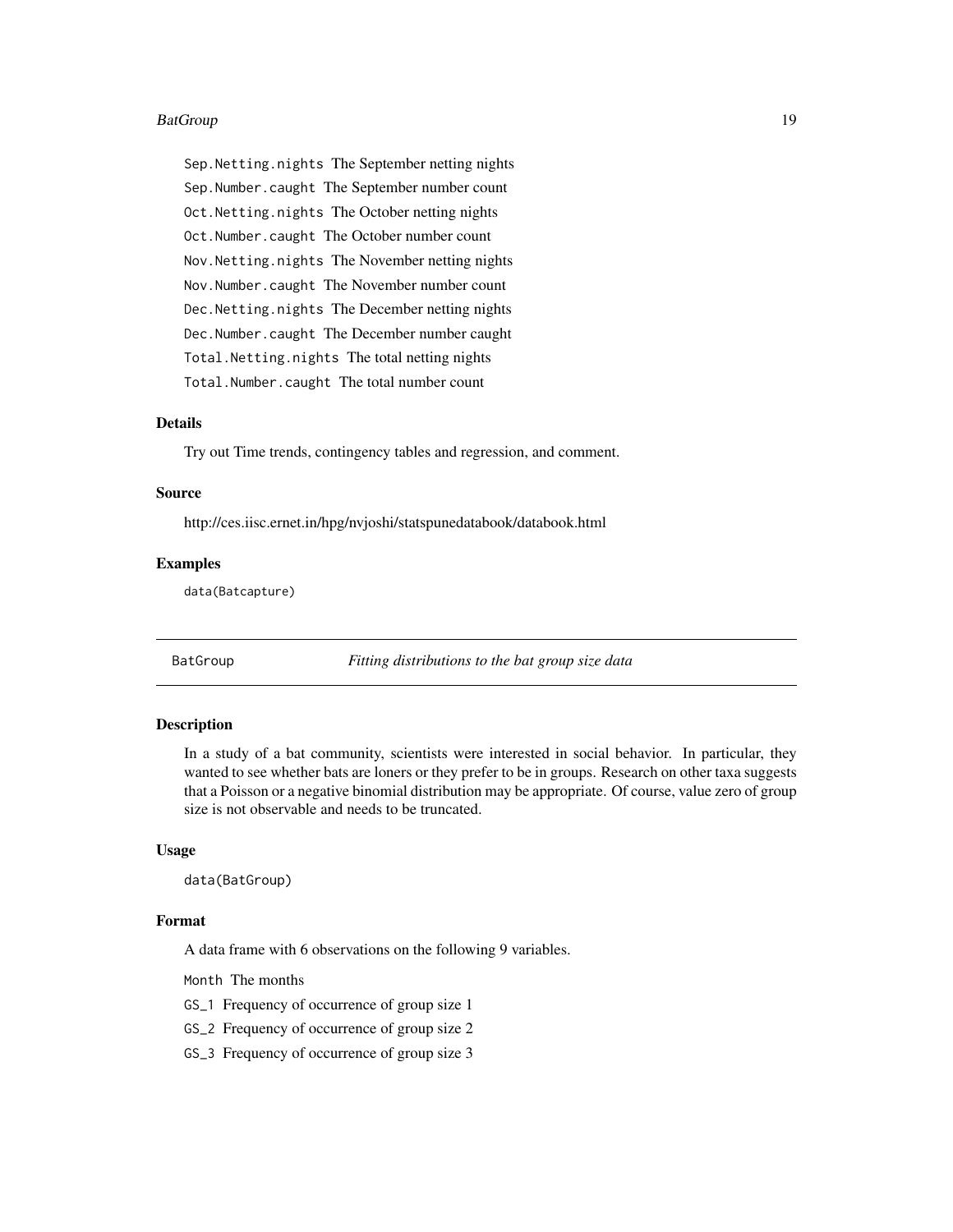# <span id="page-19-0"></span>20 Batrecapture **Batrecapture**

- GS\_4 Frequency of occurrence of group size 4
- GS\_5 Frequency of occurrence of group size 5
- GS\_6 Frequency of occurrence of group size 6
- GS\_7 Frequency of occurrence of group size 7
- GS\_GT\_7 Frequency of occurrence of group size greater than 7

#### Details

Try out Goodness of fit and truncated distributions.

## Source

http://ces.iisc.ernet.in/hpg/nvjoshi/statspunedatabook/databook.html

#### Examples

data(BatGroup)

Batrecapture *Fitting a model to bat recapture data*

#### **Description**

In a particular study bats were captured regularly for over an year. About 9000 different individuals were captured and released back, some of them more than once. We assume that all bats are equally likely to be captured regardless of how often they have experienced capture earlier. We have to see if such a model fits the data well. If not, we can try a modification in which probability of capture changes depending upon the number of times the individual is captured earlier. The probability may go up (trap attraction) or down (trap shyness).

#### Usage

data(Batrecapture)

#### Format

A data frame with 11 observations on the following 2 variables.

Number. recapture The number of times a bat is recaptured Number.individuals The frequency of the number of times a bat is caught

# Details

Suggested solution: MLE and chi-square goodness of fit test.

#### Source

http://ces.iisc.ernet.in/hpg/nvjoshi/statspunedatabook/databook.html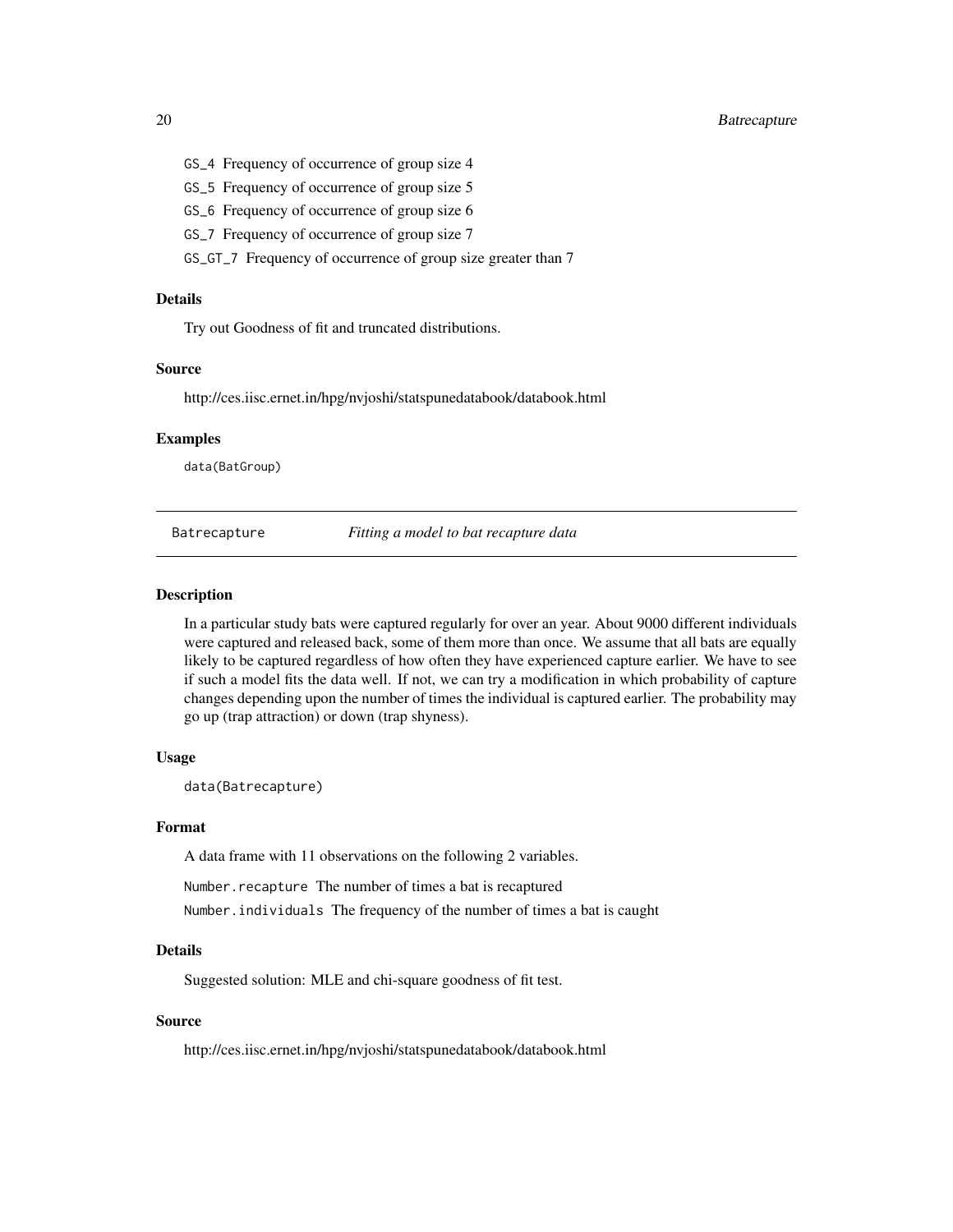# <span id="page-20-0"></span>Biodegradation 21

#### Examples

data(Batrecapture)

Biodegradation *Biodegradation of Dimethoate in Industrial Effluents by Brevundimonas species*

# Description

Industrial effluents may contain large amounts of toxic material. This material can cause hazard to birds, fish etc. Scientists make efforts to remove such toxic material from flowing waters. Biodegradation by microorganisms is one of the ways. Parameters likely to promote microbial growth (and in turn cause more degradation of toxic material) include pH, ambient temperature, inoculum size and stirring. A \$2^4\$ experiment was conducted. The data give results of this experiment. Objective is to find conditions, which will cause maximum removal (maximum growth).

### Usage

data(Biodegradation)

#### Format

A data frame with 16 observations on the following 5 variables.

pH pH level Temp Temperature Inoculum Inoculum at two levels Aeration Aeration at two levels No Yes Percent.Removal Response (% removal of the Dimethoate)

# Details

Build a factorial experiment model for the data set and evaluate for the interaction effect.

#### Source

http://ces.iisc.ernet.in/hpg/nvjoshi/statspunedatabook/databook.html

#### Examples

data(Biodegradation)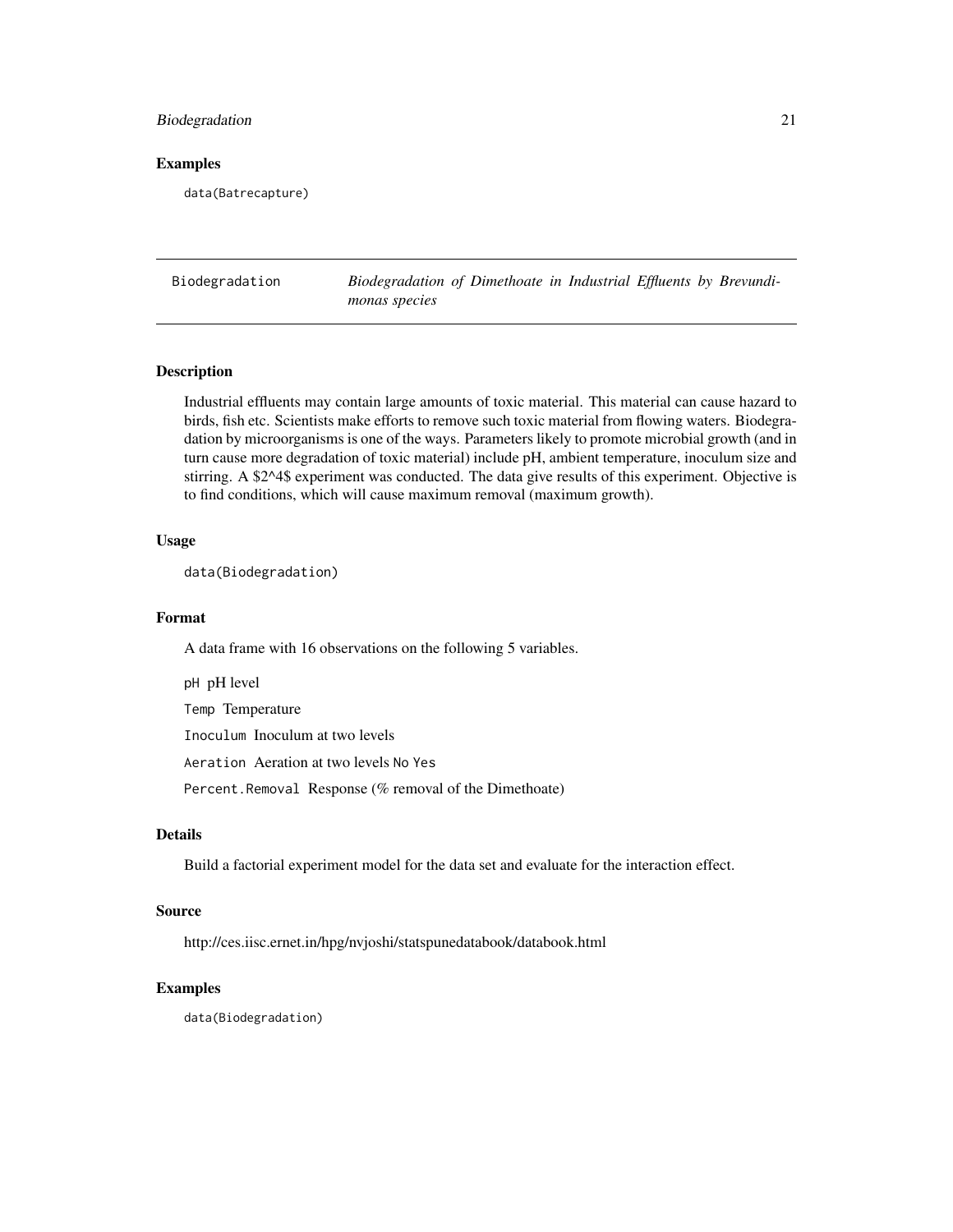<span id="page-21-0"></span>

One of the major controversies in conservation biology is 'a few small versus many large'. The problem is that of optimum use of resources to conserve species. If we have limited land and we wish to use it to create protected areas for conserving say bird species, should we make one large national park out of it or should we have many small sanctuaries? This depends on extinction rates as a function of area of a park or sanctuary. If the relation is linear then it does not matter. If there are economies of scale, it may be better to have a few large parks. In a study of several islands in Finland, two surveys, one in 1949 and the other in 1959 were used to decide the number of species present and those that went extinct in 10 years. We need to check the relationship between the area and proportion that went extinct.

#### Usage

data(birdextinct)

#### Format

A data frame with 18 observations on the following 4 variables.

Site Site Number

Area Area in square kilometer

Species\_at\_risk Species at risk

Number\_of\_Species\_extinct Species extinct

#### Details

Experiment a regression model before and after certain transformation.

# Source

http://ces.iisc.ernet.in/hpg/nvjoshi/statspunedatabook/databook.html

# Examples

data(birdextinct)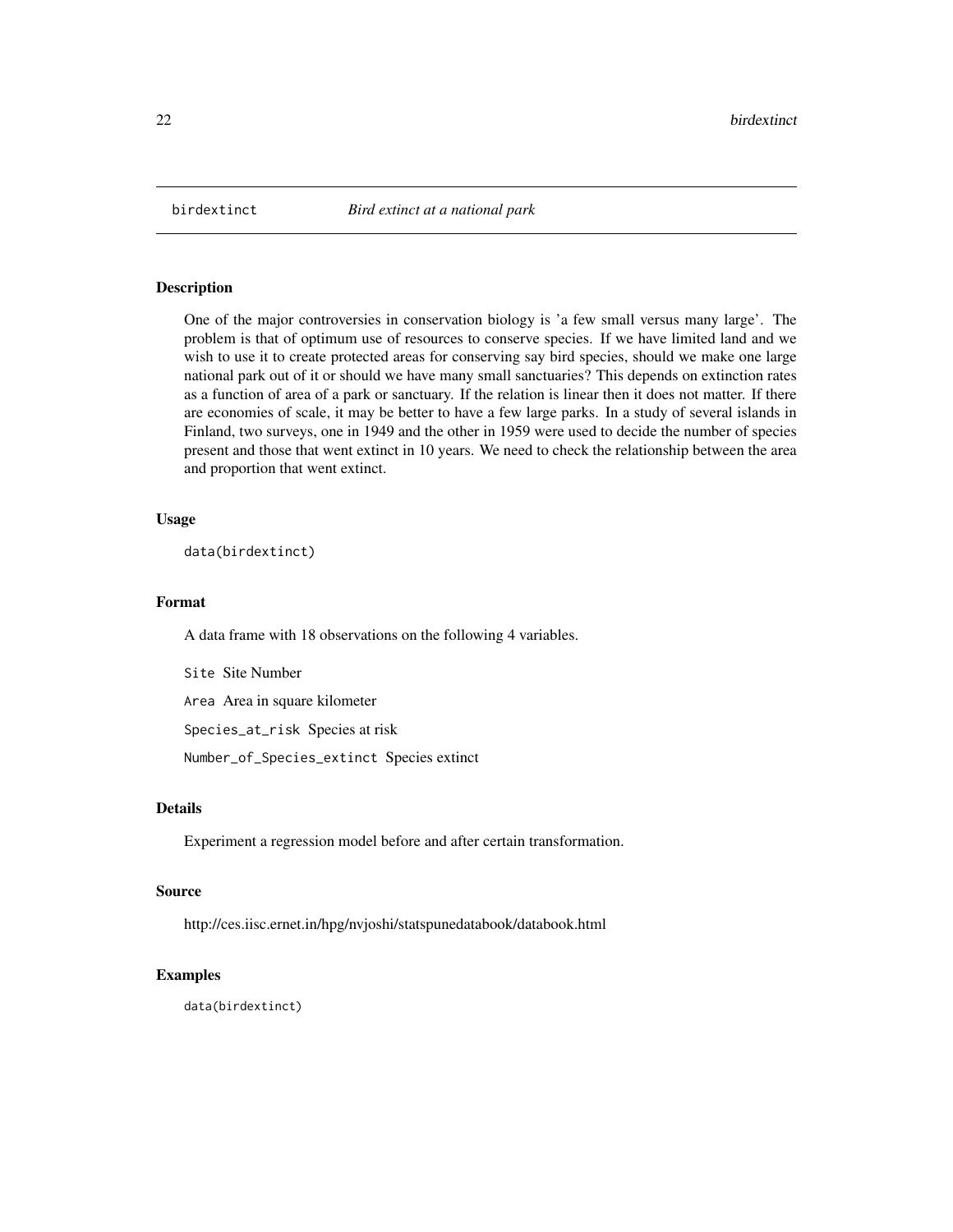<span id="page-22-0"></span>

Birth and death rates are important indices of demographic picture of a country. Given data for last century can we predict the rates and net population growth for next decade?

#### Usage

data(BirthDeath)

#### Format

A data frame with 27 observations on the following 3 variables.

Year The year grip Birth.rate The birth rate death.rate The death rate

# Details

Analyze the time trends in birth and death rates. Time trends in net growth rate.

#### Source

http://ces.iisc.ernet.in/hpg/nvjoshi/statspunedatabook/databook.html

#### Examples

data(BirthDeath)

BPSYS *Two drug comparison*

# Description

Two drugs are to be compared for their effect on blood pressure. Only one aspect of blood pressure is considered here, viz. systolic standing. Response is measured before and after treatment. Principal question of interest is in two parts (a) Is treatment Al (Ay) effective? (b) Is one treatment better than the other? It is advisable to compare treatments after discounting for other differences between patients.

#### Usage

data(BPSYS)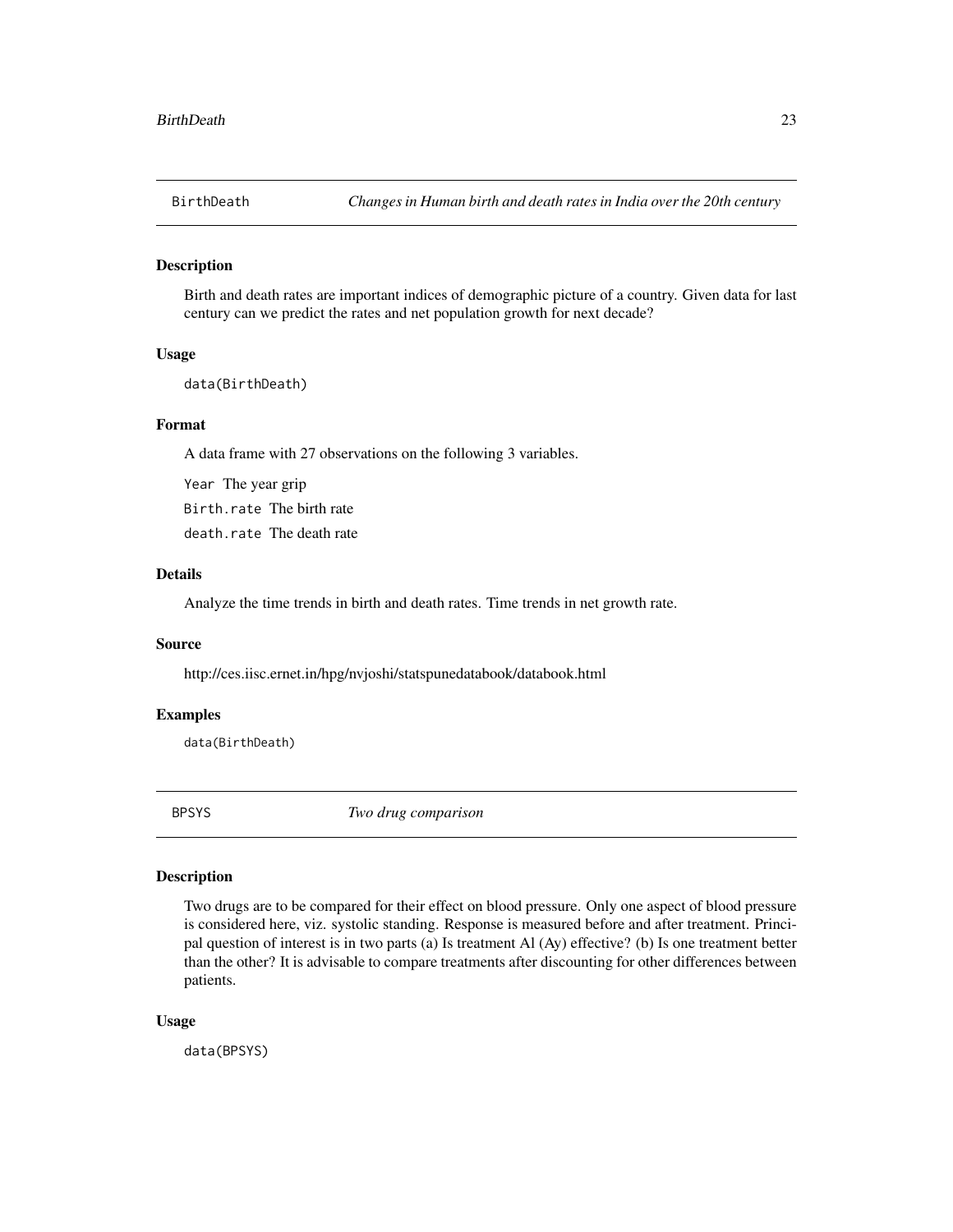#### Format

A data frame with 35 observations on the following 8 variables.

Pat\_no Patient Number Age Patient Age Sex Gender of the patient Duration\_of\_hypertension\_yrs Patient history 1 (Duration of hypertension (yrs)) Duration\_of\_diabetes\_yrs Patient history 2 (Duration of diabetes (yrs)) BaselineSystolic\_BP Systolic Blood Pressure: at baseline (before treatment) Week\_8\_Systolic\_BP Systolic Blood Pressure: after 8 weeks of treatment Drug Drug : Al- Alopathic, Ay- Ayurvedic

# Details

t-test and ANOCOVA are recommended to carry out the analysis.

#### Source

http://ces.iisc.ernet.in/hpg/nvjoshi/statspunedatabook/databook.html

#### Examples

data(BPSYS)

Butterflies *Study of distribution of butterfly species count among 5 groups and in different localities in India*

# **Description**

One encounters butterflies in most localities in India. Species richness is the total number of different butterfly species encountered in a locality. This total count can be divided into counts of different families (5 families in the present case). It is expected that distribution among the 5 families should be similar across localities that are geographically closer or ecologically similar. Further, some families may have a nearly constant share in different localities. It may then be enough to count species of that family and guess counts in other families.

#### Usage

data(Butterflies)

<span id="page-23-0"></span>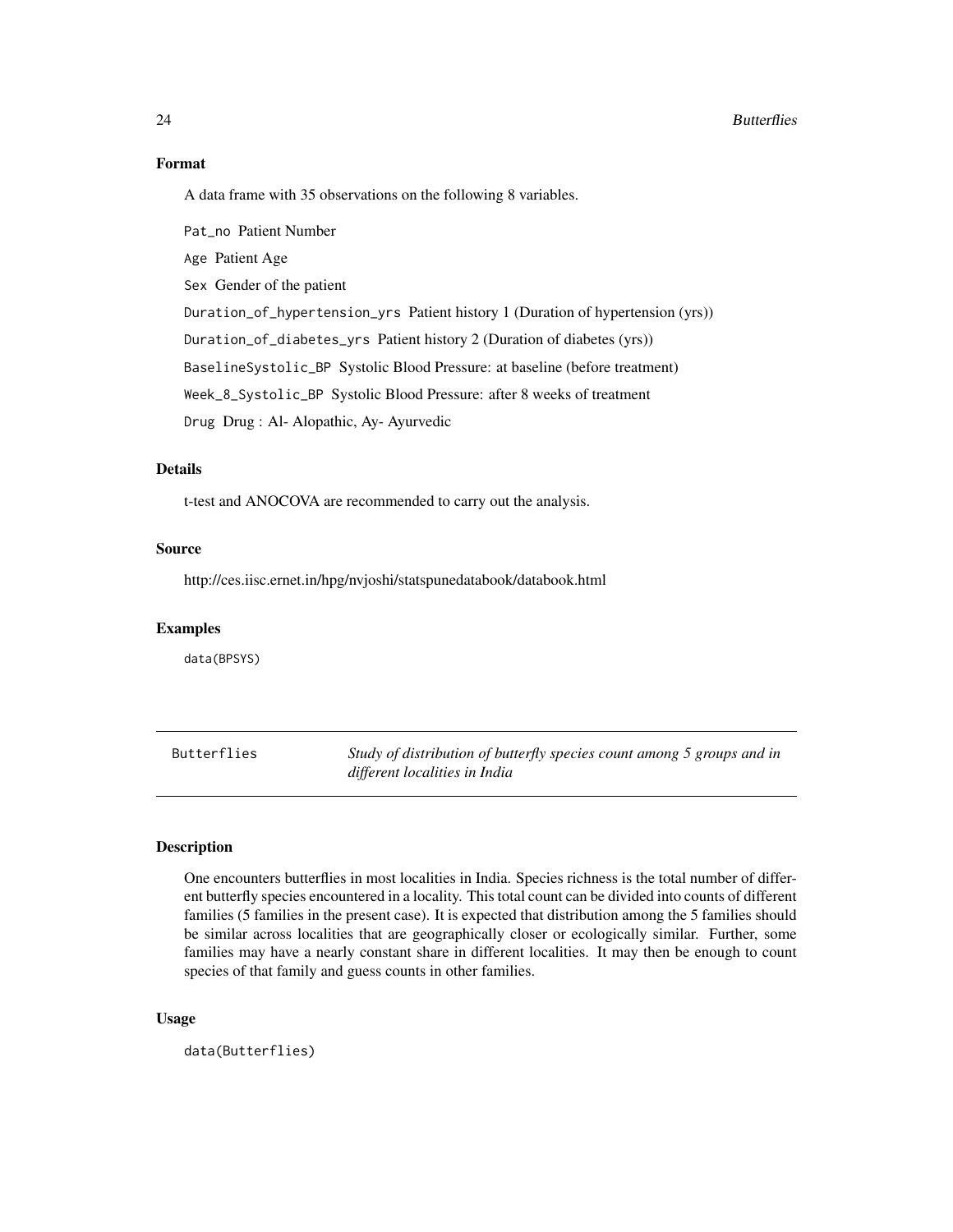# <span id="page-24-0"></span>Chitalparasite 25

# Format

A data frame with 44 observations on the following 16 variables.

Serial\_Number Serial Number Area Different areas of the continent Locality The locality of the species Total\_Species\_count Total species count Skippers Count of skippers Swallow\_tails Count of swallow tails Whites\_Yellows Count of whites and yellows Blues Count of blues Brush\_Footed Count of brush footed species

# Details

Try out regression models with principal component analysis.

#### Source

http://ces.iisc.ernet.in/hpg/nvjoshi/statspunedatabook/databook.html

#### Examples

data(Butterflies)

Chitalparasite *Understanding the correlation of occurrence of a parasite*

#### Description

It is of interest to examine relation between presence/ absence of parasite and other attributes.

#### Usage

data(Chitalparasite)

#### Format

A data frame with 66 observations on the following 10 variables.

Sarcocystis\_Indicator a numeric vector Sanctuary\_Indicator a numeric vector Predator\_Indicator a numeric vector Tissue\_Indicator a numeric vector SEX Gender YEAR Year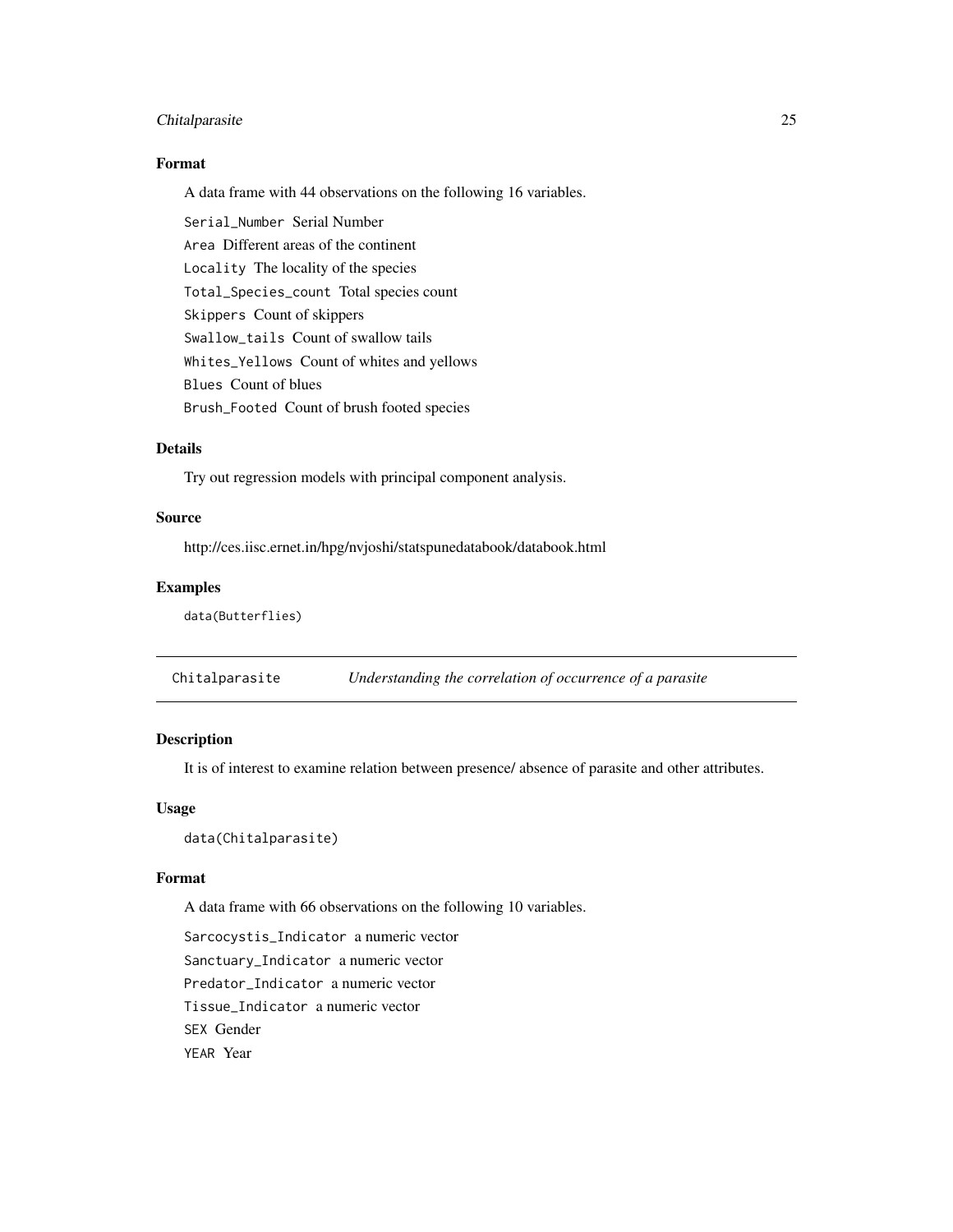# <span id="page-25-0"></span>Details

Explore contingency tables and logistic regression model for this data set.

#### Source

http://ces.iisc.ernet.in/hpg/nvjoshi/statspunedatabook/databook.html

# Examples

data(Chitalparasite)

cloudseed *Cloud Seeding*

#### Description

4. It is now believed that we can induce rainfall by seeding clouds i.e. releasing certain chemicals (silver iodide) in clouds. Of course there can be doubts such as whether there is indeed a net increment in rainfall or just a re-distribution over a certain territory etc. Analysis of relevant data can therefore be of considerable interest. In this experiment days for seeding were selected randomly out of a set of 52 days suitable for seeding.

# Usage

data(cloudseed)

# Format

A data frame with 52 observations on the following 2 variables.

Rainfall Rainfall on a day

Seeded.Indicator Treatment

# Details

Use box plots to check nature of distributions, and transformation to bring about homoscedasticity followed by testing equality of means.

# Source

http://ces.iisc.ernet.in/hpg/nvjoshi/statspunedatabook/databook.html

# Examples

data(cloudseed)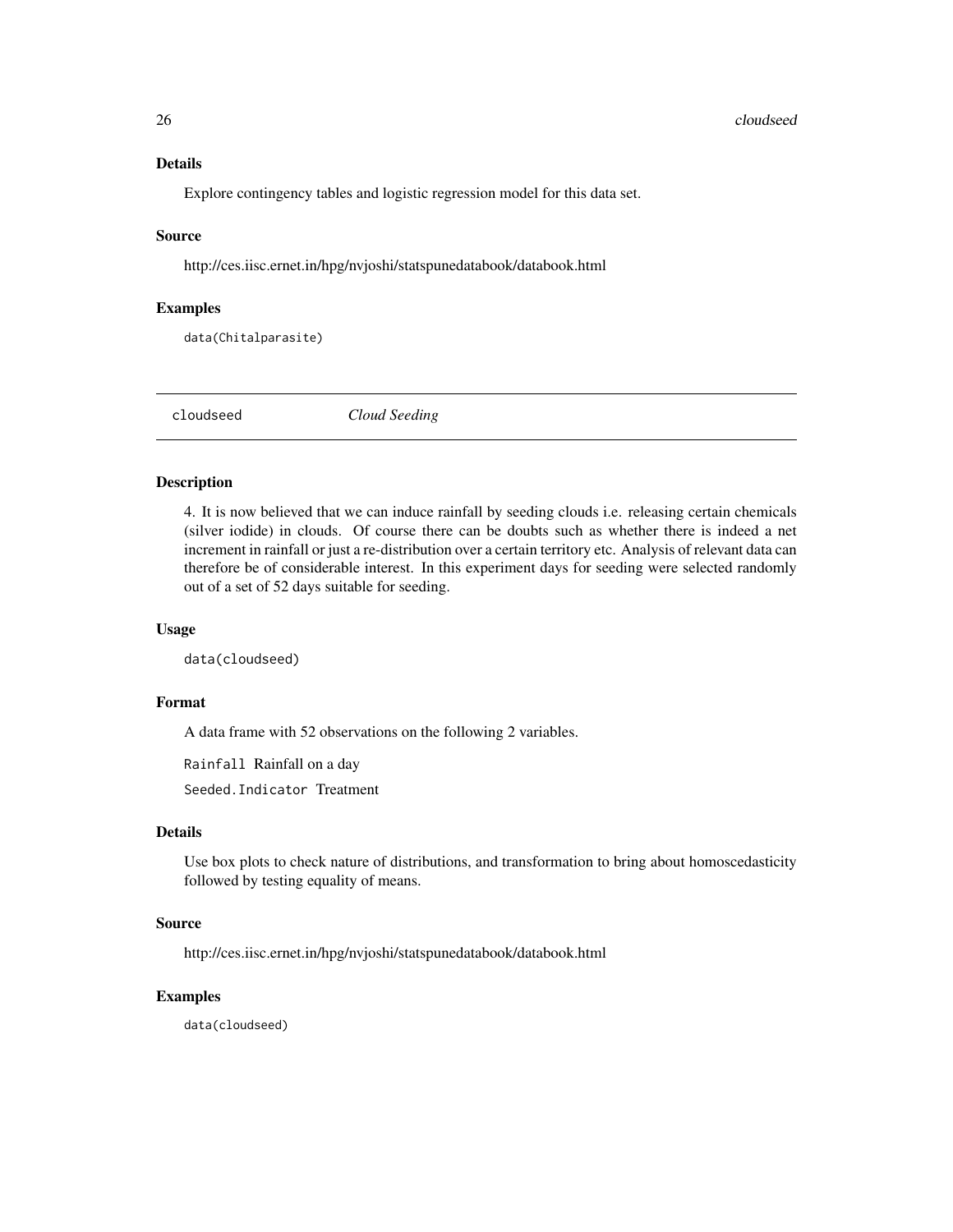<span id="page-26-0"></span>

A manufacturer of cosmetic products is interested in frequent introduction of new formulations in to the market. This may be for one of two reasons. A product may have a short life and may lose popularity after that. Alternatively some new formulation is developed which may be superior to products available in the market. This necessitates comparison of the new product with competitors. In a typical study a product is tried on a group of panelists and some trait is measured before and after use of product. Examples of such traits are skin oiliness or softness or fairness.

# Usage

data(Cosmetic1)

#### Format

A data frame with 48 observations on the following 3 variables.

Treatment Product code

Initial Initial Value of trait

Change Change in trait

# Details

Try ANOCOVA.

# Source

http://ces.iisc.ernet.in/hpg/nvjoshi/statspunedatabook/databook.html

# Examples

data(Cosmetic1)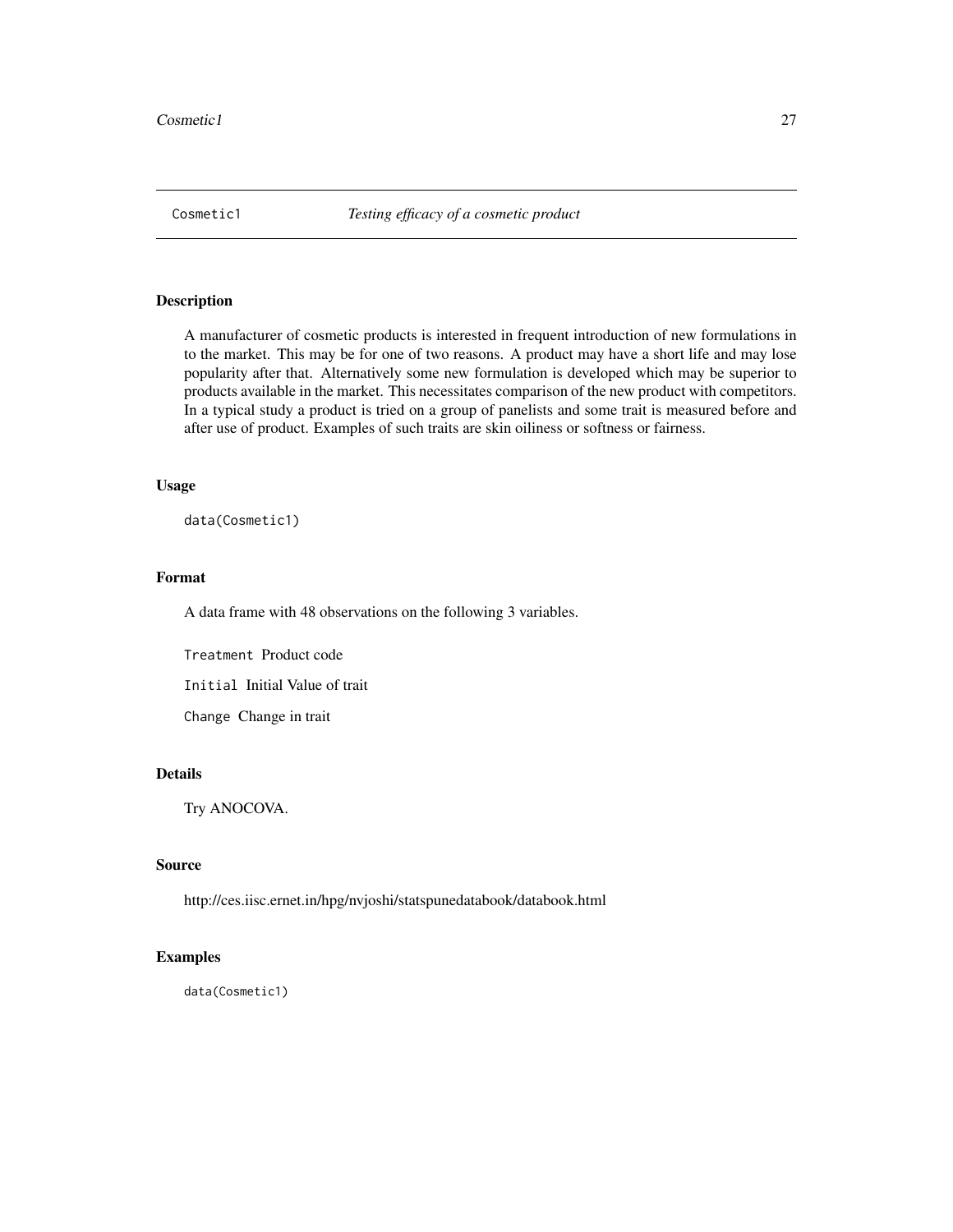<span id="page-27-0"></span>

A project on crossbreeding of cows was conducted at multiple centers. A cow when inseminated during heat may or may not conceive. Factors likely to affect success are semen used (fresh or frozen), hormonal status of cow, etc. Cows were brought to the centers when they were found to be in the "heat" state. Time lag between onset of heat and insemination was noted as also success or failure of insemination. Veterinary practitioners believe that maximum "success" is observable if the insemination is practiced within 24-30 hours from onset of heat.

# Usage

data(COWSDATA)

# Format

A data frame with 10 observations on the following 7 variables.

Time Time since onset of heat

Sillod\_Insemination\_C1 Insemination count (center 1)

Sillod\_Conception\_C1 Conception count (center 1)

Sillod\_Insemination\_C2 Insemination count (center 2)

Sillod\_Conception\_C2 Conception count (center 2)

Sillod\_Insemination\_C3 Insemination count (center 3)

Sillod\_Conception\_C3 Conception count (center 3)

#### Details

ANOVA-for proportions, arcsine transformation, comparison of slopes, and regression of conception rate on time for each center are some of the suggested methods for the user.

#### Source

http://ces.iisc.ernet.in/hpg/nvjoshi/statspunedatabook/databook.html

# Examples

data(COWSDATA)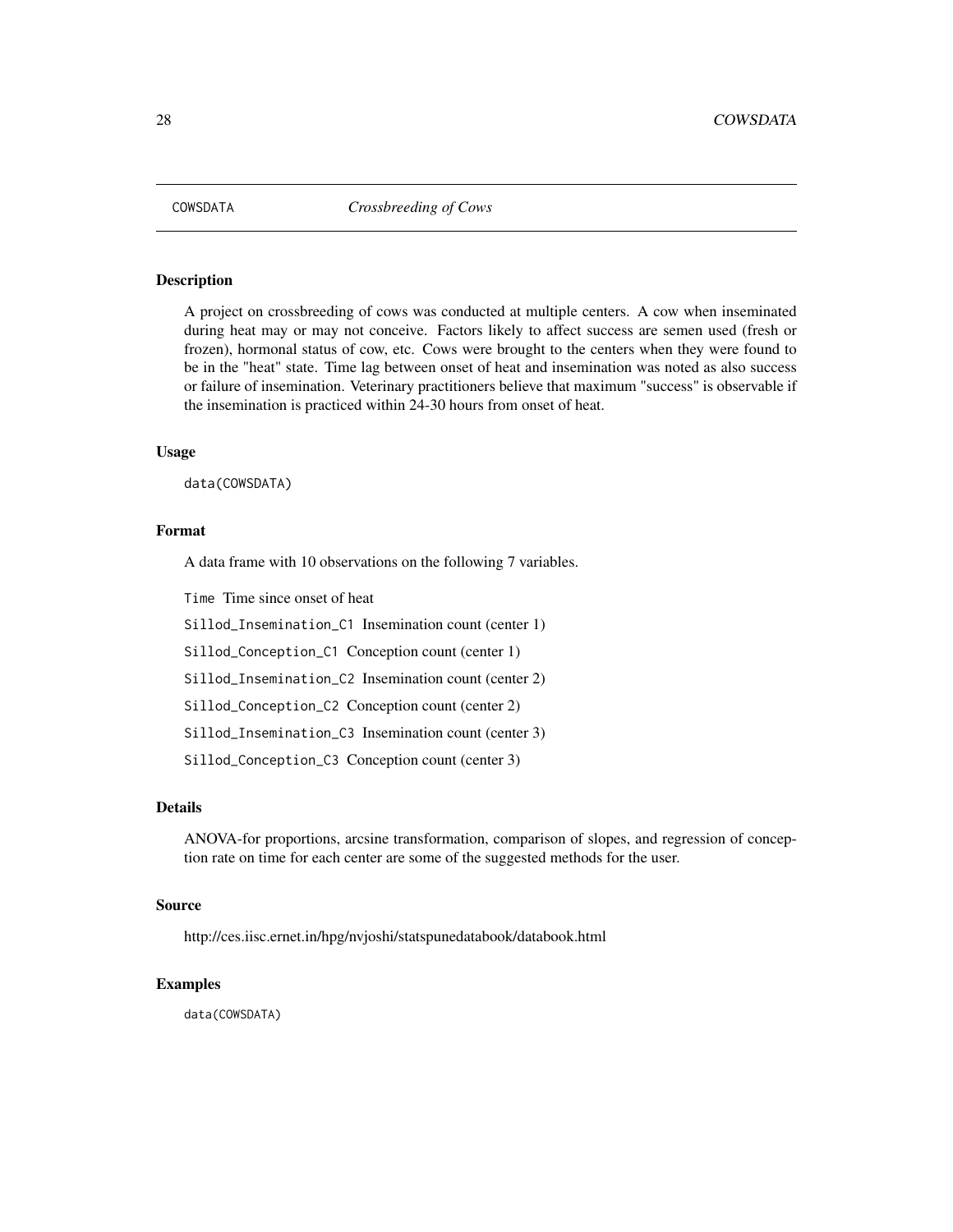<span id="page-28-0"></span>Crack *Healing the heel*

#### Description

People who work bear foot often suffer from cracks in the heel. If the cracks are severe they can cause pain, bleeding, infection etc. Many traditional remedies are in use for this ailment. In a study to test efficacy of an ayurvedic treatment, severity of cracking was recorded and also typical length of a crack. This was done for each heel before and after treatment. It is of interest to check whether the treatment is effective. This broad question can be broken down to many sub-questions, for example, (a) Has the severity grade remained the same for right (left) heel? (b) Has the crack length remained the same for right (left) heel? (c) Is the improvement in severity same for two heels?

#### Usage

data(Crack)

#### Format

A data frame with 17 observations on the following 4 variables.

Right\_Heel\_Change\_Grade Change in grade (severity) of cracking (right heel)

Right\_Heel\_Change\_Length Change in typical crack length (right heel)

Left\_Heel\_Change\_Grade Change in grade (severity) of cracking (left heel)

Leftt\_Heel\_Change\_Length Change in typical crack length (left heel)

# Details

One sample t-test (univariate), paired t-test (univariate), Hotelling's T2

# Source

http://ces.iisc.ernet.in/hpg/nvjoshi/statspunedatabook/databook.html

#### Examples

data(Crack)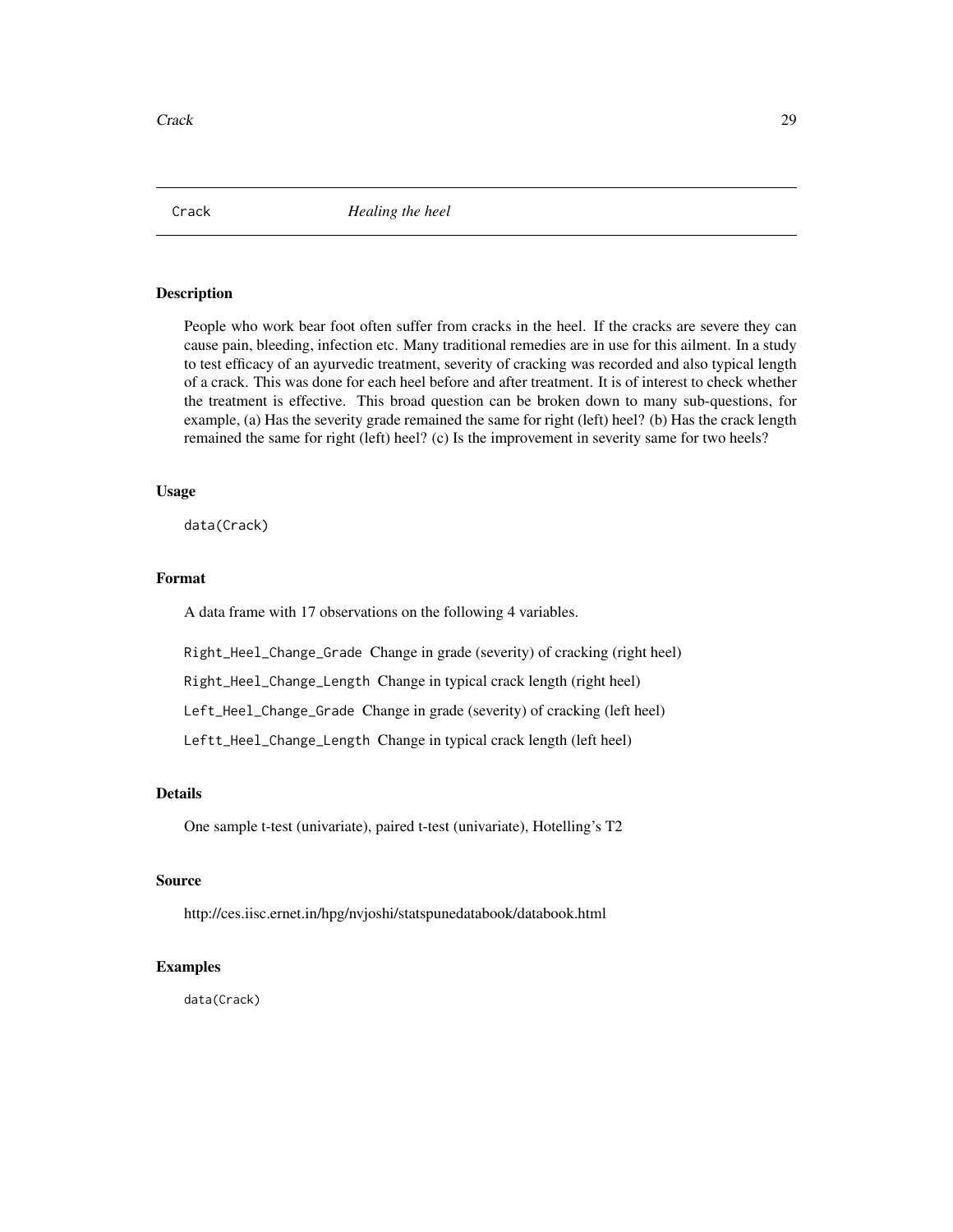<span id="page-29-0"></span>It is of interest to know the relationship between intelligence of the criminal and his delinquency (crime) index (from 0 to 50), which is a combination of frequency of crime and seriousness of criminal acts of an individual. This may help in 'managing' the case in jail. So we need to know the general rule and exceptions if any etc. Prepare a report on the nature of relationship between the two variables. It should include essential technical details and should guide a non-statistician who has to use it in his job of jail management.

#### Usage

data(Crime)

### Format

A data frame with 18 observations on the following 2 variables.

Delinquency.index delinquency index

Intelligence.Quotient IQ

#### Details

Regression analysis and study of residuals need to be performed on this data set.

#### Source

http://ces.iisc.ernet.in/hpg/nvjoshi/statspunedatabook/databook.html

#### Examples

data(Crime)

DroughtStress *Modeling Genotypic variation in photosynthetic competence of Sorghum bicolor*

#### Description

Agriculture is the main source of income for nearly half of the Indian population. Most agriculture depends on monsoon rainfall. Hence results are uncertain. In years of drought, crops are often completely wiped out. It is therefore of great interest to identify crop varieties that can give at least some yield, even when faced with drought. That is why study of drought tolerance is very important. It is of course possible to try different varieties under various conditions of water shortage and compare results. Another possibility is to understand the biology of drought tolerance.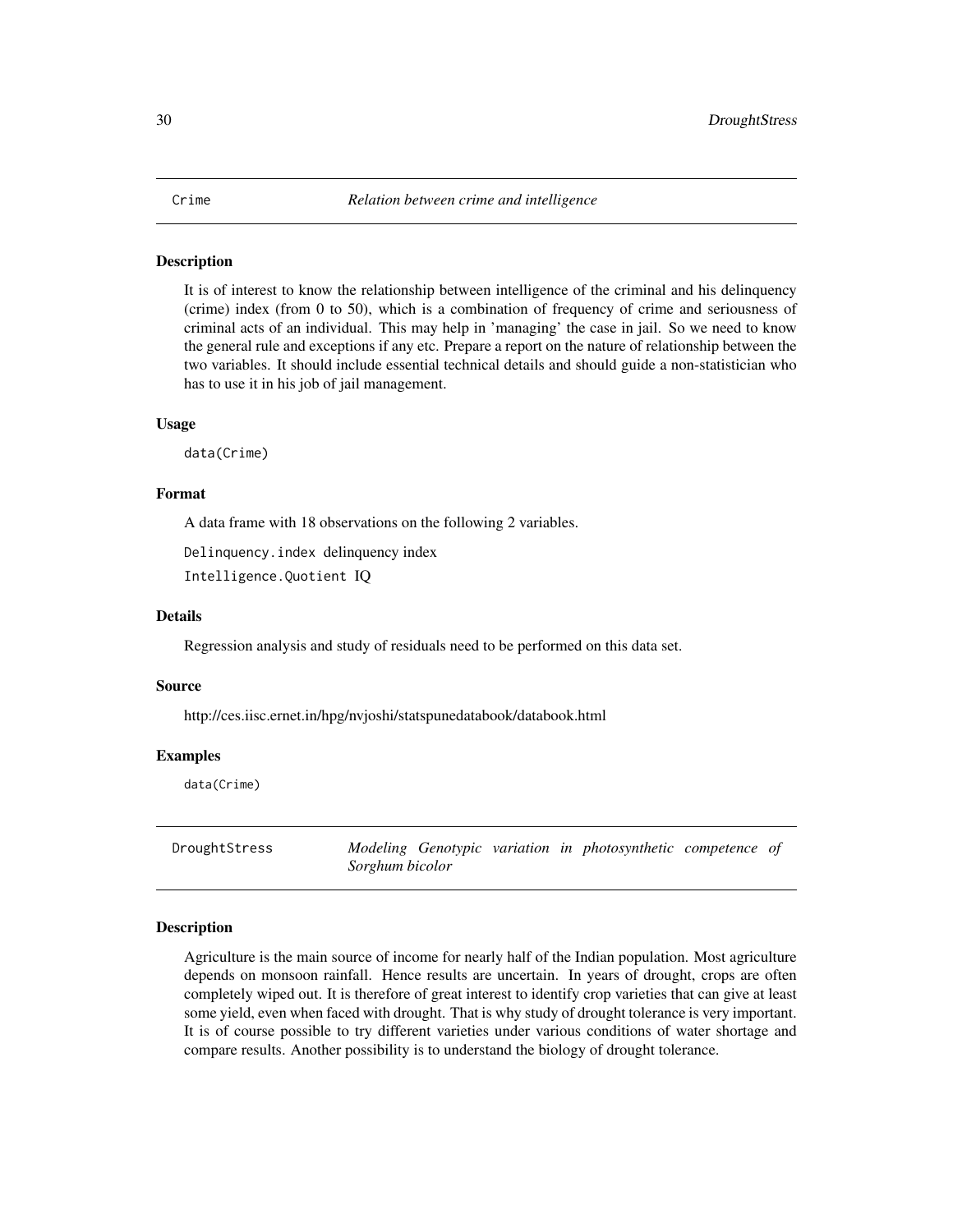#### DroughtStress 31

#### Usage

data(DroughtStress)

#### Format

A data frame with 33 observations on the following 58 variables.

Variety Variety RWC\_00 Relative Water Content (RWC %) at 0 PEG Concentration CO2FIx\_00 CO2 Fixation rate at 0 PEG Concentration Cond\_00 Conductance at 0 PEG Concentration IntCO2\_00 Intracellular CO2 Concentration At 0 PEG Conc RWC\_05 Relative Water Content (RWC %) at 5 PEG Concentration CO2FIx\_05 CO2 Fixation rate at 5 PEG Concentration Cond\_05 Conductance at 5 PEG Concentration IntCO2\_05 Intracellular CO2 Concentration At 5 PEG Conc RWC\_10 Relative Water Content (RWC %) at 10 PEG Concentration CO2FIx\_10 CO2 Fixation rate at 10 PEG Concentration Cond\_10 Conductance at 10 PEG Concentration IntCO2\_10 Intracellular CO2 Concentration At 10 PEG Conc RWC\_15 Relative Water Content (RWC %) at 15 PEG Concentration CO2FIx\_15 CO2 Fixation rate at 15 PEG Concentration Cond\_15 Conductance at 15 PEG Concentration IntCO2\_15 Intracellular CO2 Concentration At 15 PEG Conc RWC\_20 Relative Water Content (RWC %) at 20 PEG Concentration CO2FIx\_20 CO2 Fixation rate at 20 PEG Concentration Cond\_20 Conductance at 20 PEG Concentration IntCO2\_20 Intracellular CO2 Concentration At 20 PEG Conc RWC\_25 Relative Water Content (RWC %) at 25 PEG Concentration CO2FIx\_25 CO2 Fixation rate at 25 PEG Concentration Cond\_25 Conductance at 25 PEG Concentration IntCO2\_25 Intracellular CO2 Concentration At 25 PEG Conc

# Details

Drought stress tolerance may be exhibited by plants through their ability to maintain a higher water potential under stress conditions (dehydration avoidance) or by maintaining physiological processes like photosynthesis at lower water potentials (dehydration Tolerance). 11 Sorghum bicolor (jowar) varieties, known to differ in their drought tolerance, were compared for their photosynthetic adaptation. Columns B, C, D and E are all responses (photosynthetic traits). It is of interest to compare these 11 varieties with respect to the responses measured, at a given value of PEG concentration. Also it is of interest to model changes in each response as functions of PEG concentration and comparing these models across varieties. Suggested tools include ANOVA, MANOVA, regression, and Graphical techniques.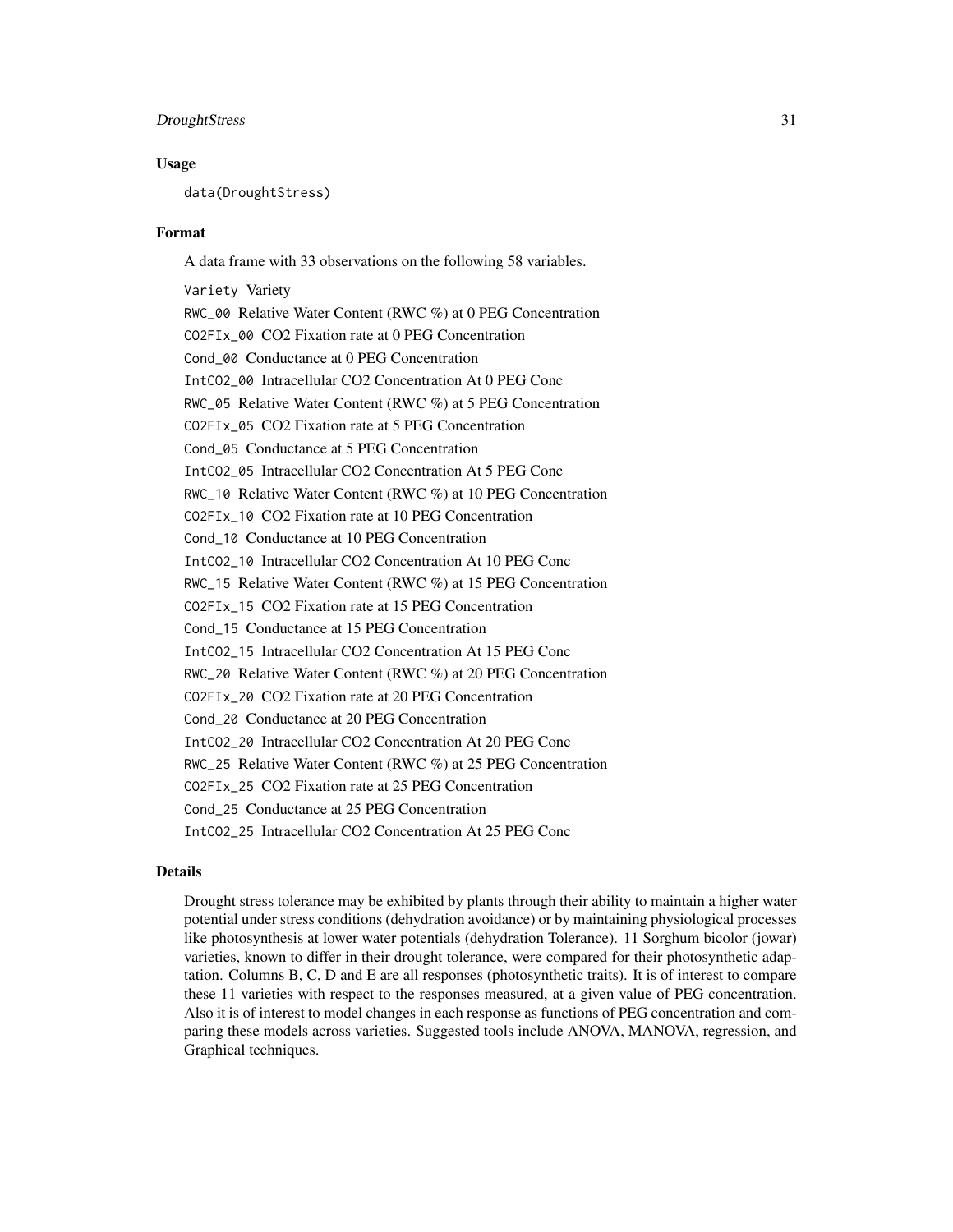#### Source

http://ces.iisc.ernet.in/hpg/nvjoshi/statspunedatabook/databook.html

#### Examples

data(DroughtStress)

Dunglife *Dung decay data*

### Description

In wild life studies it is necessary to estimate number of animals of a species. This can be done in two ways, direct counting of animals or indirect counting using dung piles. The logic behind indirect count is as follows: each animal produces a given number of dung piles per day (P). One dung pile remains observable on the ground for a few days (D) after which it gets mixed up with soil. Estimate of the number of animals is given by total number of dung piles on the ground divided by (D\*P). Thus we need to know the average number of days (D) for which a dung pile lasts on the ground. In case of dear, dung is described using the term 'pellet'. The data given refer to a study on dear conducted in Bandipur Tiger Reserve in Karnataka, India.

#### Usage

data(Dunglife)

#### Format

A data frame with 55 observations on the following variable.

Decay Days to decay (life in days)

# Details

Fitting exponential, Weibull, gamma distributions, and fitting quadratic hazard function may be attempted on the data set.

#### Source

http://ces.iisc.ernet.in/hpg/nvjoshi/statspunedatabook/databook.html

#### Examples

data(Dunglife)

<span id="page-31-0"></span>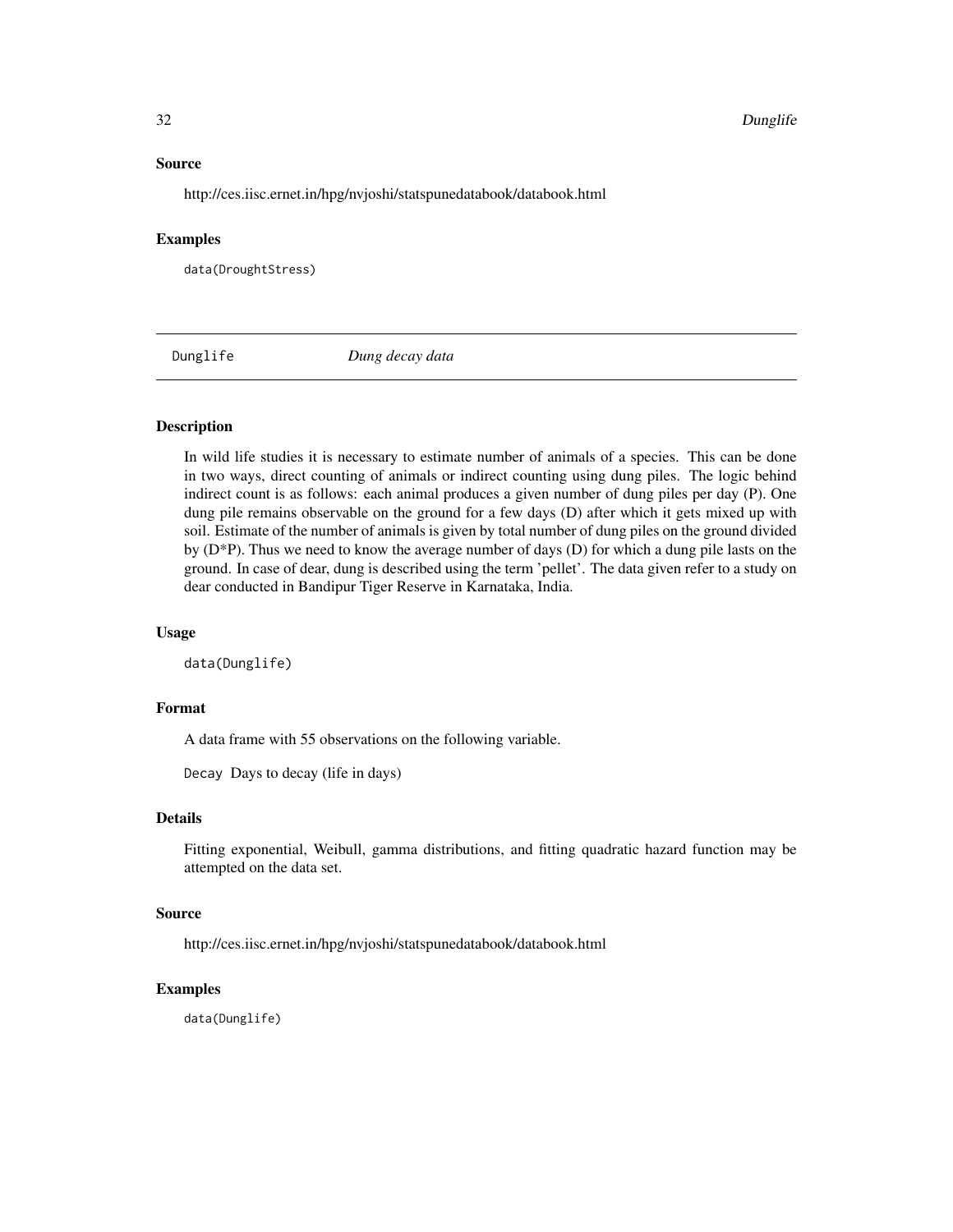<span id="page-32-0"></span>

5 Seismology is the study of earthquakes. An earthquake creates shock waves that travel from epicenter outwards. Like any waveform these waves have two main features. One is amplitude and the other is period. Amplitude is the maximum height from the x axis (or alternatively half of the distance between peak and trough) while period is the distance along x axis between two successive peaks. For more details, go to the web and fetch details from the file "EarthQuake.doc".

### Usage

data(Earthquake)

#### Format

A data frame with 66 observations on the following 13 variables.

Date Date

Hours Hours

Minutes Minute

Magnitude\_IMD Magnitude of earth quake as reported by India meteorology department (IMD)

- Magnitued\_USGS Magnitude of earth quake at epicentral distance >= 50 as reported by United States Geological Survey (USGS) (mb)
- Magnitude\_NGRI Magnitude of earth quake at epicentral distance >= 150 as reported by National Geophysical Research Institute (NGRI) (Ms)

Coda\_duration\_1\_mm Coda duration (seconds) at 1mm of background noise level

Coda\_duration\_2\_mm Coda duration (seconds) at 2mm of background noise level

Coda\_duration\_6\_mm Coda duration (seconds) at 6mm of background noise level

Coda\_duration\_10\_mm Coda duration (seconds) at 10mm of background noise level

# Details

Regression, data transformation may be considered for analysis.

#### Source

http://ces.iisc.ernet.in/hpg/nvjoshi/statspunedatabook/databook.html

# Examples

data(Earthquake)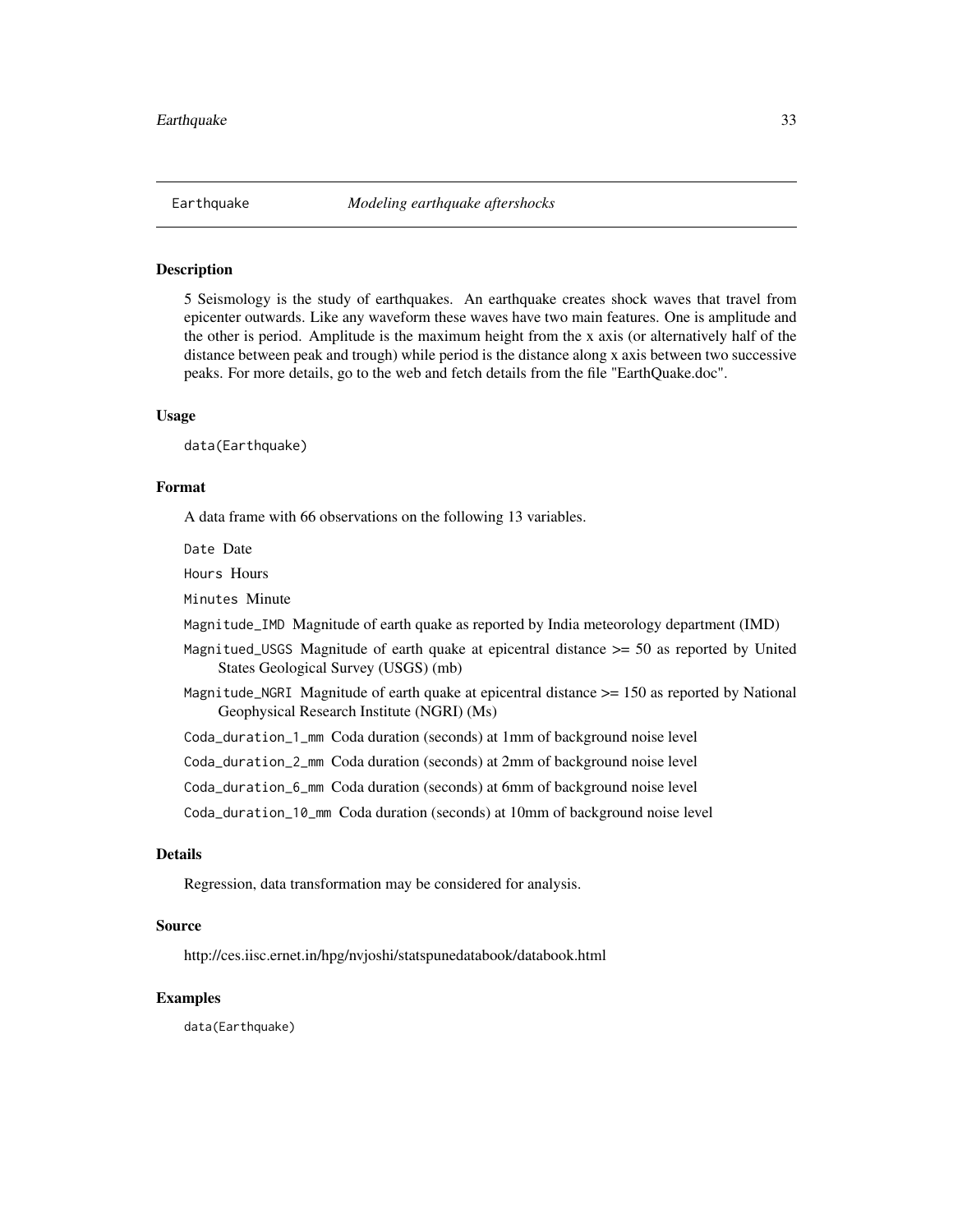<span id="page-33-0"></span>

Earthworms are known to play an important role in farming by improving soil fertility. They enhance physical, chemical and biological aspects of soil fertility. Hence understanding their population dynamics is important. In one of the studies on earthworms in cultivated soils, over 2000 individual worms belonging to 6 species were collected. Samples were collected from three crops for two consecutive years. Questions of interest are: a) What are the factors affecting density of the earthworms? b) What are the factors affecting biomass of the earthworms?

# Usage

```
data(Earthwormbiomass)
```
# Format

A data frame with 12 observations on the following 5 variables.

Density a numeric vector

Biomass a numeric vector

Crop a factor with levels Maize Paddy and Pulses Wheat and Mustard

Year a numeric vector

Soil a factor with levels 0-10 10-20

# Details

Consider a generalized linear model!

#### Source

http://ces.iisc.ernet.in/hpg/nvjoshi/statspunedatabook/databook.html

#### Examples

data(Earthwormbiomass)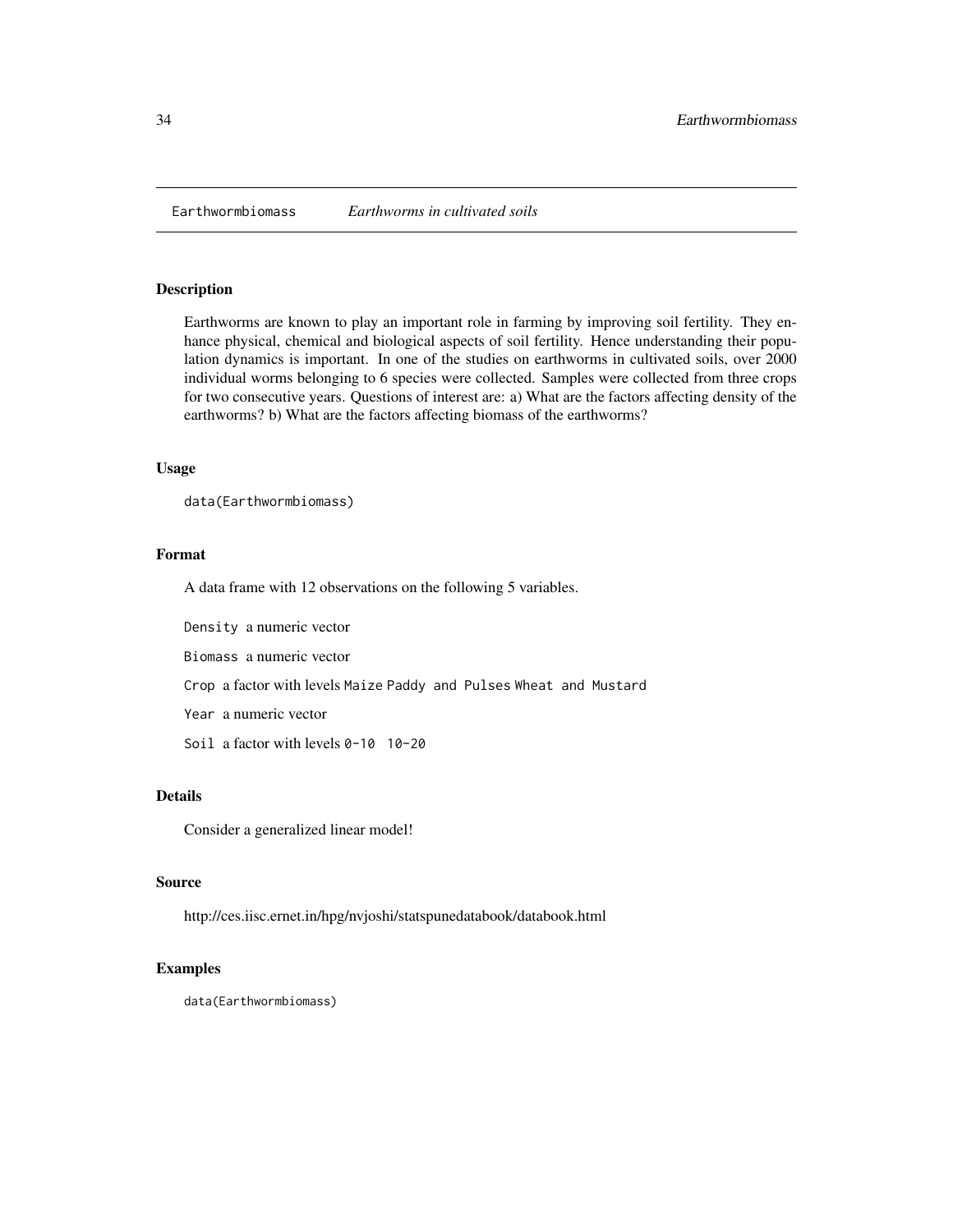<span id="page-34-0"></span>

Earthworms are known to play an important role in farming by improving soil fertility. They enhance physical, chemical and biological aspects of soil fertility. Hence understanding their population dynamics is important. In one of the studies on earthworms in cultivated soils, over 2000 individual worms belonging to 6 species were collected. Samples were collected from three crops for two consecutive years. Questions of interest are: a) How does the worm density change with season? b) How does the worm biomass change with season? c) What is the relationship between density and biomass?

#### Usage

```
data(EarthwormSeason)
```
# Format

A data frame with 46 observations on the following 3 variables.

Month Month

Density the number of earthworms per square meter

Biomass biomass, fresh weight per square meter

# Details

Try out time series techniques and regression methods.

# Source

http://ces.iisc.ernet.in/hpg/nvjoshi/statspunedatabook/databook.html

#### Examples

data(EarthwormSeason)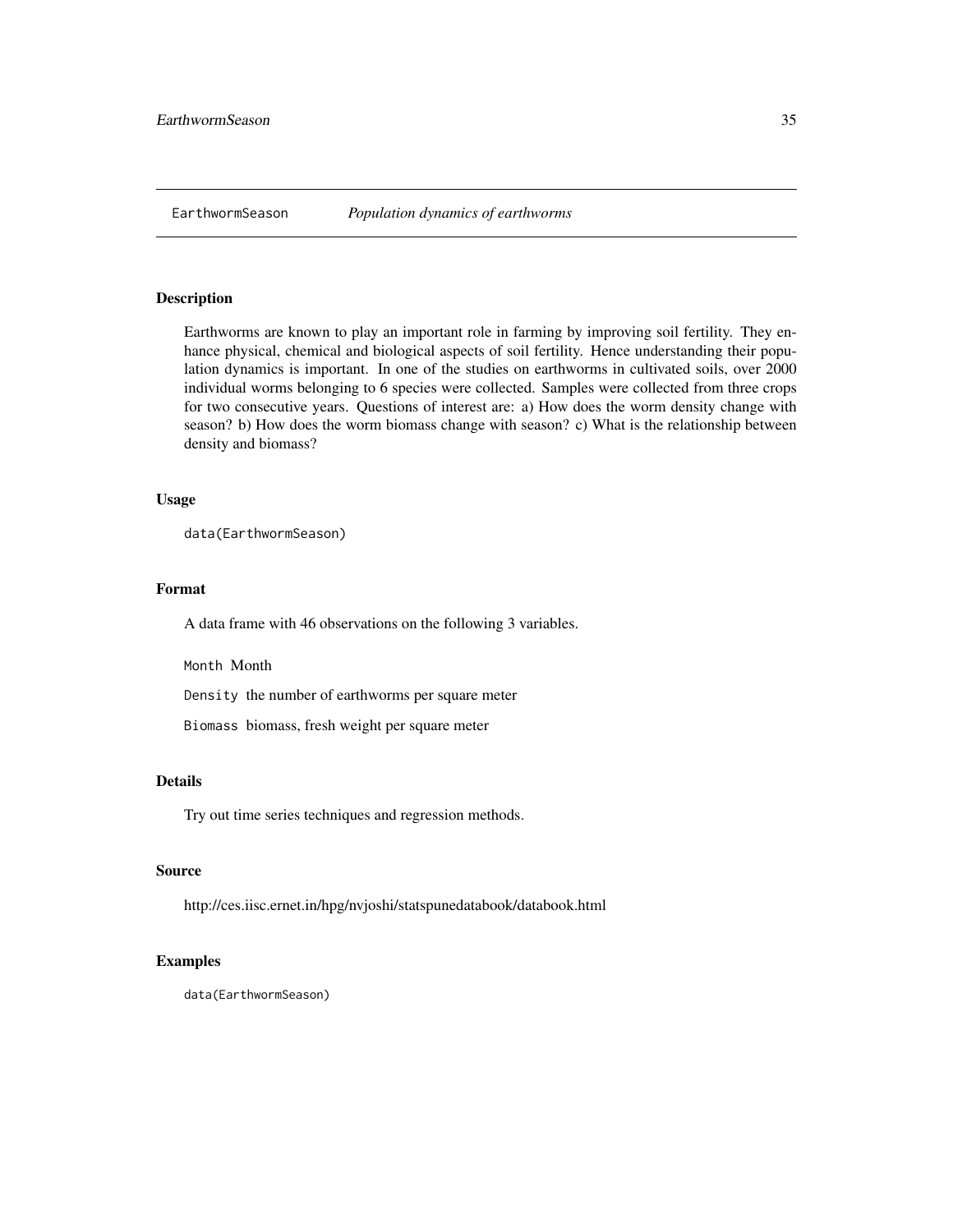<span id="page-35-0"></span>

Elephants reach maturity at about 14 years of age. But they have to compete with all adult males for mating opportunity. Females are generally more receptive to larger males. Size of an elephant increases as age increases. Hence it is expected that generally the number of matings should increase with age. Is there an optimal age after which the success rate does not rise further? Mating is a rare event and hence may follow a Poisson distribution.

#### Usage

data(elephant)

# Format

A data frame with 41 observations on the following 2 variables.

Age\_in\_Years age of the elephant in yrs

Number\_of\_Matings number of successful matings

#### Details

Poisson regression may be attempted.

#### Source

http://ces.iisc.ernet.in/hpg/nvjoshi/statspunedatabook/databook.html

#### Examples

data(elephant)

Euphorbiaceae *Relationship between tree height and girth of Euphorbiaceae*

#### Description

For various reasons it is of interest to estimate volume of a tree. Obviously direct measurement is quite difficult. The next best thing is to assume that the tree has a conical shape. Even with this assumption we need to measure height and radius at the base for estimating volume. Measurement of height can be cumbersome. However, measurement of girth is easy at about one meter height. Hence the simplest method is to use some relationship between girth and height and estimate height from girth.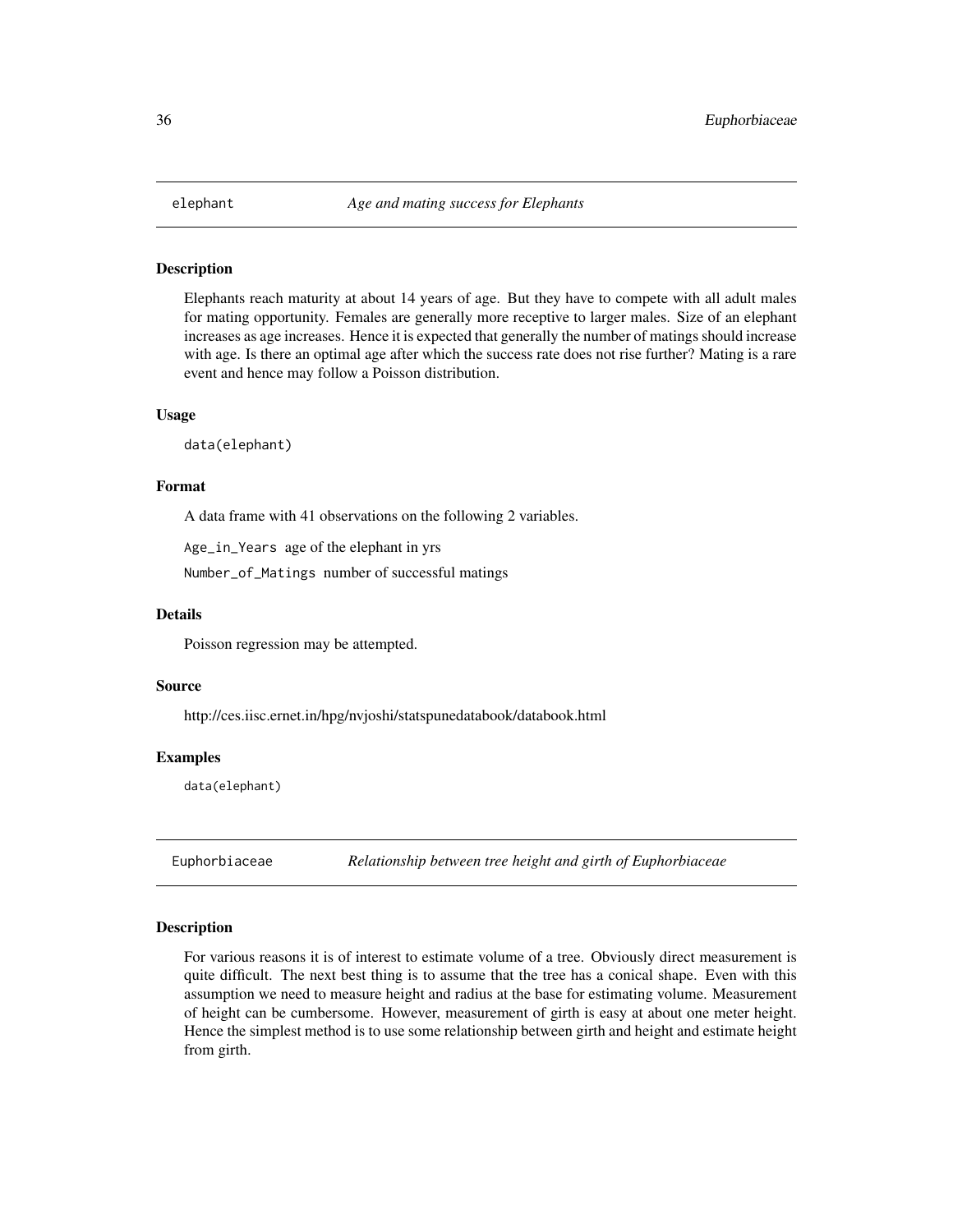#### Extruder 37

# Usage

data(Euphorbiaceae)

# Format

A data frame with 106 observations on the following 4 variables.

Family Family name Species\_Name Species name GBH Girth at breast height (GBH-cm) Height Height (meters)

# Details

Linear/ nonlinear regression. Testing the hypothesis: the relationship is same across species. Deciding which species are closer to each other in this regard.

# Source

http://ces.iisc.ernet.in/hpg/nvjoshi/statspunedatabook/databook.html

# Examples

data(Euphorbiaceae)

Extruder *Understanding effect of manufacturing conditions on product characteristics*

# Description

Extrusion is a process in which dough-like raw material is pushed through a machine and the machine puts out product in desired form, followed by some finishing touches. One important characteristic of an item produced is its weight. If weight is too low, product may be weak. If weight is too high, it may mean wastage of raw material. Hence a manufacturer is keen to know the relation between product weight and various parameters of manufacturing process. In a particular factory 3 parameters likely to affect weight were monitored. These were Extruder RPM, current and conveyer speed.

#### Usage

data(Extruder)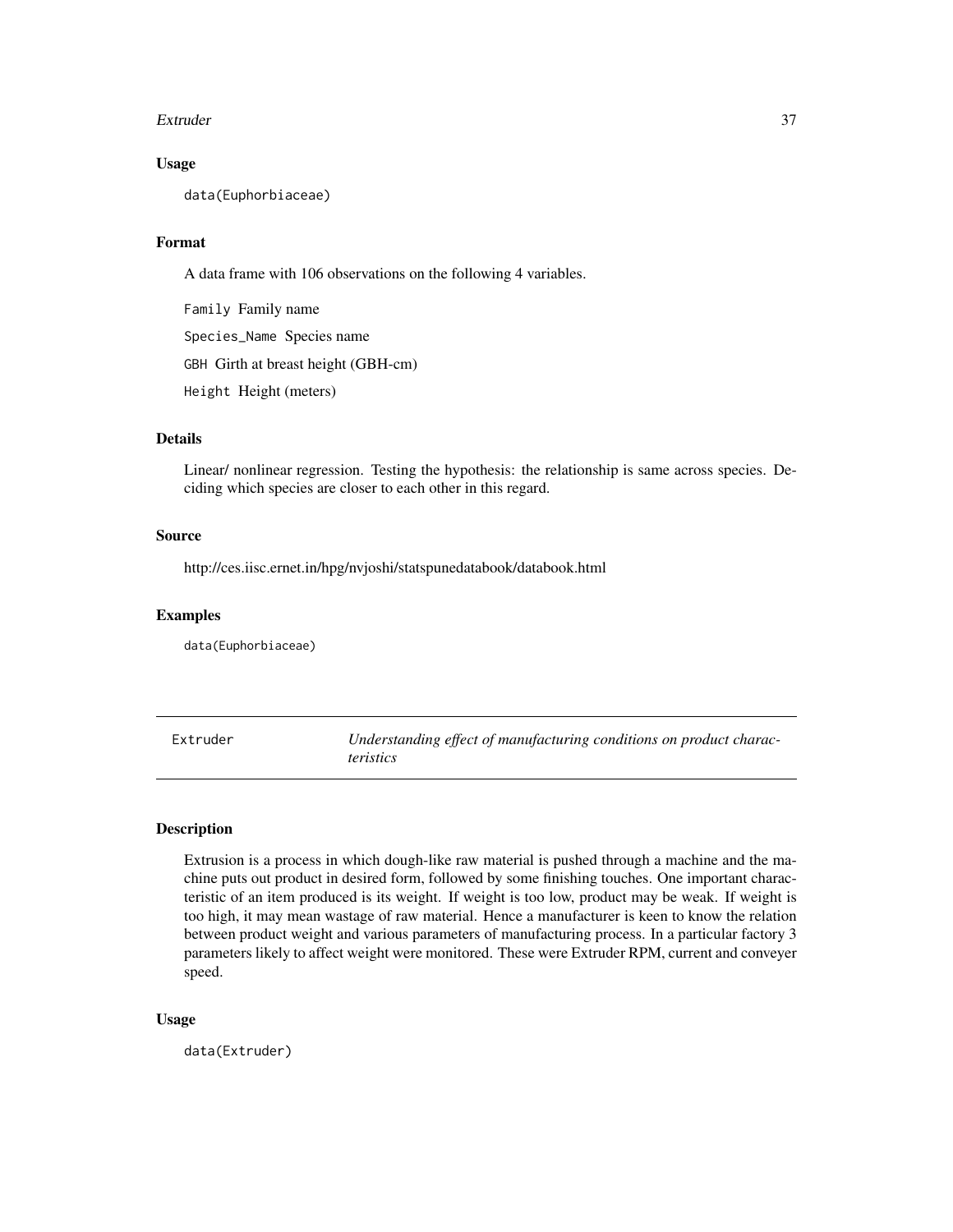#### 38 Fairness

# Format

A data frame with 49 observations on the following 4 variables.

WEIGHT Weight of product EXTRUDER\_RPM Extruder speed \[RPM - revolutions per minute\] CURRENT Current Conveyer\_Speed Conveyer speed

### Details

Fit a multiple regression model and carry out the residual analysis. Also, perform the identification of outliers.

# Source

http://ces.iisc.ernet.in/hpg/nvjoshi/statspunedatabook/databook.html

### Examples

data(Extruder)

Fairness *Comparison of formulations and sample size determination of a fairness product*

# **Description**

In India, teenagers are very conscious of their looks, in particular, skin complexion. There is a considerable premium on fairness. Hence one encounters many fairness-inducing products in the market. The present data set shows changes in fairness level after use of a product. There are records on 25 panelists for each product. It is necessary to carry out comparison among three products, assuming that data are continuous. Note that actual values appear to be discrete. Organize the data in the form of a contingency table and check if the conclusion remains the same. This was a pilot study. The main experiment is now to be planned. Calculate the minimum sample size necessary to compare products A and B. Assume level of significance 0.05 and power =0.9 at the alternative that the two means differ by 0.25 (assume known and common variance).

# Usage

data(Fairness)

#### Format

A data frame with 25 observations on the following 3 variables.

Prod\_A Response to product A

Prod\_B Response to product B

Prod\_C Response to product C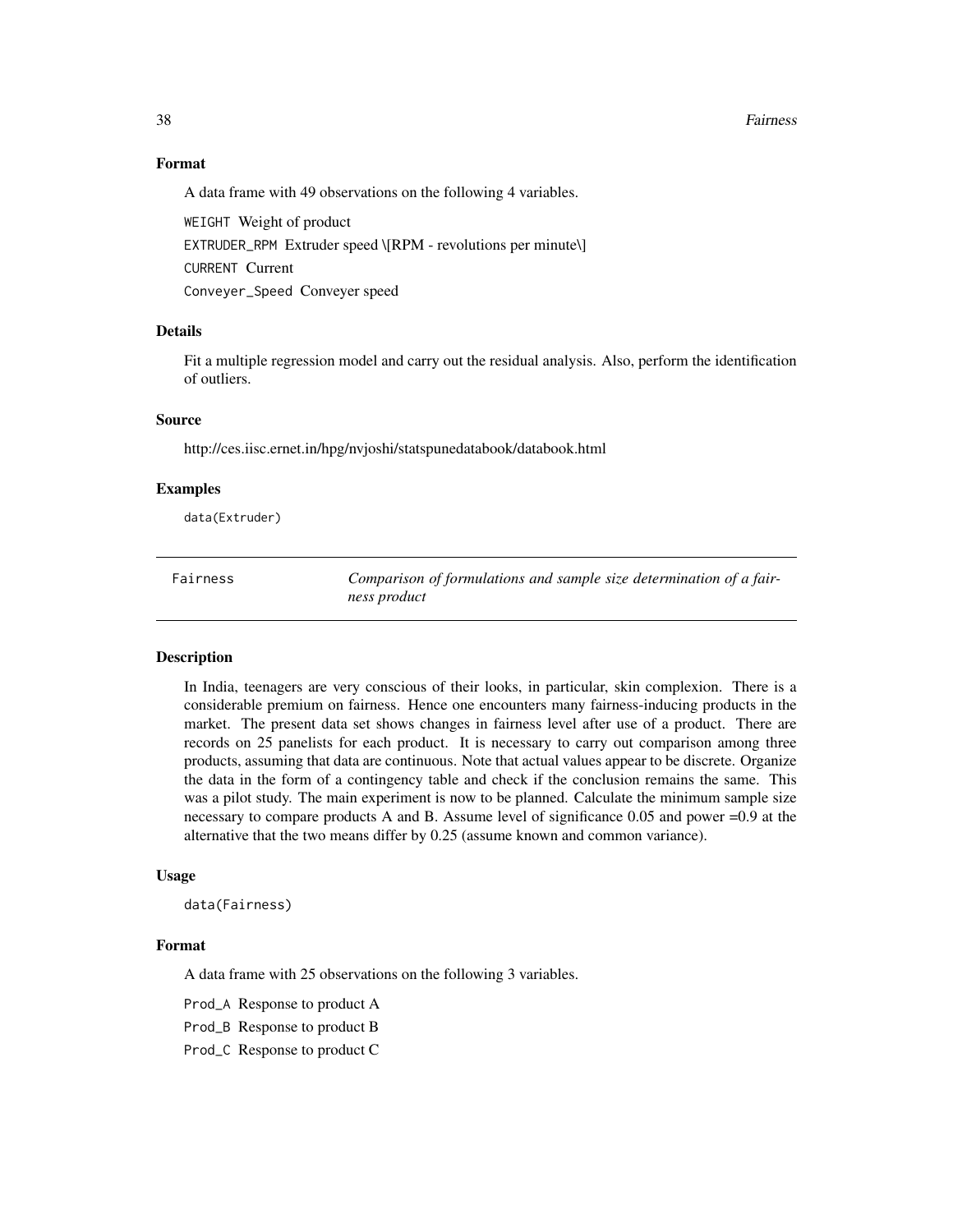### FAMILY  $\sim$  39

# Details

Try out ANOVA and chi-square test for comparison of the average response.

### Source

http://ces.iisc.ernet.in/hpg/nvjoshi/statspunedatabook/databook.html

# Examples

data(Fairness)

FAMILY *Understand relationship between height of parents and child*

### Description

In an undergraduate program in statistics, students collected data on height of father, mother and age, sex and height of the children. Are heights of adults normally distributed? Can we predict the height of a child using the data on parents' heights? Does sex of a child matter? Does parity matter? Is the sex of the child related to parity? Study the distribution of time gap between successive births in a family.

#### Usage

data(FAMILY)

# Format

A data frame with 288 observations on the following 17 variables.

Serial\_Number Serial Number

Family\_Code Family code

FHT Father's height (in cm.)

MHT Mother's height (in cm.)

Children Number of children in the family

SEX\_C1 Sex of child 1

AGE\_C1 Age of child 1 (in yrs)

HT\_C1 Height of child 1 (in cm.)

SEX C2 Sex of child 2

AGE\_C2 Age of child 2 (in yrs)

HT\_C2 Height of child 2 (in cm.)

SEX\_C3 Sex of child 3

AGE\_C3 Age of child 3 (in yrs)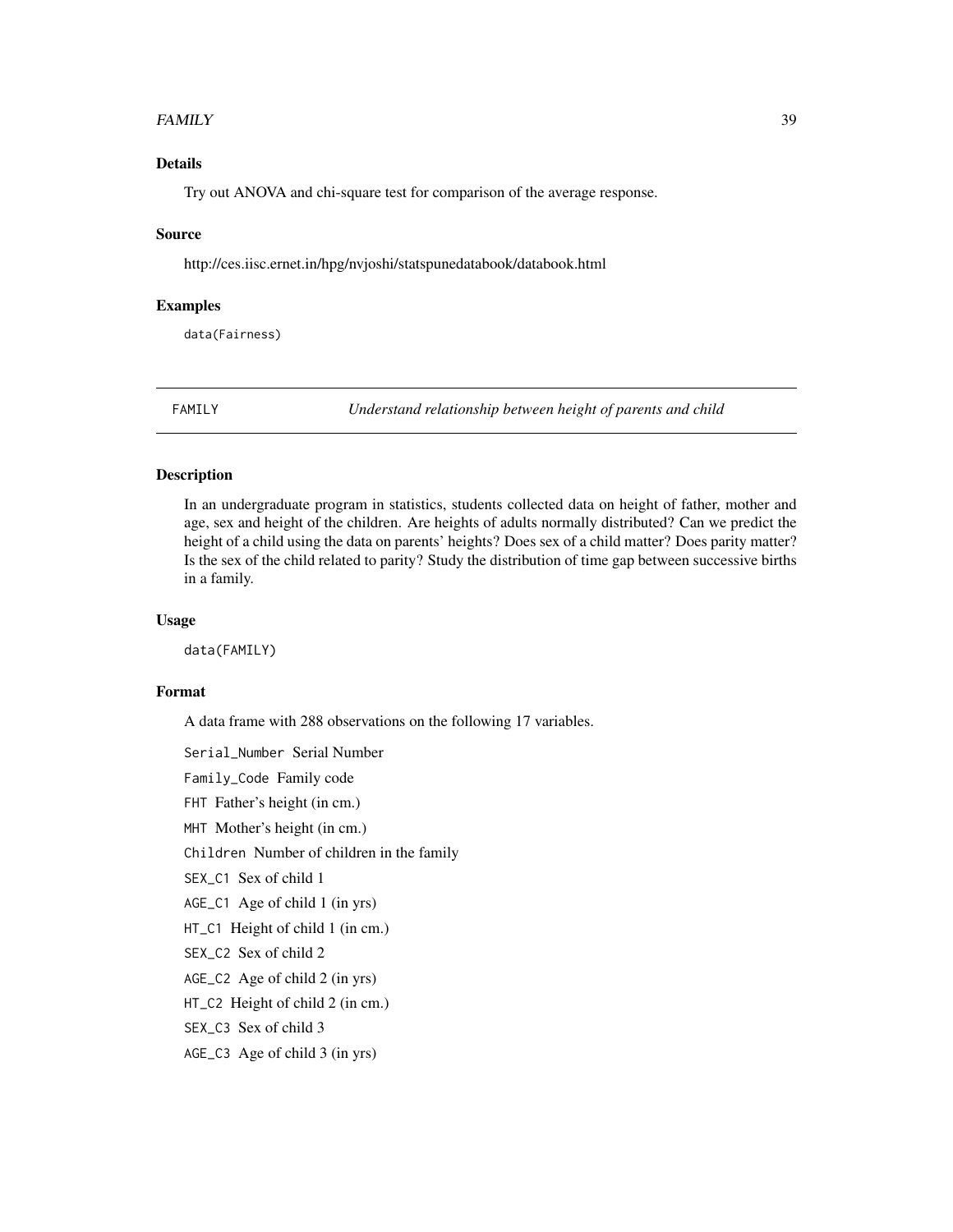HT\_C3 Height of child 3 (in cm.) SEX\_C4 Sex of child 4 AGE\_C4 Age of child 4 (in yrs) HT\_C4 Height of child 4 (in cm.)

# Details

Many statistical methods are appropriate here. The following are recommended more (i) Correlation and regression, (ii) Markov chain, (iii) goodness of fit tests - Fitting of Normal distribution to the data on height separately, (iv) Tests for proportions etc..

# Source

http://ces.iisc.ernet.in/hpg/nvjoshi/statspunedatabook/databook.html

# Examples

data(FAMILY)

Filariasisage *Infection among Filariasis*

### Description

Filariasis is a common infection in tropical and subtropical countries. Several parasites can cause filariasis. In Nigeria a study was conducted to see prevalence of filariasis due to various parasite types. Specific questions of interest are: a) What is the relationship of overall prevalence of filariasis with age? b) What is the relationship of prevalence of filariasis due to Onchocerca volvulus with age?

# Usage

data(Filariasisage)

#### Format

A data frame with 8 observations on the following 5 variables.

Age\_Group Age group

Examined Number Examined

Infected Number infected

Onchocerca\_volvulus Number of cases infected by Onchocerca volvulus

Other Number of cases infected by other parasites

# Details

Regression and relative risk modeling may be attempted.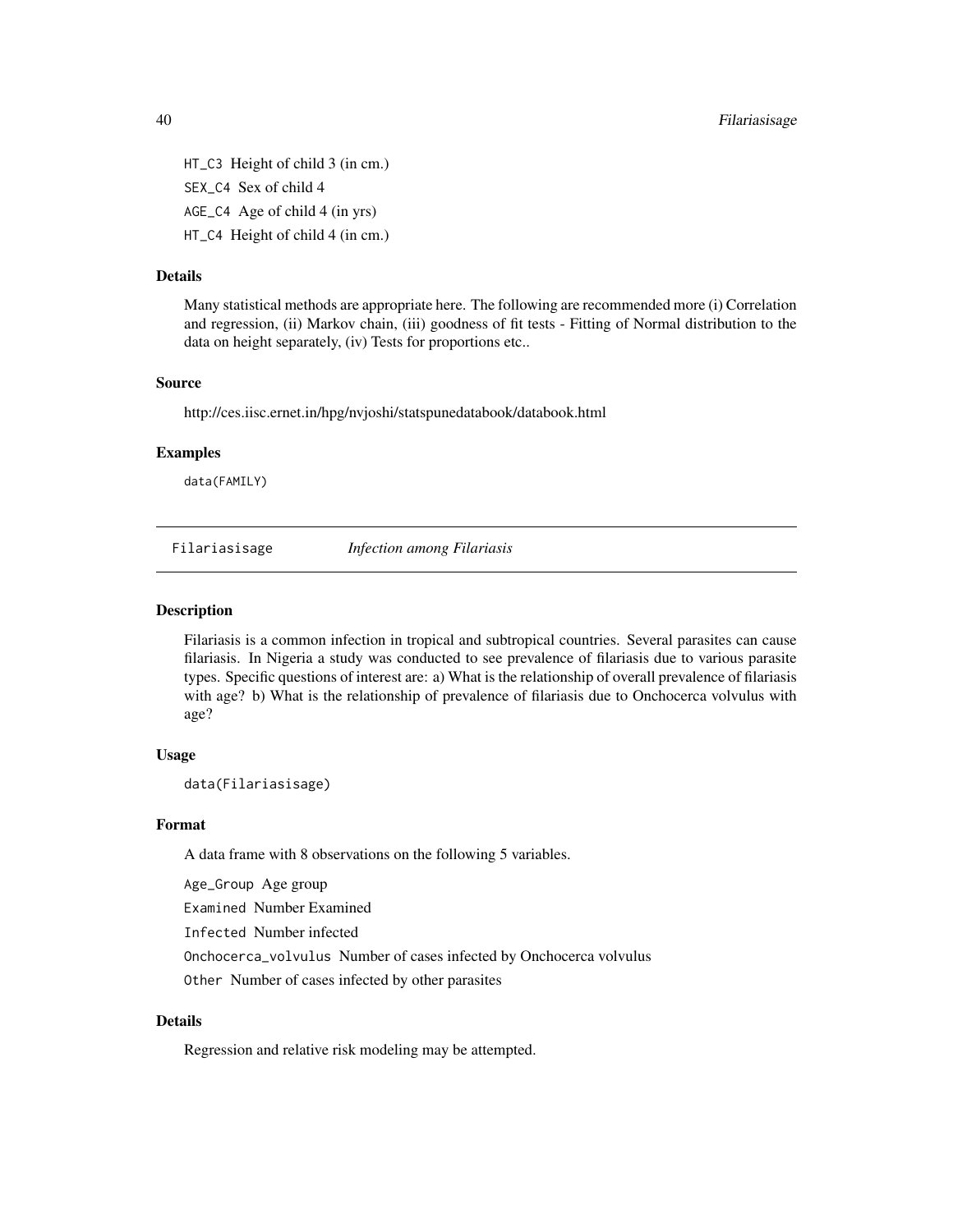#### FilariasisSex 41

# Source

http://ces.iisc.ernet.in/hpg/nvjoshi/statspunedatabook/databook.html

# Examples

data(Filariasisage)

FilariasisSex *Sex related prevalence in human filariasis*

# Description

Filariasis is a common infection in tropical and subtropical countries. Several parasites can cause filariasis. In Nigeria a study was conducted to see prevalence of filariasis due to various parasite types. Specific question of interest is, whether prevalence is similar in both sexes.

### Usage

data(FilariasisSex)

#### Format

A data frame with 13 observations on the following 5 variables.

Community Community code

Males\_Examined number of males examined

Males\_Infected number of males infected

Females\_Examined number of females examined

Females\_Infected number of females infected

# Details

Test the chi-square technique on the contingency table here.

#### Source

http://ces.iisc.ernet.in/hpg/nvjoshi/statspunedatabook/databook.html

# Examples

data(FilariasisSex)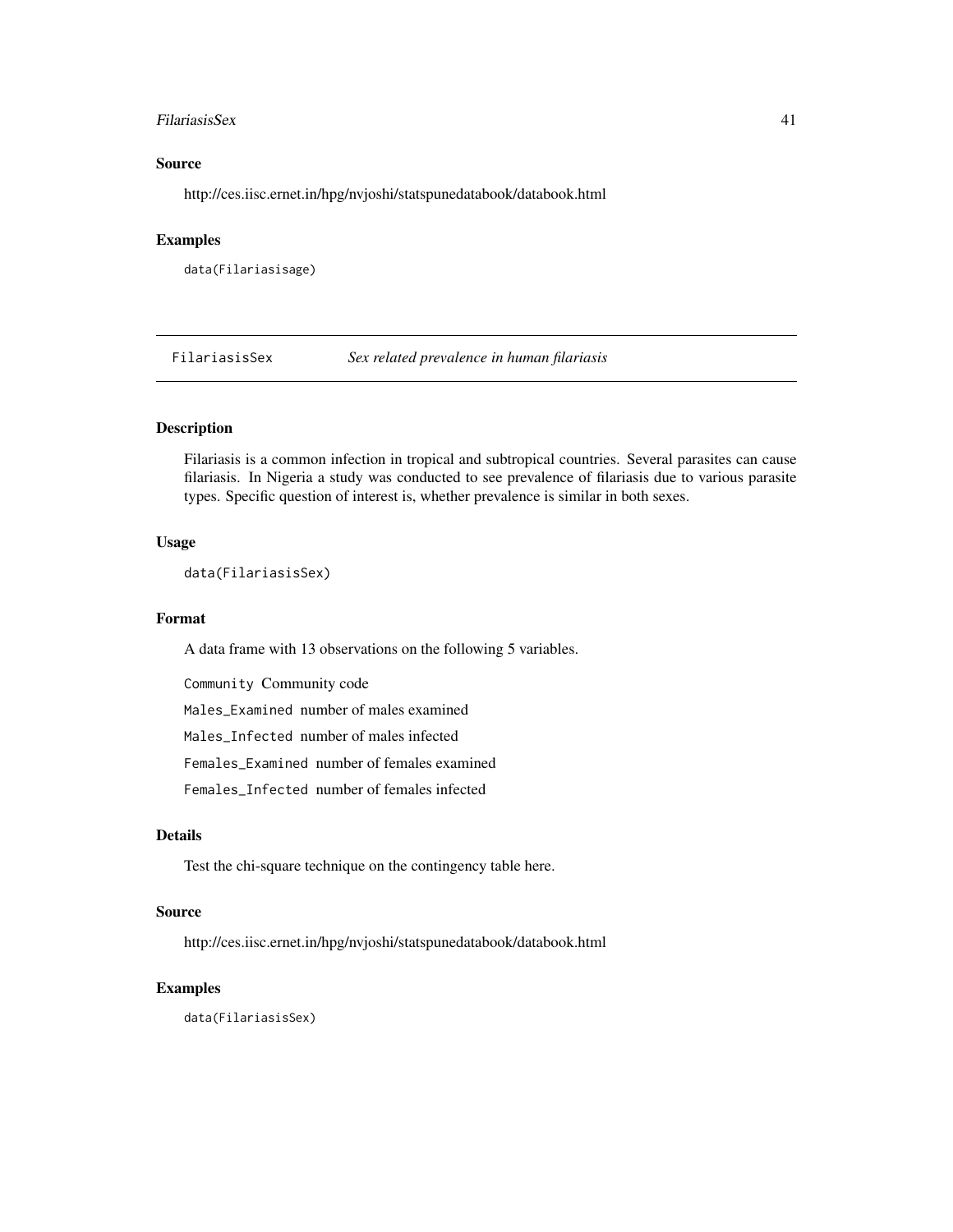Filariasis is a common infection in tropical and subtropical countries. Several parasites can cause filariasis. In Nigeria a study was conducted to see prevalence of filariasis due to various parasite types. Specific questions of interest are: a) is the proportion of infected cases (in total number examined- column B) due to Onchocerca volvulus constant across communities? b) is the proportion of infected cases due to Onchocerca volvulus ( out of total infected cases- column C) constant across communities?

# Usage

data(Filariasistype)

# Format

A data frame with 13 observations on the following 5 variables.

Community Community code

Examined Total number of individuals examined

Infected Total number infected

Onchocerca\_volvulus Number of persons infected with parasite Onchocerca volvulus

Others Number of persons infected with other parasites

# Details

Carry out the tests related to a contingency table.

# Source

http://ces.iisc.ernet.in/hpg/nvjoshi/statspunedatabook/databook.html

#### Examples

data(Filariasistype)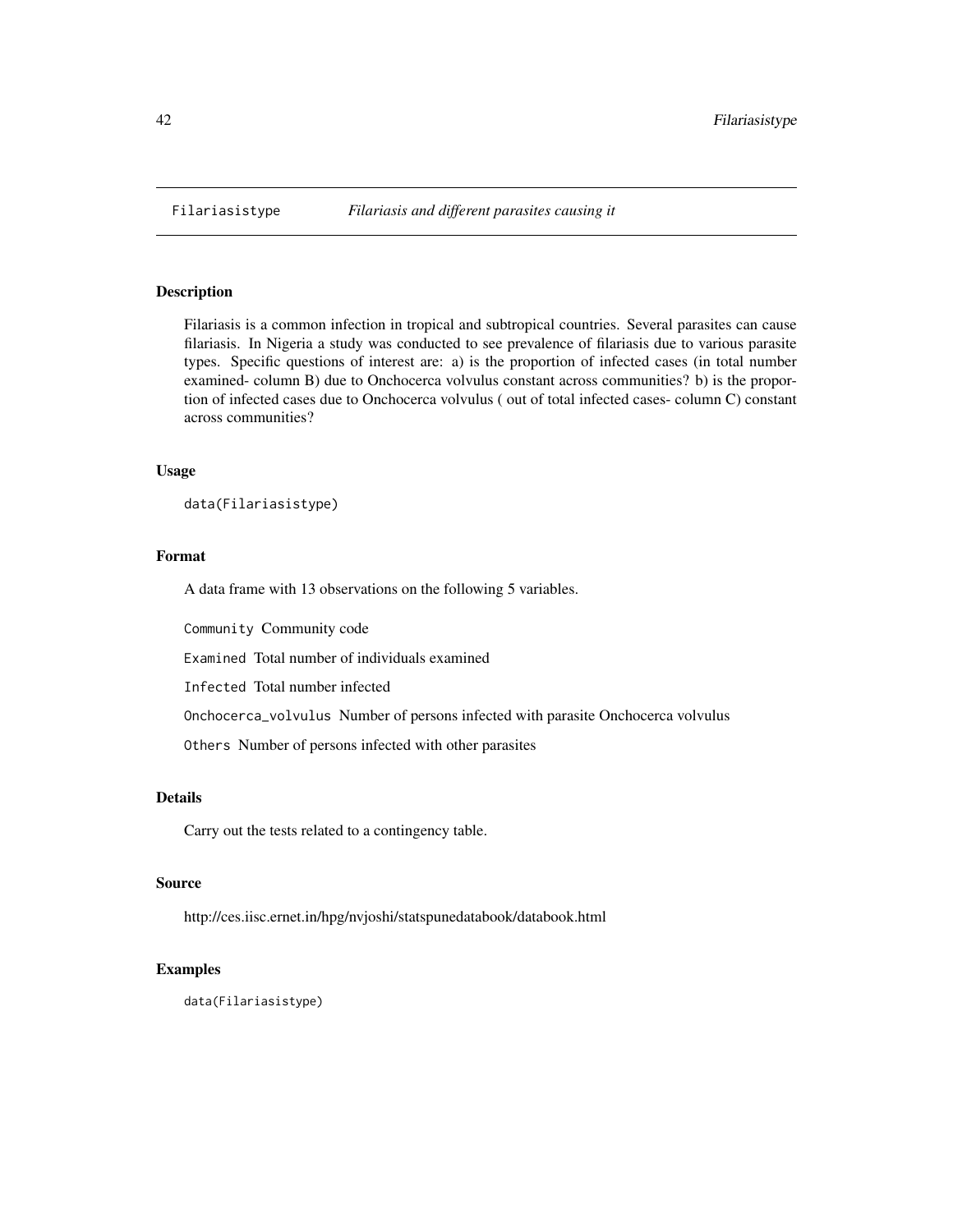Brook trout and cut-throat tout are two species of stream fish. If they compete with each other then high density of one may suggest absence of the other. If they are symbiotic, high density of one may promote the other. These data are from streams. Typical mountain streams are about 2.5m wide. (Kilograms per hectare is a conventional density measurement used in lakes) Can we predict presence/absence of Yellowstone Cutthroat trout as a function of density (kg/ha) of Brook trout?

# Usage

data(Fish)

### Format

A data frame with 24 observations on the following 2 variables.

BKT density of Brook trout (kg/ha)

YSC Presence/ absence of Yellowstone Cutthroat trout

# Details

Use the logistic regression model.

### Source

http://ces.iisc.ernet.in/hpg/nvjoshi/statspunedatabook/databook.html

### Examples

data(Fish)

fishtoxin *Toxicity effect on fish*

# Description

In toxicity studies, different doses of a toxic substance are tried and response is measured. In the present experiment, aflatoxin is mixed with water in the fish tank in five different doses. Response is development of tumor in fish. It is dichotomous. If the toxin has no effect then

#### Usage

data(fishtoxin)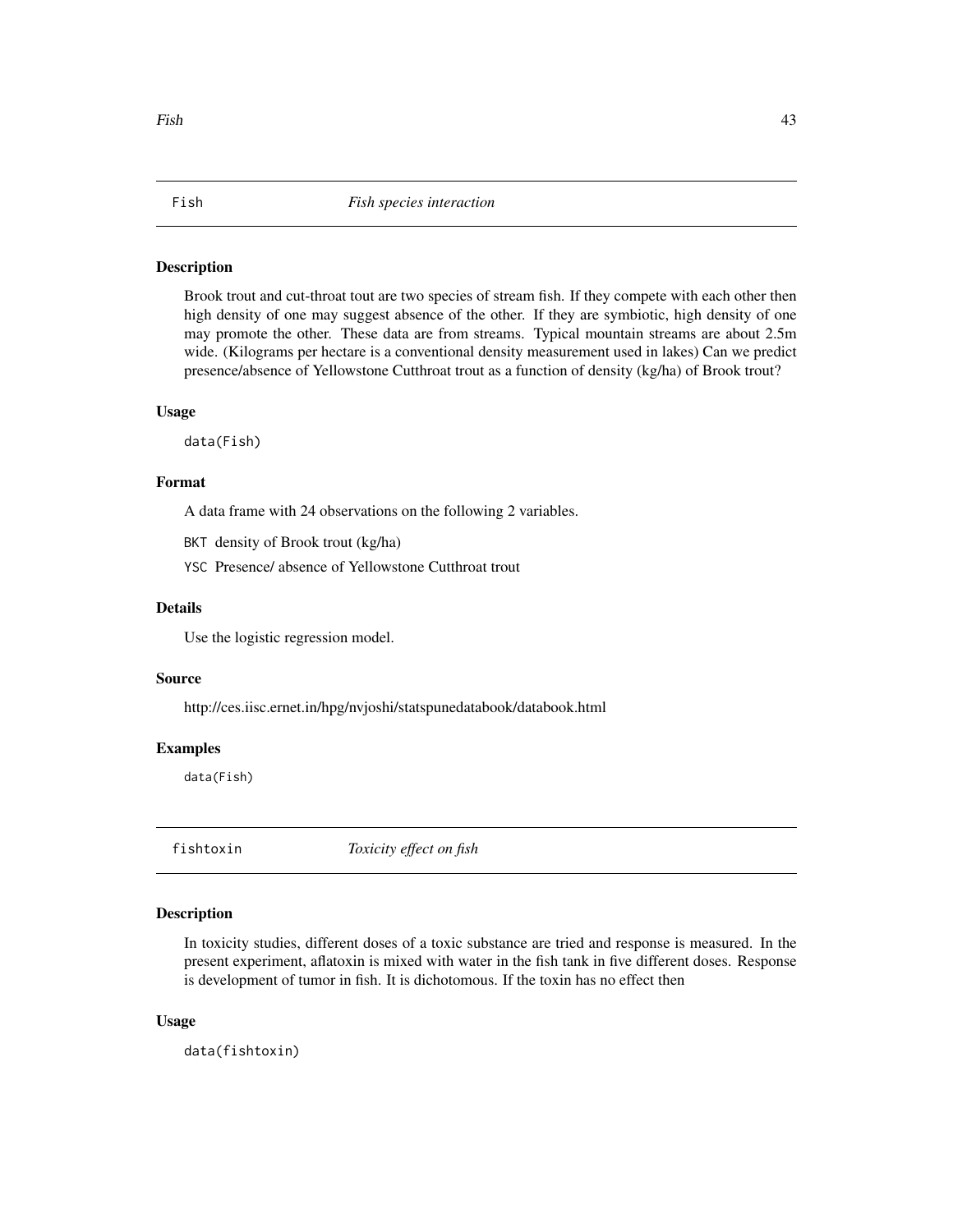# Format

A data frame with 10 observations on the following 6 variables.

Dose Aflatoxin dose

Alfatoxin a factor with levels total count with tumour

Tank\_1 Count of fish with tumor growth and total for Tank 1

Tank\_2 Count of fish with tumor growth and total for Tank 2

Tank\_3 Count of fish with tumor growth and total for Tank 3

Tank\_4 Count of fish with tumor growth and total for Tank 4

# Details

Build ANOVA after after a suitable transformation. Also consider logistic regression model.

# Source

http://ces.iisc.ernet.in/hpg/nvjoshi/statspunedatabook/databook.html

# Examples

data(fishtoxin)

Frogfood *Study of growth and food preference over age in frogs*

#### Description

When an animal is to be harvested for food it is important to understand its growth pattern and energy requirement. In case of frogs it is of interest to study the relation age X body weight and fit a suitable curve. Further it appears that as age increases, the dietary pattern undergoes change. Hence it is also relevant to study relationship of age with each of 4 components of diet in variables of intake from crabs to total.

#### Usage

data(Frogfood)

### Format

A data frame with 7 observations on the following 6 variables.

Age Age in year group Body\_Weight Body weight in grams Intake\_Crabs Intake of crabs in grams Intake\_Insects Intake of insects in grams Intake\_Larvae Intake of larvae in grams Total\_intake Total intake in grams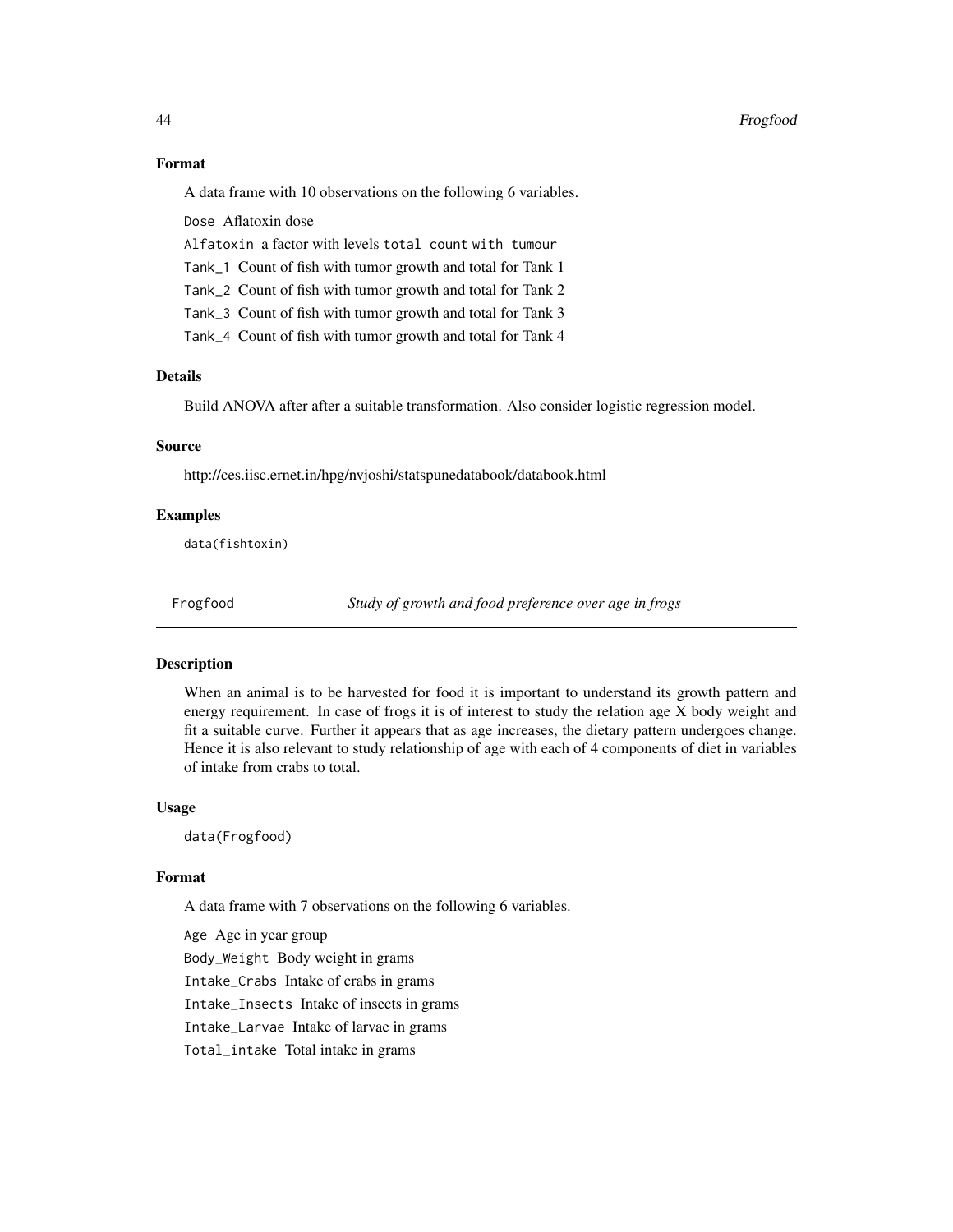# Frogmating 45

# Details

Explore the use of linear regression, curvilinear regression, and examine their residuals.

### Source

http://ces.iisc.ernet.in/hpg/nvjoshi/statspunedatabook/databook.html

#### Examples

data(Frogfood)

Frogmating *Relation between body size and number of mates for the frogs*

### Description

In case of many animal species, males compete for females and there is uneven distribution of females among males. This can happen for two possible reasons. One is aggressive competition. Males may attack other males and force themselves on females in a locality. Walruses are seen to do this. The other possible reason is female choice. Females may have preference for some males over others and may be able to exercise option. In either case it is generally expected that large body size may help males in mating success. Is this true in case of bullfrogs? If so, what is the relationship between body size and the number of females attracted or dominated?

### Usage

data(Frogmating)

# Format

A data frame with 38 observations on the following 2 variables.

Bode\_Size body size (mm) of male bull frog

Mates number of mates

# Details

Poisson regression and logistic regression with ordinal response may be explored for this data set.

#### Source

http://ces.iisc.ernet.in/hpg/nvjoshi/statspunedatabook/databook.html

# Examples

data(Frogmating)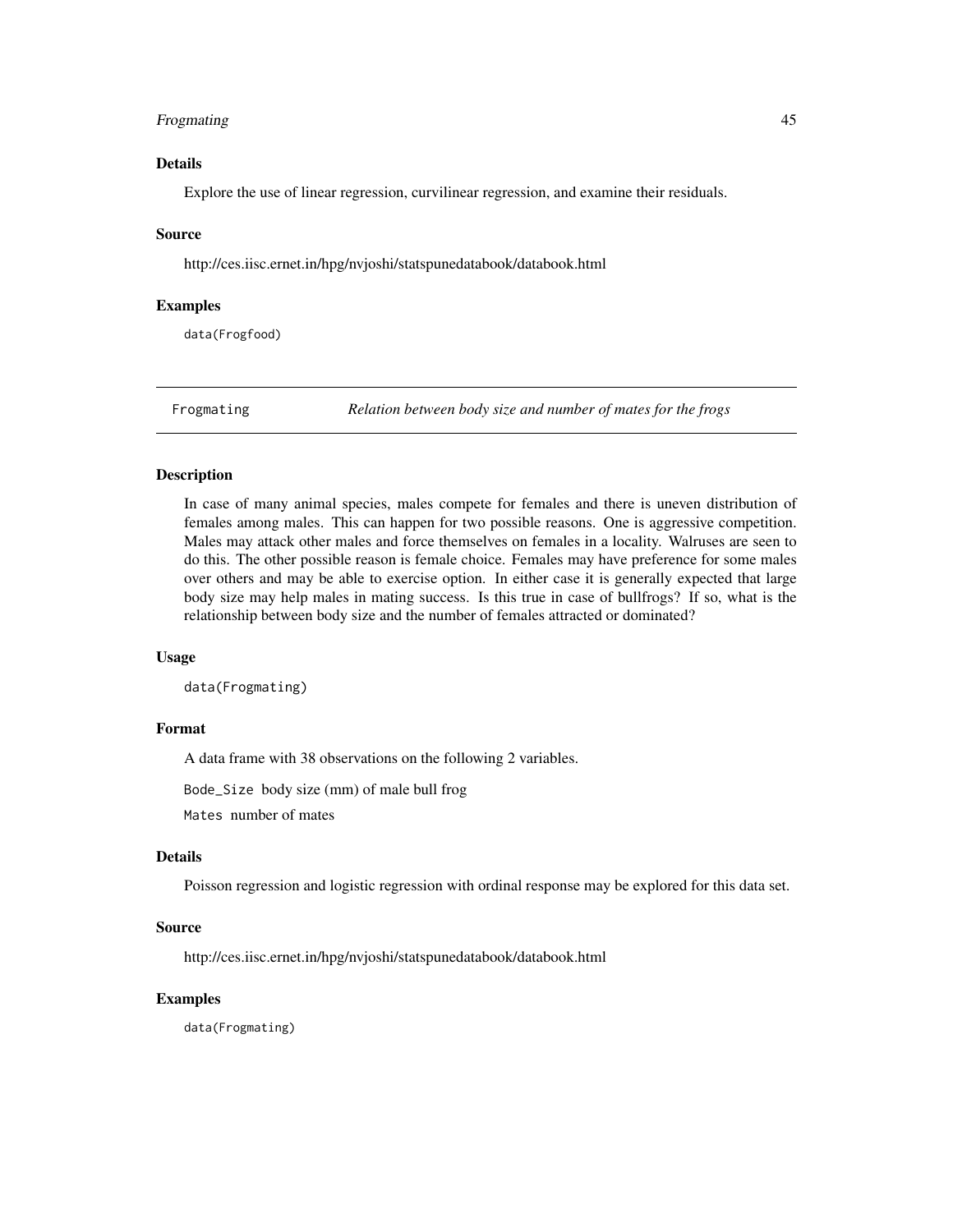In natural populations, due to mortality, the number of individuals decreases with age. One popular model for describing this phenomenon is the Ricker curve. The model may or may not give a good fit.

### Usage

```
data(Frog_survival)
```
# Format

A data frame with 8 observations on the following 2 variables.

Age Age in years Individuals Number of individuals

### Details

Logarithmic transformation and regression may be attempted on this data set.

### Source

http://ces.iisc.ernet.in/hpg/nvjoshi/statspunedatabook/databook.html

# Examples

data(Frog\_survival)

GDS *Modeling Trends in Gross Domestic Savings*

#### Description

Savings are an important part of any economy. Savings can be invested as capital and that helps economic growth. It is known that Asian families are more inclined to saving compared to West European and North American families, which tend to borrow and spend. A low rate of saving would be below 10

#### Usage

data(GDS)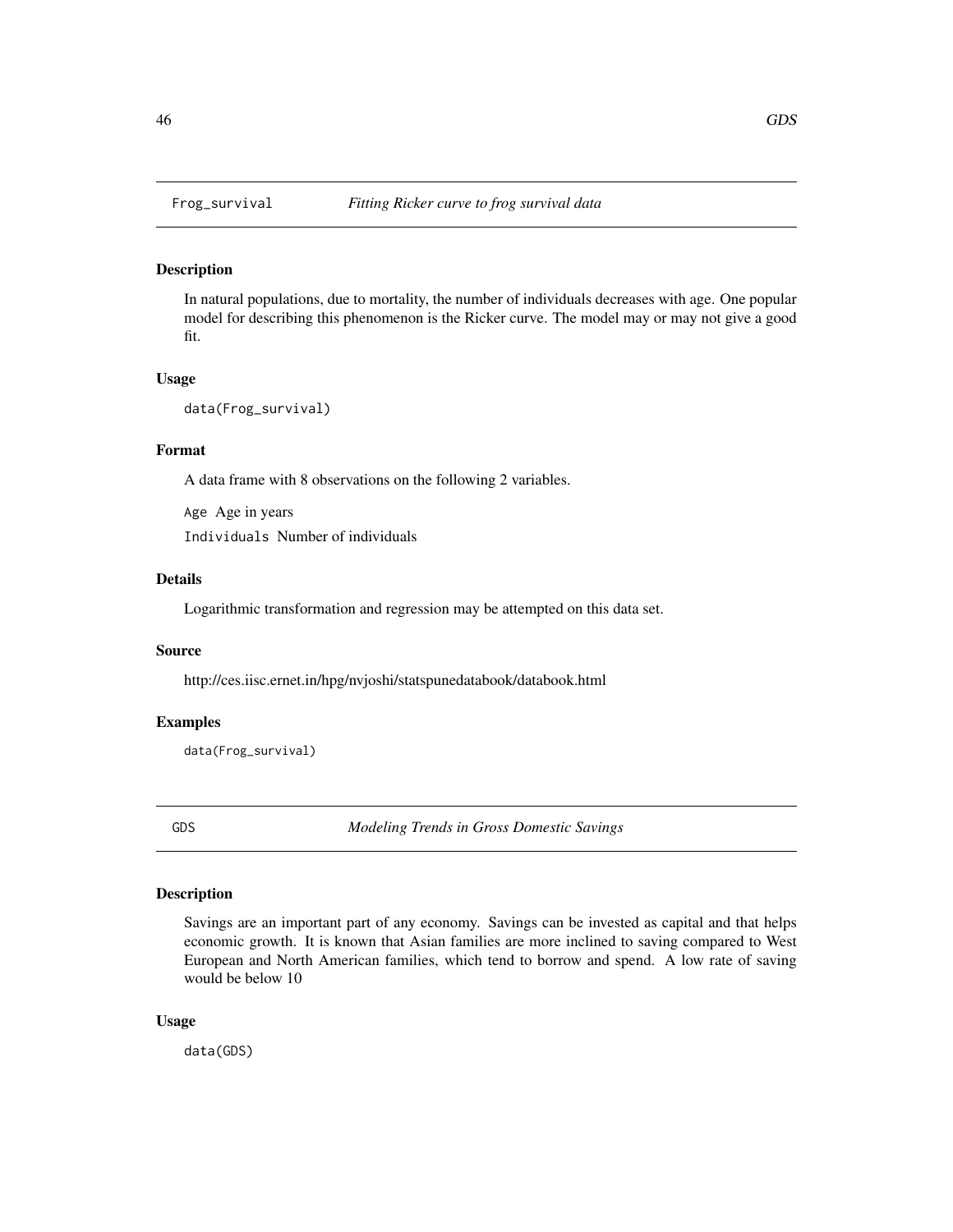# Geometricbirds 47

# Format

A data frame with 57 observations on the following 5 variables.

Year Year

Household\_Sector Savings in Household sector (Rs. Crores)

Private\_Corporate\_Sector Savings in Private corporate sector (Rs. Crores)

Public\_Sector Savings in Public sector (Rs. Crores)

Total Total GDS (Rs. Crores)

# Details

Time series, data transformation, and nonlinear regression may be considered for this data set.

# Source

http://ces.iisc.ernet.in/hpg/nvjoshi/statspunedatabook/databook.html

# Examples

data(GDS)

Geometricbirds *Rank abundance distribution of bird species*

# Description

4. One approach to biodiversity measurement is fitting a distribution to rank abundance data. In the present case data on abundance of different species is recorded at two localities in western-ghats in India. The species are ranked from most abundant (rank 1) to least abundant. Some ecological considerations suggest that a geometric distribution should fit the data. Parameter of the geometric distribution is taken as indicator of diversity. Higher the value of parameter, lower the diversity.

# Usage

```
data(Geometricbirds)
```
# Format

A data frame with 80 observations on the following 3 variables.

Location Location of the species

Species\_Rank Species rank

Abundance number of birds seen of a species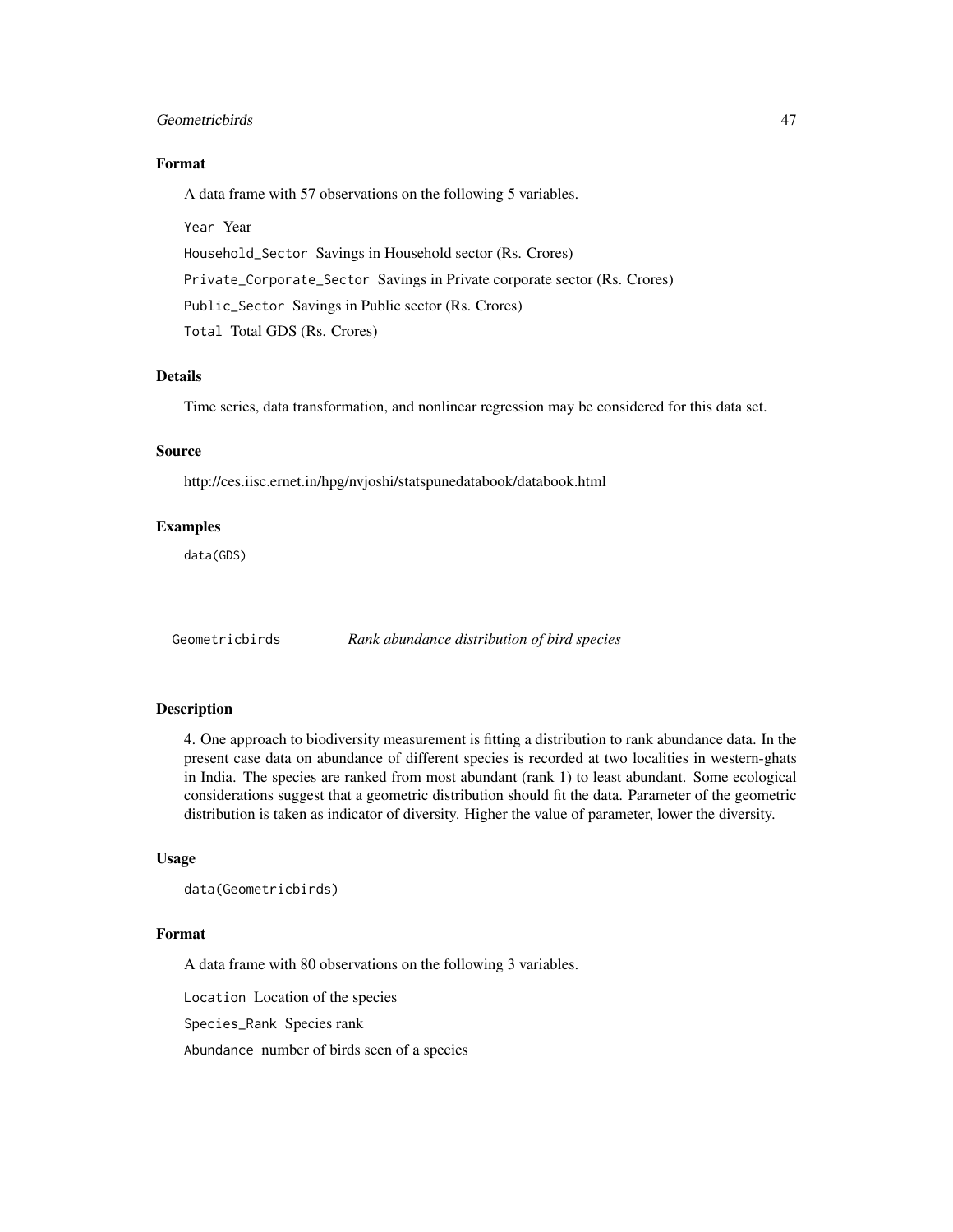Begin with good ness of fit. Model builder aspirants can also try calculating the Simpson index and Shannon-Wiener index of species diversity.

# Source

http://ces.iisc.ernet.in/hpg/nvjoshi/statspunedatabook/databook.html

# Examples

data(Geometricbirds)

Heart *Comparison of Test drug with Placebo for Heart Attack*

### Description

Heart attack is a major cause of death in modern society. Aim is to check if test drug reduces primary response. It is also of interest to check whether drug causes improvement in LDL and HDL levels relative to placebo. Possible role of age and sex needs to be taken into account. Similar comments apply to diabetes and hypertension.

### Usage

data(Heart)

#### Format

A data frame with 205 observations on the following 8 variables.

AGE Age of the patient SEX Gender of the patiend DIABETES Diabetes indicator (you need to handle as a group) HYPERTENSION Hypertension indicator LDL Level of Low density lipid HDL Level of high density lipid Primary\_Response number of occurrences of events such as death, hospitalization, second attack Drug Drug indicator for placebo or treatment

# Details

Contingency tables, t-test, ANOVA, and ANOCOVA may be built for analysis of this data set.

# Source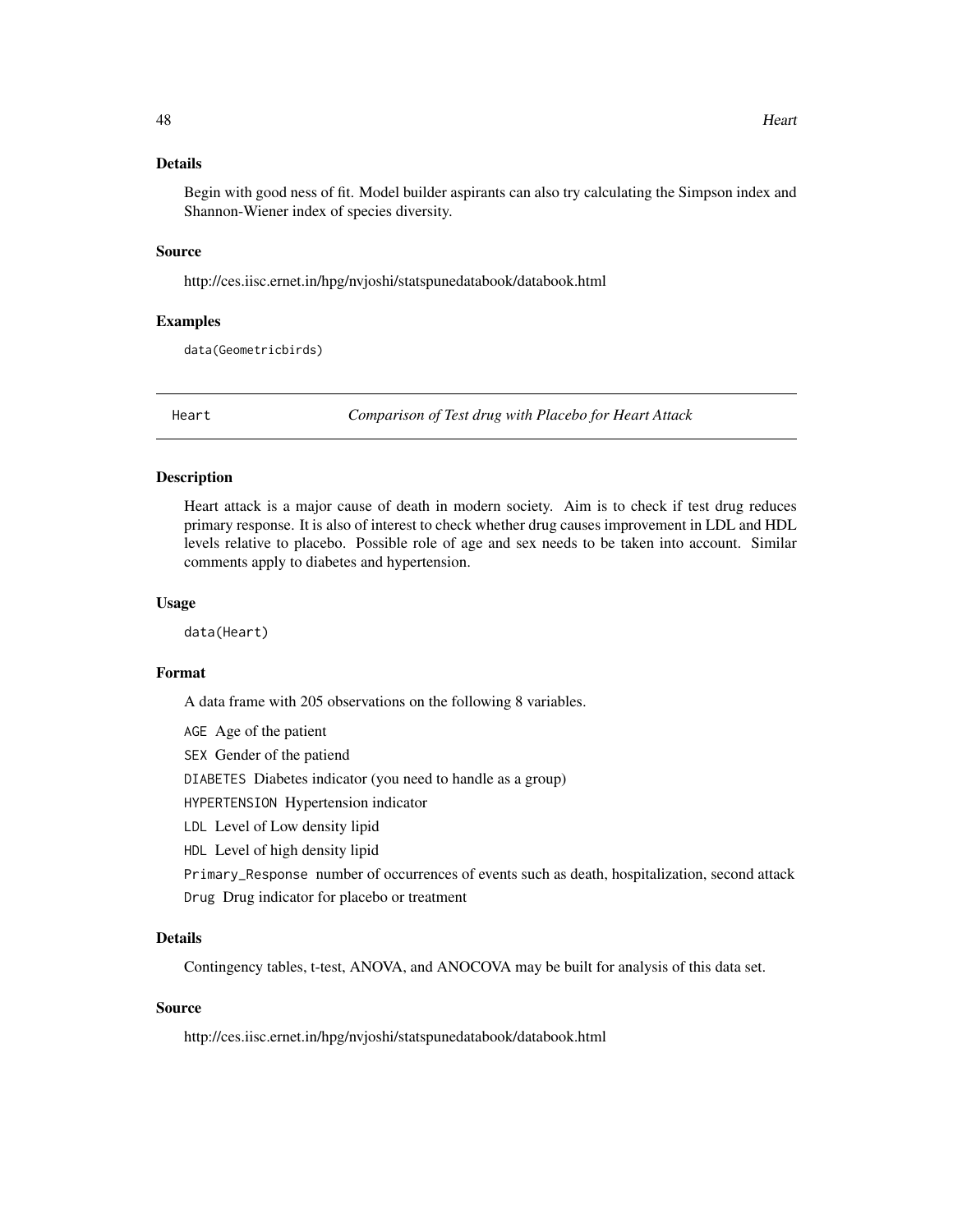Olympics are being organized every 4 years for over a century. Performance of the gold medallist generally goes on improving with some cases of reversals. It is of interest to anticipate the results for the next tournament. It is good to remember that the observed values represent extreme cases.

#### Usage

```
data(Highjump)
```
#### Format

A data frame with 24 observations on the following 2 variables.

Year year Height Height of jump in meters for the champion

# Details

Regression and time series may be used for the prediction purpose.

# Source

http://ces.iisc.ernet.in/hpg/nvjoshi/statspunedatabook/databook.html

hundredmrun *Guessing the gold medal score for 2004 Olympics*

#### Description

Olympic games are organized every 4 years for over a century. Performance of the gold medallist generally goes on improving with some cases of reversals. It is of interest to anticipate the results for the next tournament. It is good to remember that the observed values represent extreme cases.

# Usage

data(hundredmrun)

# Format

A data frame with 24 observations on the following 2 variables.

Year Year

Time.sec. Time in seconds for the champion (male)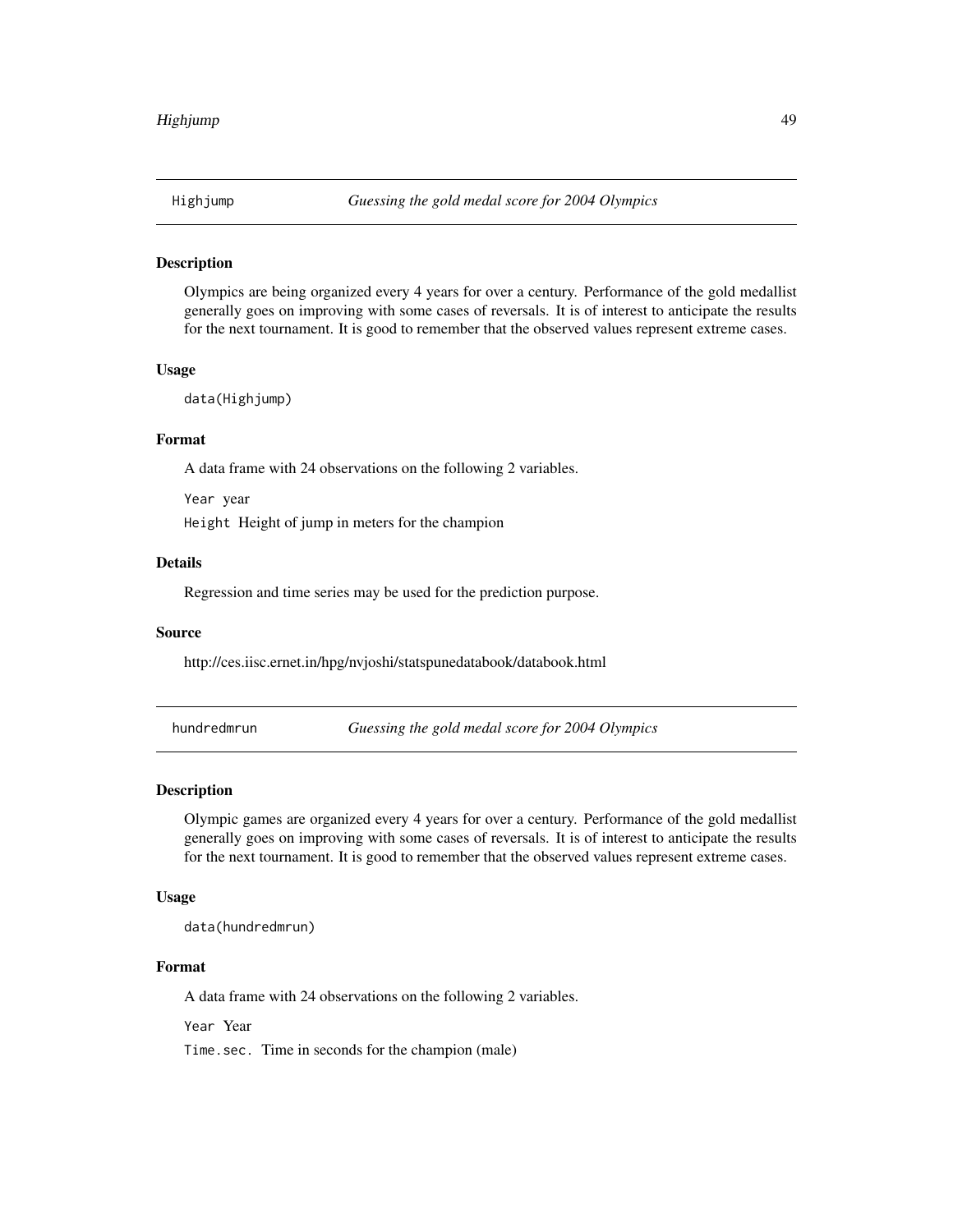# Details

Regression and time series are suggested for this problem.

# Source

http://ces.iisc.ernet.in/hpg/nvjoshi/statspunedatabook/databook.html

IMR *Changes in Infant mortality over last century across countries*

# Description

Infant mortality is an important indicator of health status of a country. It is of interest to see how different countries have progressed in this aspect over last century, in particular if the relative ranks of countries remain roughly the same.

### Usage

data(IMR)

# Format

A data frame with 8 observations on the following 16 variables.

Country Name of the Country

IMR\_1900 IMR (per 1000 live births) in 1900

IMR\_1950 IMR (per 1000 live births) in 1950

IMR\_1985 IMR (per 1000 live births) in 1985

IMR\_1993 IMR (per 1000 live births) in 1993

# Details

Experiment with comparison of trend and rank correlation for the data under consideration.

# Source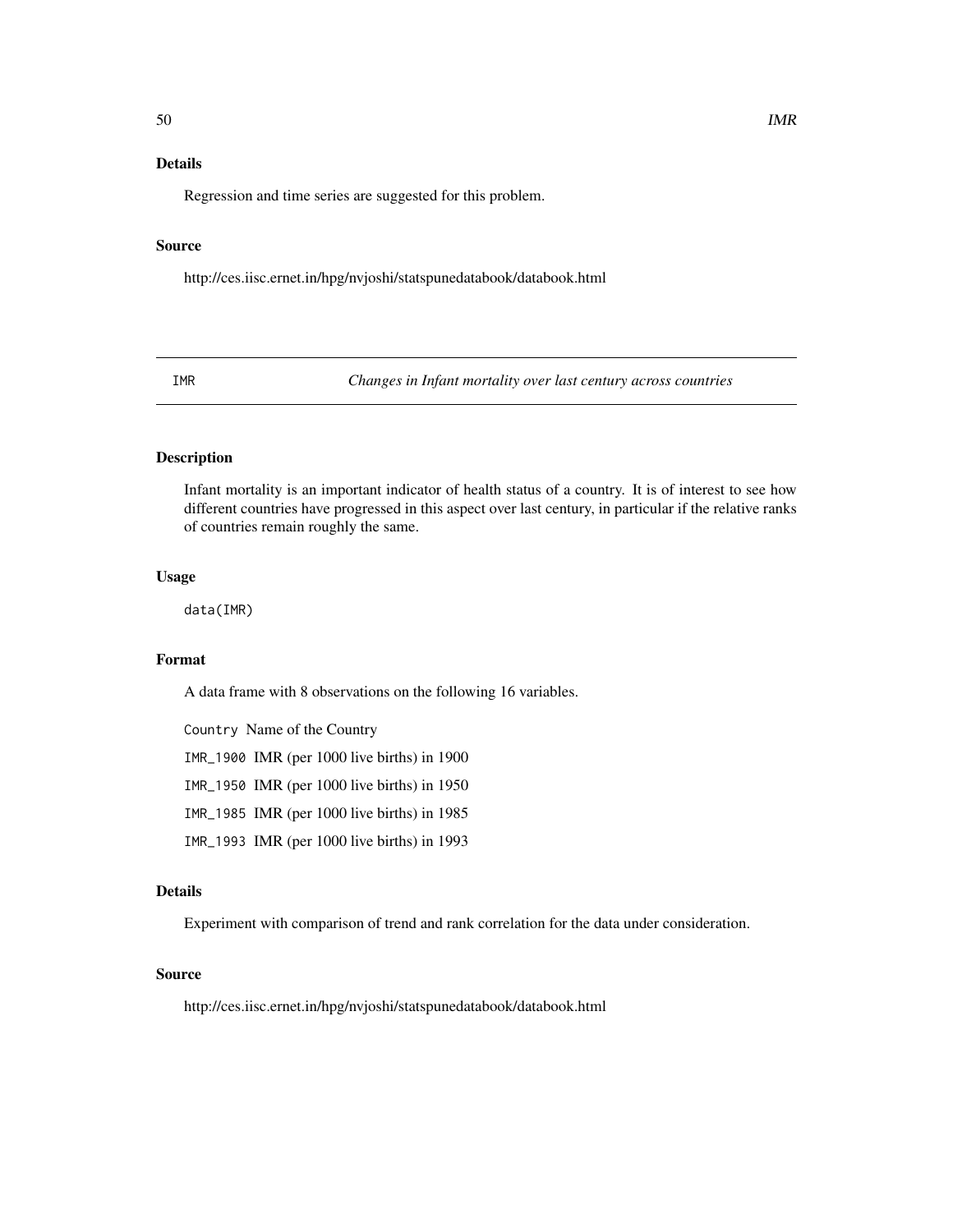Time series is a sequence ordered in time. Its modeling is of considerable interest to users for purposes of forecasting.

### Usage

data(IOCSharePrice)

### Format

A data frame with 250 observations on the following 2 variables.

Date Date Opening\_Price Opening price

# Details

Plotting, Trend fitting, Estimating seasonal component, ARIMA modeling, and Residual analysis are some of the powerful tools which may give rich insight into the share prices.

# Source

http://ces.iisc.ernet.in/hpg/nvjoshi/statspunedatabook/databook.html

IslandSpArea *Species area relationship*

#### Description

4. Island biogeography is a branch of ecology, which discusses evolution and spread of species on Islands. One of the theories is that as area of island shrinks the number of species of animals living on the island declines, but probably not linearly. One model suggested is  $\wp = k^*A^2 \$  where A is area and k, z are constants.

# Usage

data(IslandSpArea)

#### Format

A data frame with 16 observations on the following 2 variables.

Area Area of the island (Sq. Km)

Species Number of species seen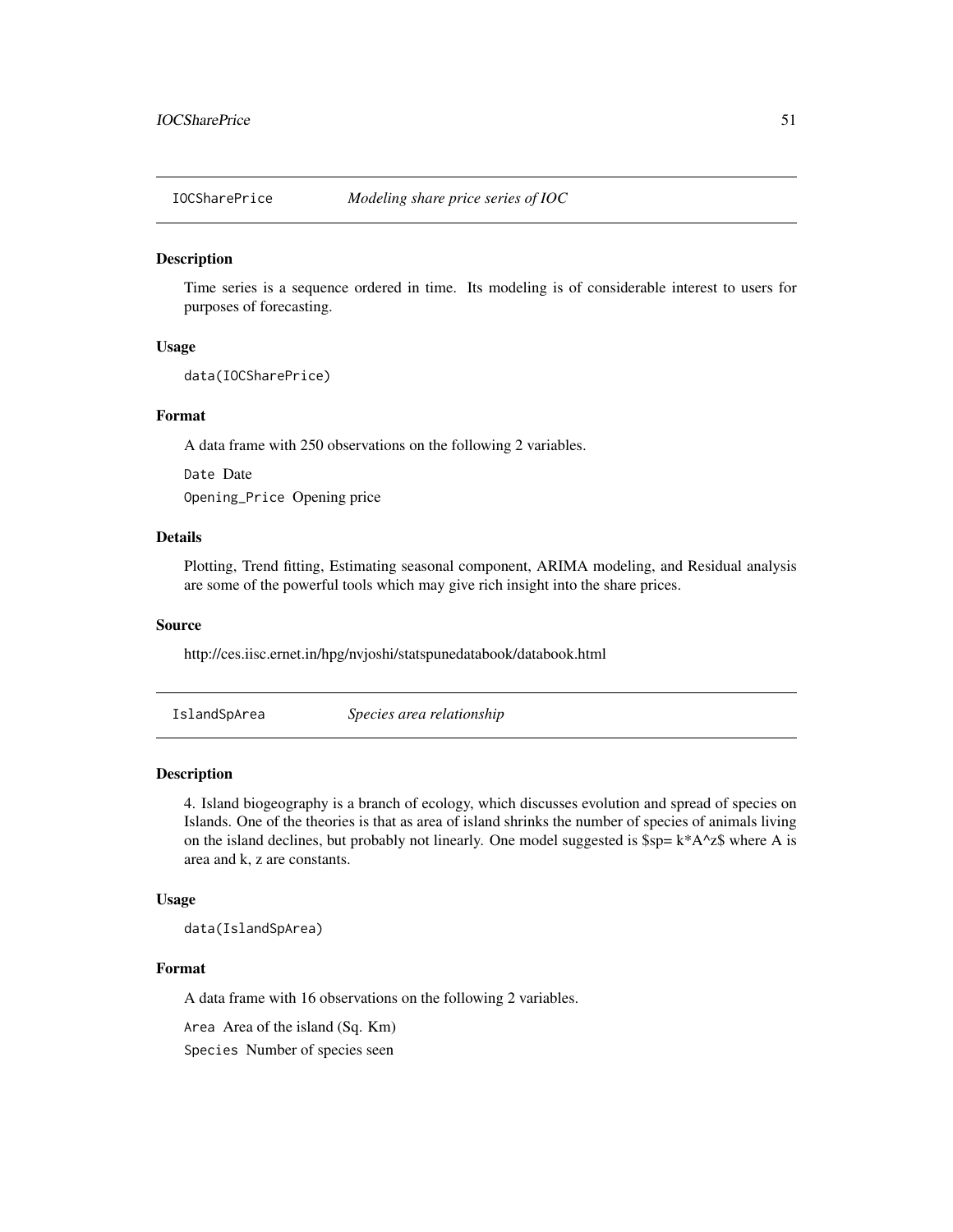#### Details

Nonlinear regression and transformation of variables may improve the linear regression model.

# Source

http://ces.iisc.ernet.in/hpg/nvjoshi/statspunedatabook/databook.html

Ivoryweight *Trends in illegal ivory trade*

# Description

Some people buy products made of ivory (elephant tusks). Hence there is temptation to kill tusker elephants illegally (poaching). There is international agreement that police should arrest such poachers as well as traders in ivory or products made from it. The intention is to reduce illegal killing of elephants so that their populations are preserved. The data give number of pieces and weight of ivory confiscated. It is of interest to see if there is a change in the ivory trade over the time, both in terms of pieces and in terms of weight. It is also of interest to check the relationship between number of pieces and weight. The analysis may be done for three stages raw, semi worked and worked separately or for total weight.

### Usage

data(Ivoryweight)

### Format

A data frame with 42 observations on the following 4 variables.

Year Year

Ivory The type of ivory

Pieces The number of ivory pieces recovered

Weight The total weight of the ivory pieces

# Details

Time series, trend analysis, regression analysis need to be attempted for explaining the variation in this data set.

#### Source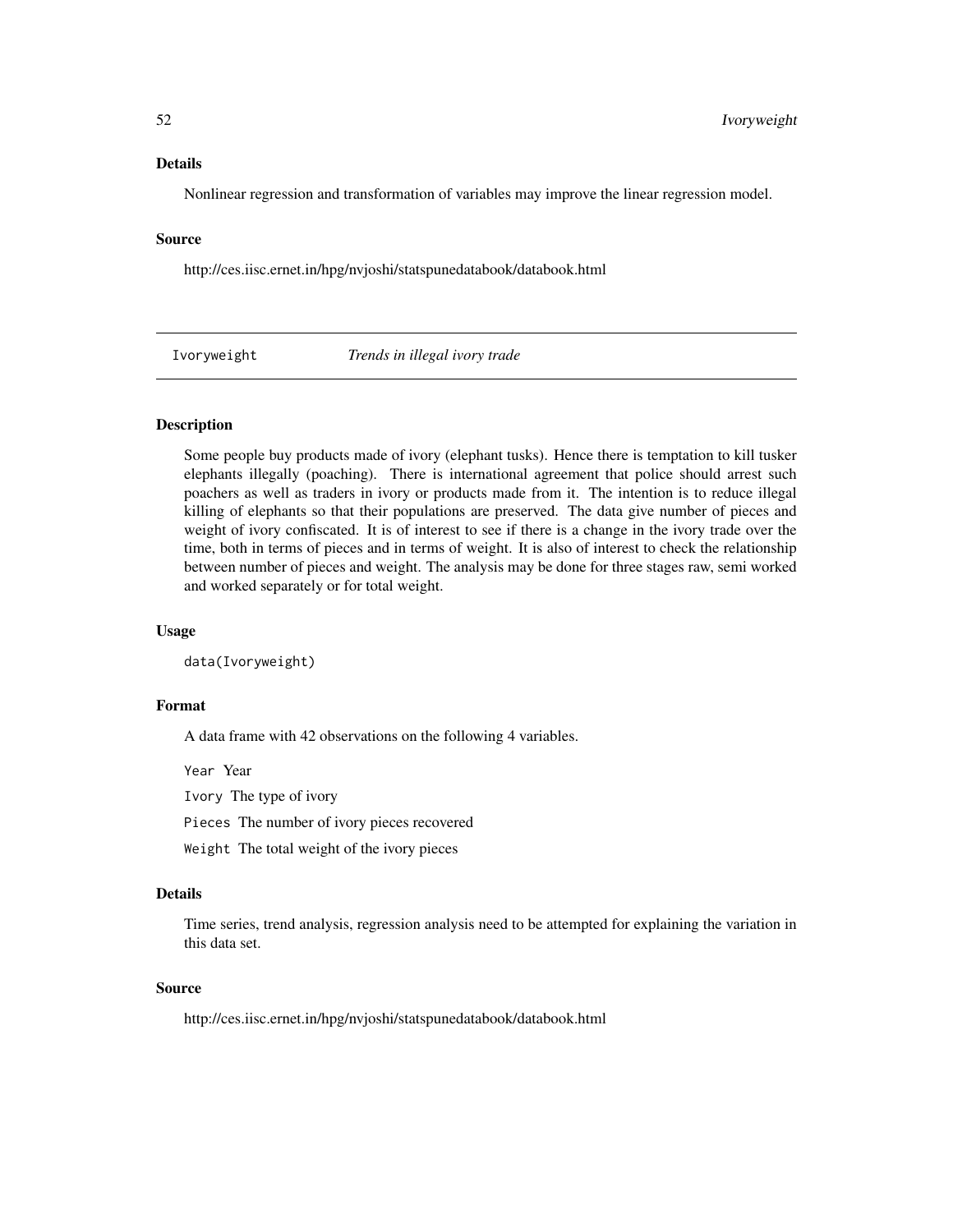One approach to biodiversity measurement is fitting a distribution to species abundance data. In the present case data on abundance of different species is recorded at two Indian localities in westernghats (Arvind and Dhoni). These data are said to be 'Frequency of frequency'. Some ecological considerations suggest that a log-normal distribution should fit the data. S - the number of species observed and area under the curve to the left of 1/2 are used together to estimate the number of 'unseen' species.

### Usage

data(Lognormalbirds)

### Format

A data frame with 305 observations on the following 3 variables.

Site The sites

Abundance The number of species with abundance r each

Species The numberof individual birds sighted

#### Details

Report your findings with fitting log-normal distribution and Chi-square test for Goodness of fit.

#### Source

http://ces.iisc.ernet.in/hpg/nvjoshi/statspunedatabook/databook.html

Logseriesbirds *Species abundance distribution*

### **Description**

4. One approach to biodiversity measurement is fitting a distribution to species abundance data. In the present case data on abundance of different species is recorded at two Indian localities in western-ghats (Arvind and Dhoni). These data are said to be 'Frequency of frequency'. Here 14 species were encountered only once. There were 9 species such that exactly two individuals of each species were seen etc. Some ecological considerations suggest that a log-series distribution should fit the data. Parameter of the log-series distribution (called Fisher's \$alpha\$) is taken as indicator of diversity. Higher the value of parameter, higher is the diversity.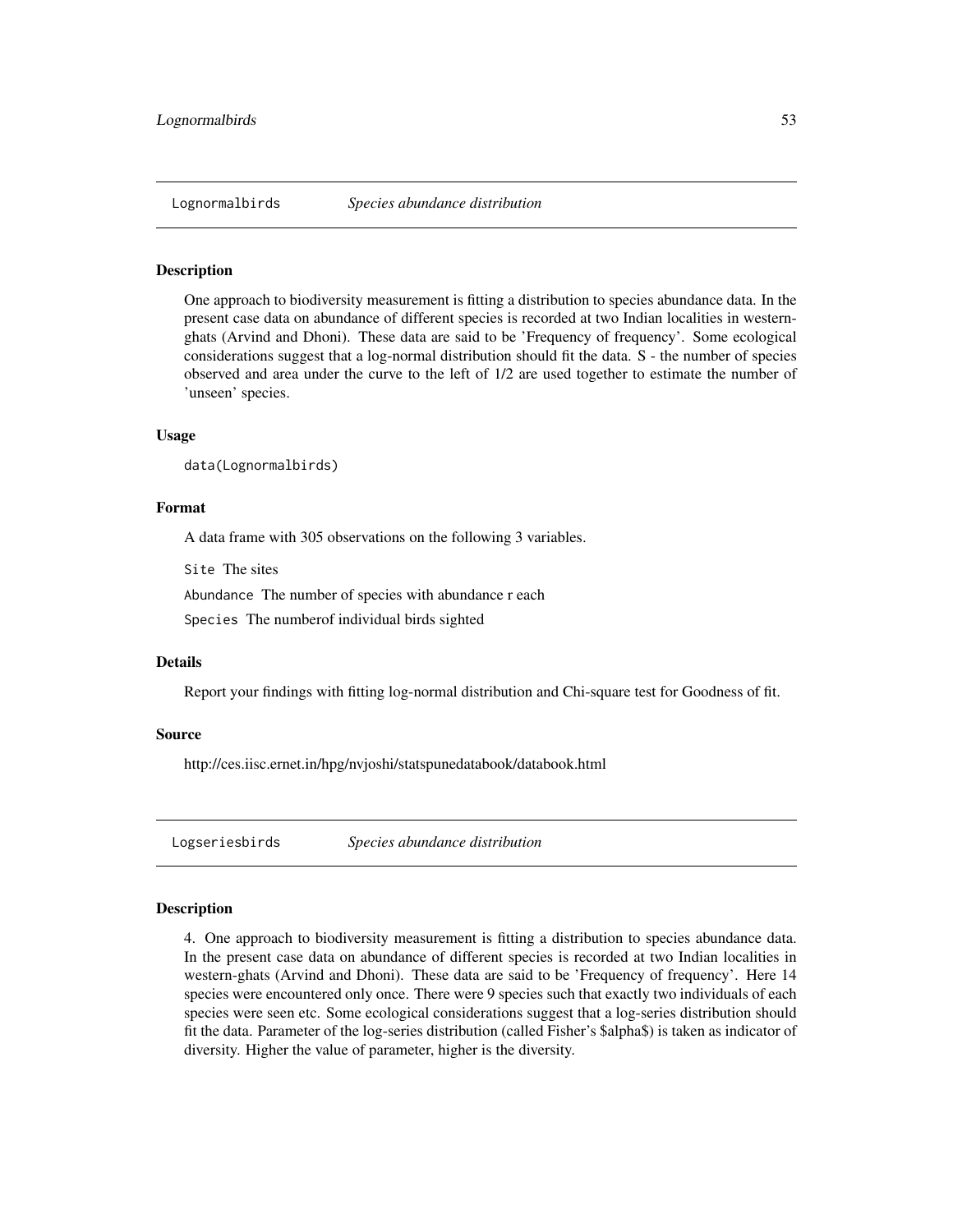#### Usage

data(Logseriesbirds)

### Format

A data frame with 179 observations on the following 3 variables.

Site The site

Abundance The number of individual birds sighted

Species The number of species with abundance r each

### Details

Fitting Log-series distribution and Chi-square test for Goodness of fit are appropriate tools for this data set.

#### Source

http://ces.iisc.ernet.in/hpg/nvjoshi/statspunedatabook/databook.html

Loops *Loops of the finger prints*

#### **Description**

It is believed that finger print patterns are inherited. The mode of inheritance is not known. One can reduce the data from three-way table to two-way table by collapsing the third dimension. It is expected that patterns on father's thumb are unrelated to those on mother's thumb. On the other hand patterns in child are expected to be related to patterns of either parent. One can also prepare 4\*2 contingency tables. This can be used to test independence of child pattern from parent pattern combination. Another possible exploration is conditional independence. For example, is child pattern independent of mother pattern given father's pattern? Lastly, to test complete independence of all three dimensions, one must use the original 2\*2\*2 table.

### Usage

data(Loops)

### Format

A data frame with 8 observations on the following 4 variables.

Child Pattern on childs thumb

Father Pattern on fathers thumb

Mother Pattern on mothers thumb

Frequency The count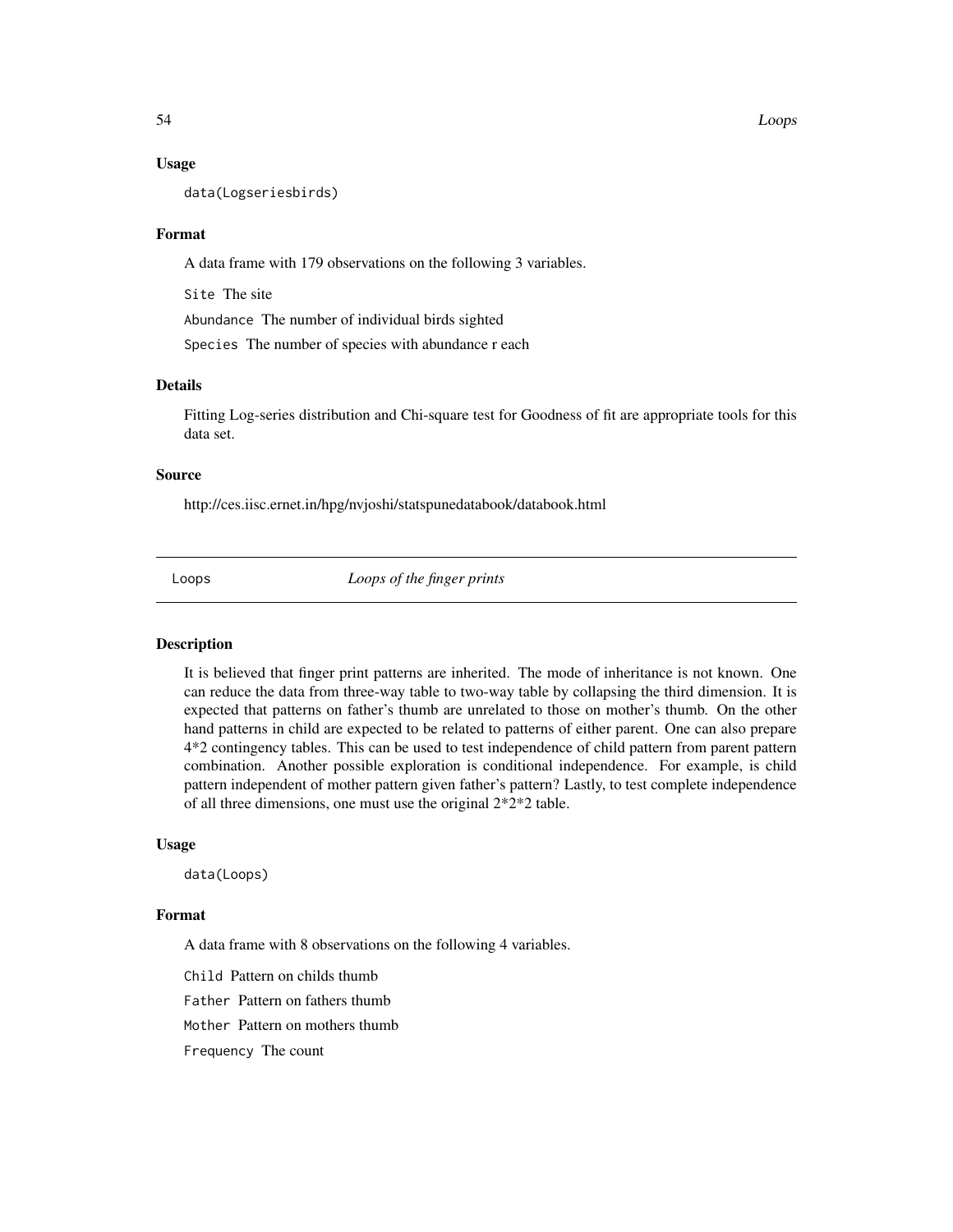#### Lung 55

# Details

MLE and chi-square test!

#### Source

http://ces.iisc.ernet.in/hpg/nvjoshi/statspunedatabook/databook.html

Lung *Smoking and Lung capacity study*

### Description

That smoking causes cancer, is widely known. What is not so well known is that even when you escape cancer, chronic smoking can have an adverse effect on ability of lungs. In a clinical trial, a drug for improving lung capacity was administered in two localities to a number of patients. Lung capacity index was measured before and after treatment of one week. The objective is to test efficacy of the drug after discounting for differences between patients and localities.

# Usage

data(Lung)

# Format

A data frame with 41 observations on the following 8 variables.

Serial\_Number Serial number

Locality Locality

LCI\_Before Lung Capacity index (LCI) before treatment

LCI\_After Lung Capacity index (LCI) after treatment

Age Age

Gender Gender

Weight Weight

Smoking\_Index Smoking index (based on intensity and duration of smoking)

### Details

ANOCOVA!

# Source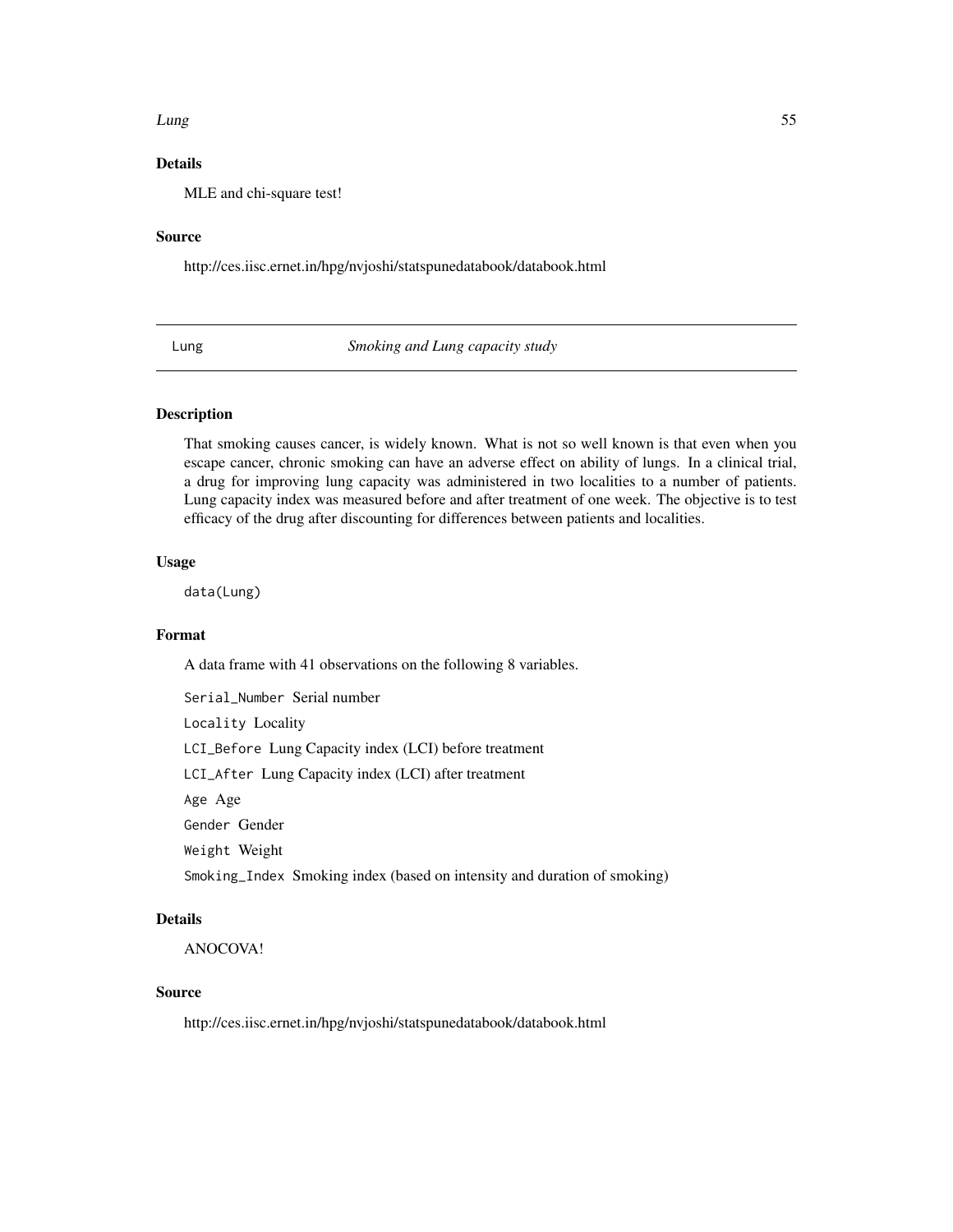A monthly magazine in Marathi, wishes to examine trends in the distribution of total number of pages, into different forms of writing. The desire is that role of editorial writing and material from other members of the editorial board should decline. Share of articles by outsiders should increase as also reader's reactions.

# Usage

data(magazine)

# Format

A data frame with 14 observations on the following 8 variables.

Year Year

Cover\_Page Cover page

Editor Editor

Others\_Editorial\_Board Others in Editorial board

Articles Articles

Reprints\_Marathi Reprints in marathi

Reprints\_Other\_Languages Reprints in other languages

Readers\_Reaction Reader's reaction

# Details

Time series and regression may be experimented with.

# Source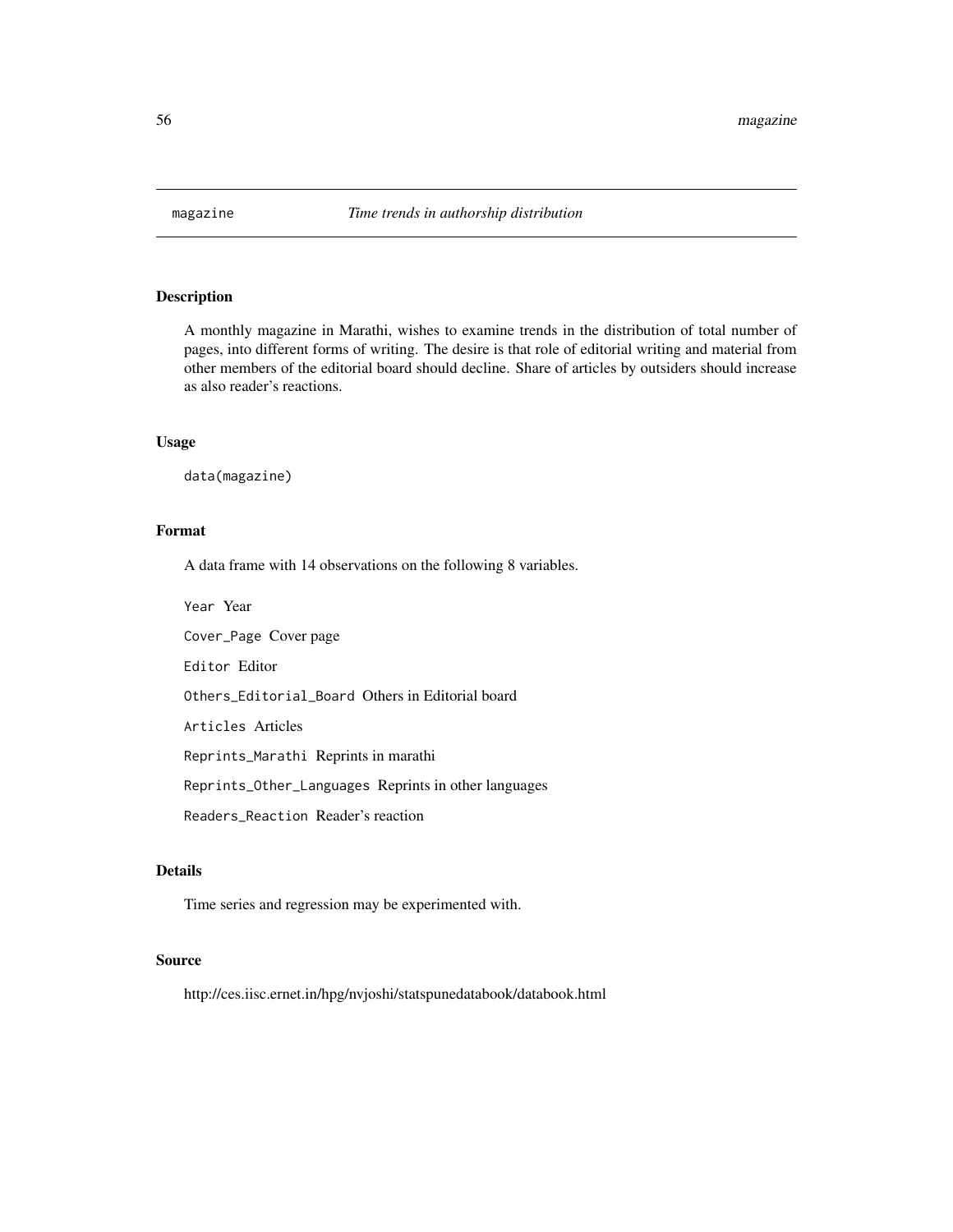Generally larger the animal larger is its brain size. But some species may be exceptional. The question of interest is 'does birth weight predict brain size?' (Data are averages for different mammal species). If there are any exceptional cases, find out which species they are.

### Usage

data(Mammals)

# Format

A data frame with 99 observations on the following 2 variables.

Birth\_Weight Birth weight Adult\_Brain\_Weight Adult Brain weight

### Details

Regression model with a pre-cursor of transformation may be effective for this data set.

#### Source

http://ces.iisc.ernet.in/hpg/nvjoshi/statspunedatabook/databook.html

mammalsize *Correlates of brain size for the mammals*

# Description

Data are from American Naturalist (1974) p.593-613. Animals have properties that make them better capable of living and multiplying. One expects that larger brain may be generally better. But there can be penalties and limitations. One limitation is need for longer pregnancy and the other is the need to have fewer offsprings. The benefit must outweigh penalties. What are the characteristics associated with large brains? Generally, larger brain should go with larger body. What if we compare brain sizes after taking into consideration the body size? Are there any species that stand out?

#### Usage

data(mammalsize)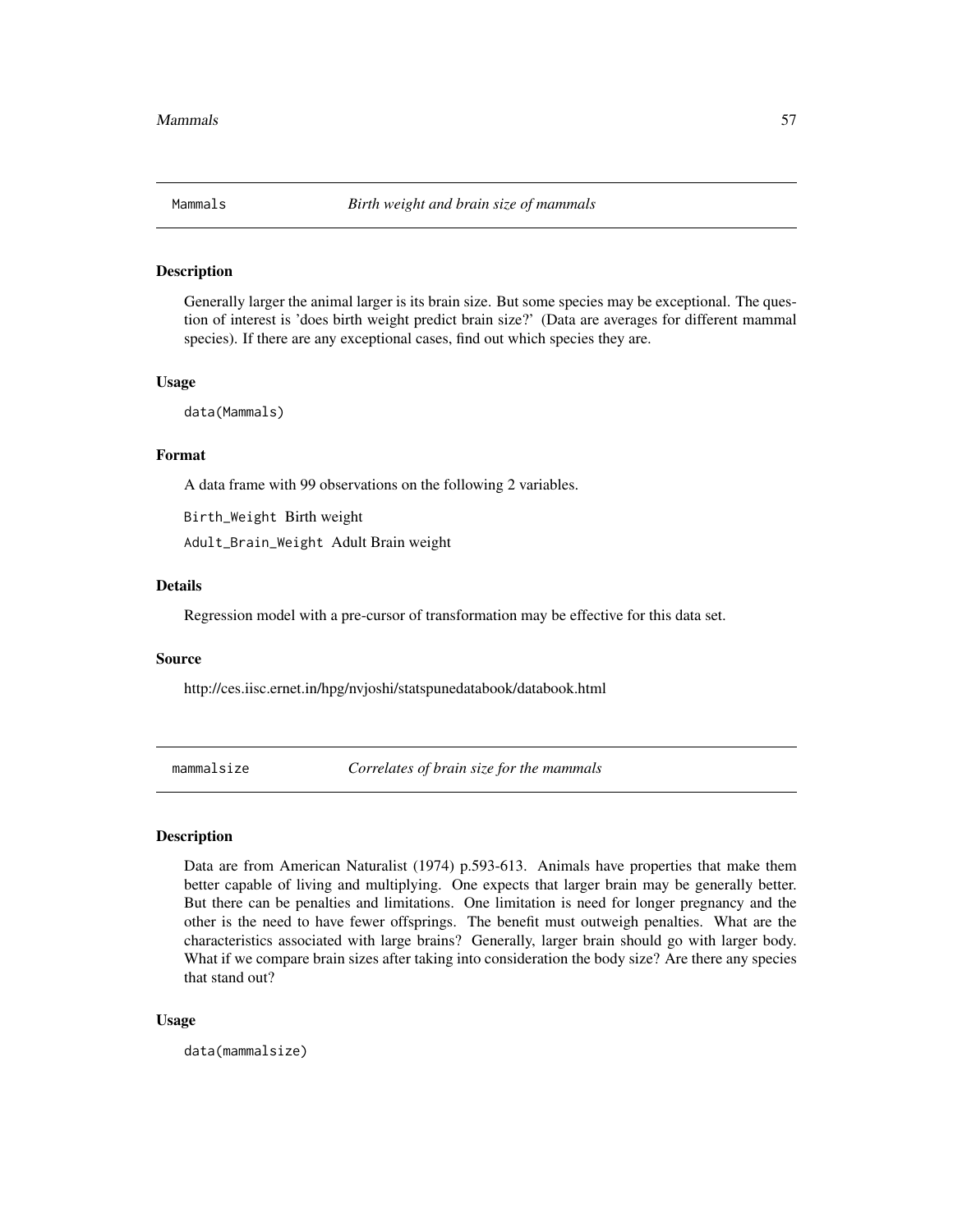# Format

A data frame with 96 observations on the following 5 variables.

Species Name of the species Gestation\_Period Gestation period (days) Brain Brain weight (gms) Body Body weight (kg) Litter\_Size Litter size

### Details

Fit a regression analysis and perform the analysis of residuals to validate the model assumptions.

### Source

http://ces.iisc.ernet.in/hpg/nvjoshi/statspunedatabook/databook.html

Mice *Protein intake and lifespan of mice*

# Description

Proteins play a very important role in metabolism of animals. Proteins are needed to build body tissue and to facilitate various physiological processes. Indeed animals deprived of proteins must eventually die. In this problem we try to relate level of protein intake with survival in a very simple way. If proteins are as essential as we state, then life span should be reduced if intake is too low. Will the lifespan of mice be different depending on whether they were on a very low protein diet or just low? Notice that unit for 'life span' is missing. What can it be? Minutes, Hours, days, weeks, months, years?

# Usage

data(Mice)

# Format

A data frame with 131 observations on the following 2 variables.

Life\_Span Life span of mice Diet Diet (1=Low protein, 0= very low protein)

# Details

Two sample t-test?

#### Source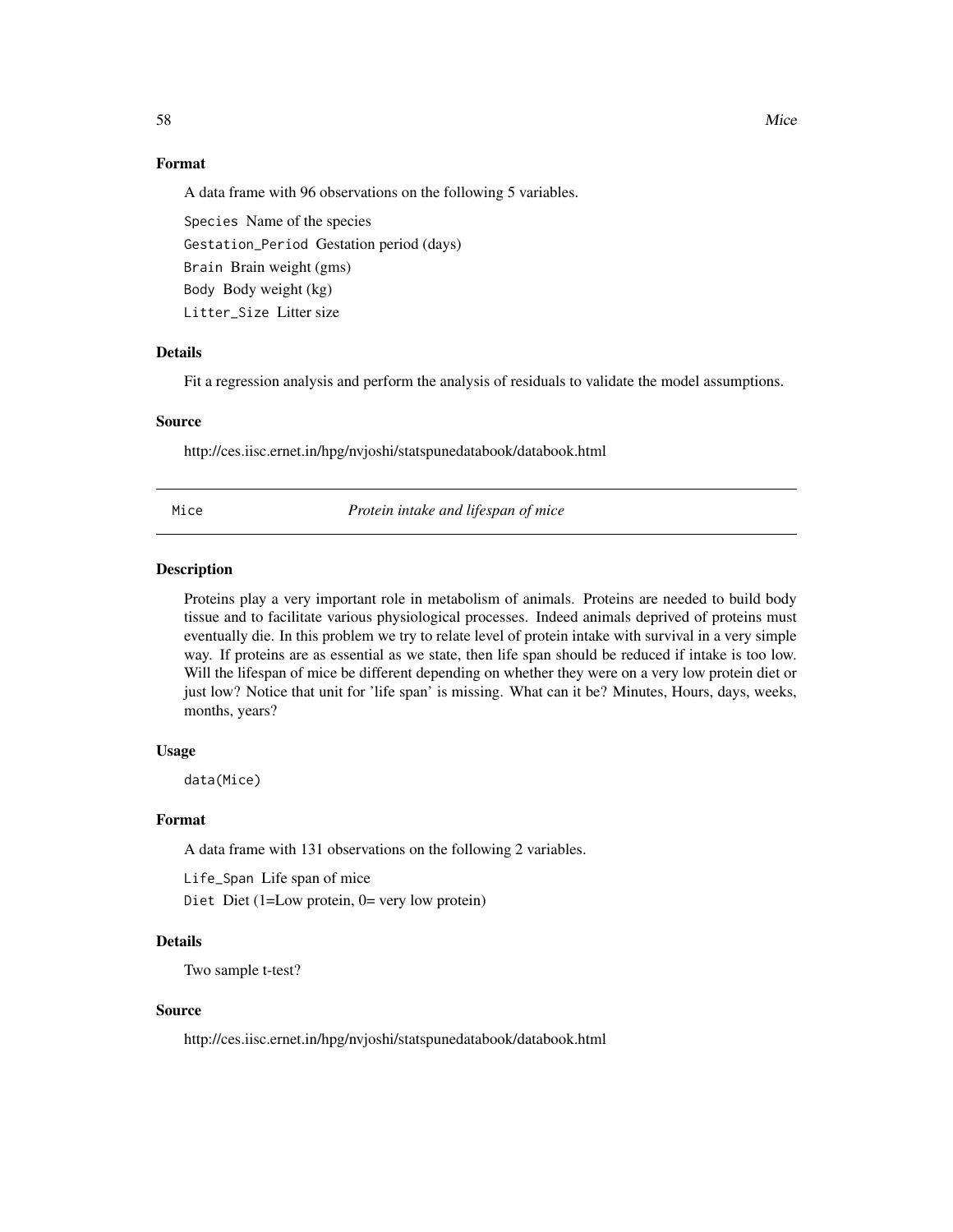It is of interest to develop a model for population growth, which may later be used for various purposes. Present data concerns growth of bacteria in a liquid medium. It is very difficult, if not impossible, to count the population of bacterial cells. Hence the same is measured indirectly through optical density of the medium. As population size increases, the medium becomes more opaque. Common model used to describe population growth is logistic.

### Usage

data(Microgrow)

# Format

A data frame with 61 observations on the following 2 variables.

Time Time since inoculation

OD Optical density (indicator of growth)

### Details

Try out the 3 point method and non-linear regression.

#### Source

http://ces.iisc.ernet.in/hpg/nvjoshi/statspunedatabook/databook.html

Mimosaceae *Relationship between tree height and girth*

# Description

For various reasons, it is of interest to estimate volume of a tree. Obviously direct measurement is quite difficult. The next best thing is to assume that the tree has a conical shape. Even with this assumption we need to measure radius at the base and height for estimating volume. Measurement of height can be cumbersome. However, measurement of girth is easy at about one meter height. Hence the simplest method is to use some relationship between girth and height and estimate height from girth.

#### Usage

data(Mimosaceae)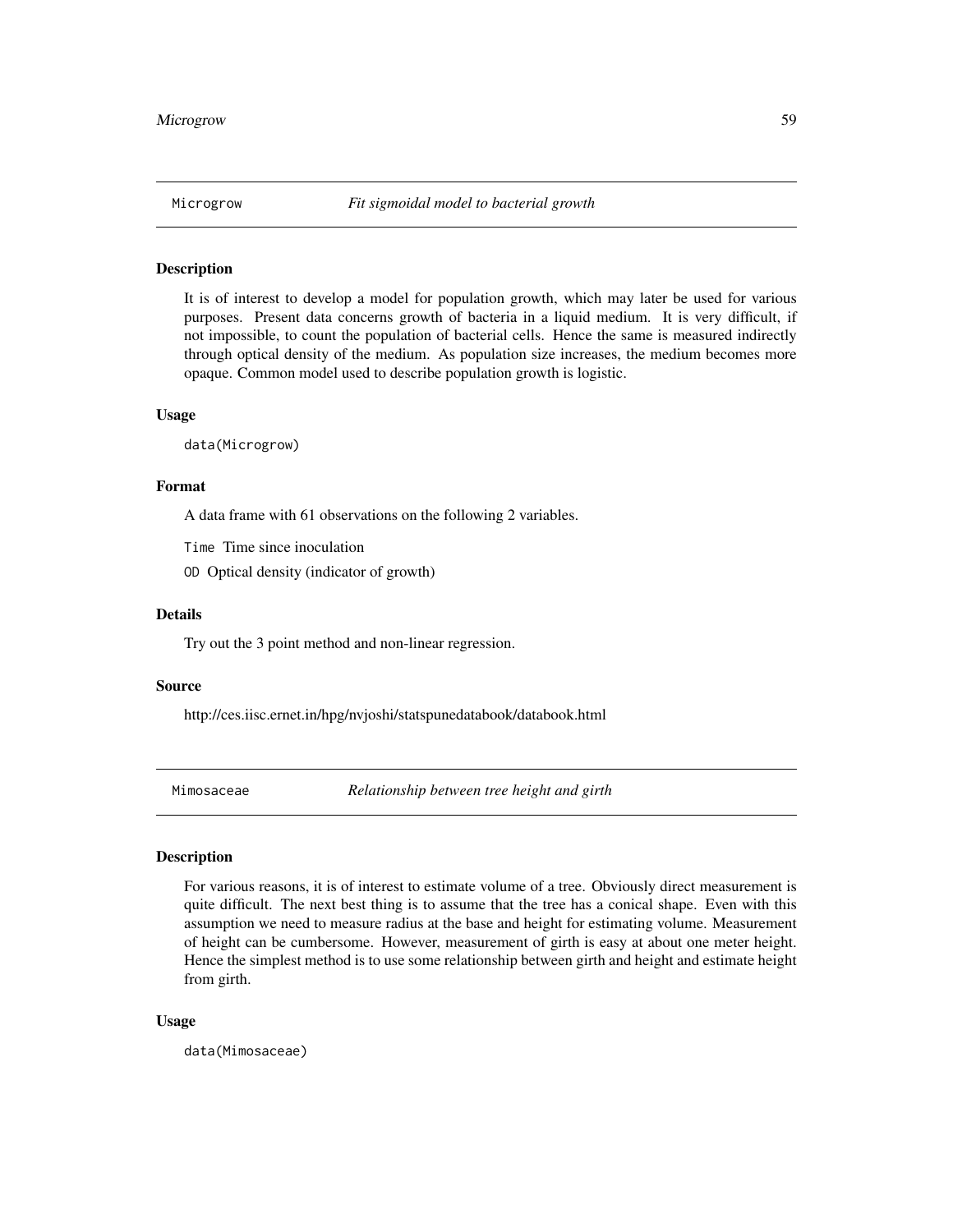# Format

A data frame with 129 observations on the following 4 variables.

Family Family name Species\_name Species name GBH Girth at breast height Height Height (meters)

# Details

Linear/ nonlinear regression for each species, testing hypothesis that the relationship is same across species.

### Source

http://ces.iisc.ernet.in/hpg/nvjoshi/statspunedatabook/databook.html

moth *Natural selection*

#### Description

The basic principle of Darwin's theory of evolution through natural selection is that as environment changes, ability of an organism to survive also changes. This was experimentally tested in and around Liverpool in United Kingdom. A moth species that comes in two varieties (light and dark) was used. Trees in Liverpool have blackened trunks due to industrial smoke. The darkness reduces as we go farther from the city. Dark moths can blend with the dark trunks and hence rate of predation is lower for this variety in the vicinity of Liverpool. As the distance of a locality from Liverpool increases and tree trunks become lighter, pendulum shifts in favor of the light variety. In the experiment in question, dead moths were left on tree trunks and were revisited after 24 hours. The number of moths removed (presumably by predators) was recorded. Question of interest is whether the proportion removed remains the same at all distances and if the null hypothesis is rejected, whether the removal rate increases (decreases) for dark (light) moths as distance of the site from Liverpool increases.

#### Usage

data(moth)

#### Format

A data frame with 14 observations on the following 5 variables. Site Ssite number Distance Distance from city Moth\_Type Moth type (light / dark) Numbers\_of\_Moths Number of moths placed Removed\_by\_Predators Number of moths removed by predators

60 moth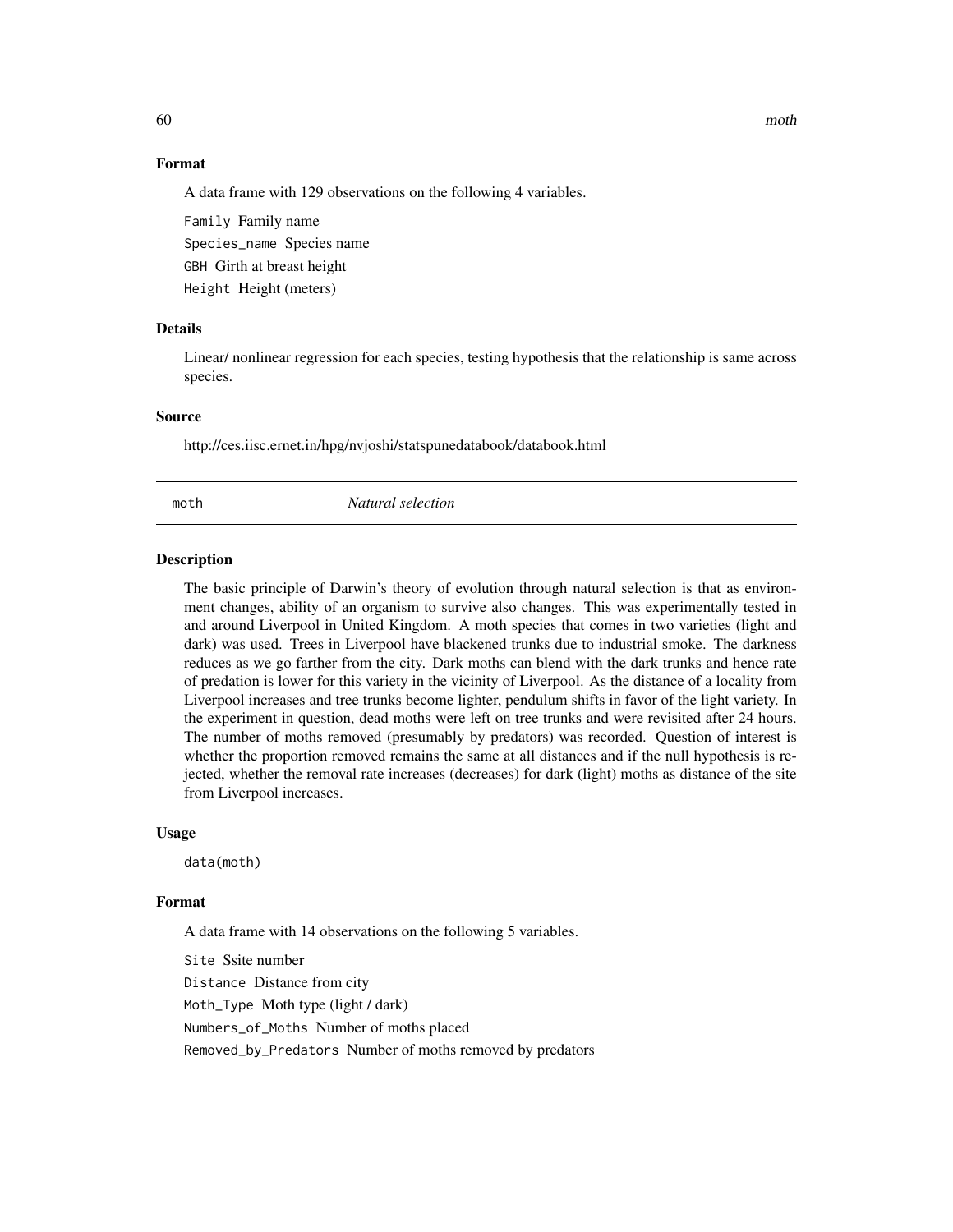### OralCancer 61

# Details

ANOVA with transformation and regression for proportions are the suggested tools for this data set.

### Source

http://ces.iisc.ernet.in/hpg/nvjoshi/statspunedatabook/databook.html

OralCancer *Comparison of two chemotherapy treatments for oral cancer*

### Description

Oral cancer is one common type of cancer in India. Habits like tobacco chewing are supposed to increase the chance of this disease. Our aim is to assess the role of two treatments (A and B). Assessment must be done after discounting for covariates.

#### Usage

data(OralCancer)

# Format

A data frame with 31 observations on the following 8 variables.

Response Response after treatment

Age Age (years)

Gender Gender

Tobacco Tobacco indicator

Smoking Smoking indicator

Alcohol Alcohol indicator

History History of surgical treatment

Treatment Treatment for oral cancer (A/B)

# Details

First formulate a 2-way contingency table (treatment X response). Compare treatments. Now form three way contingency tables using one covariate at a time. Compare treatments in each case. Verify that a contingency table with 4 or more dimensions tends to become sparse and has many empty cells. Use Logistic regression to handle all covariates simultaneously.

# Source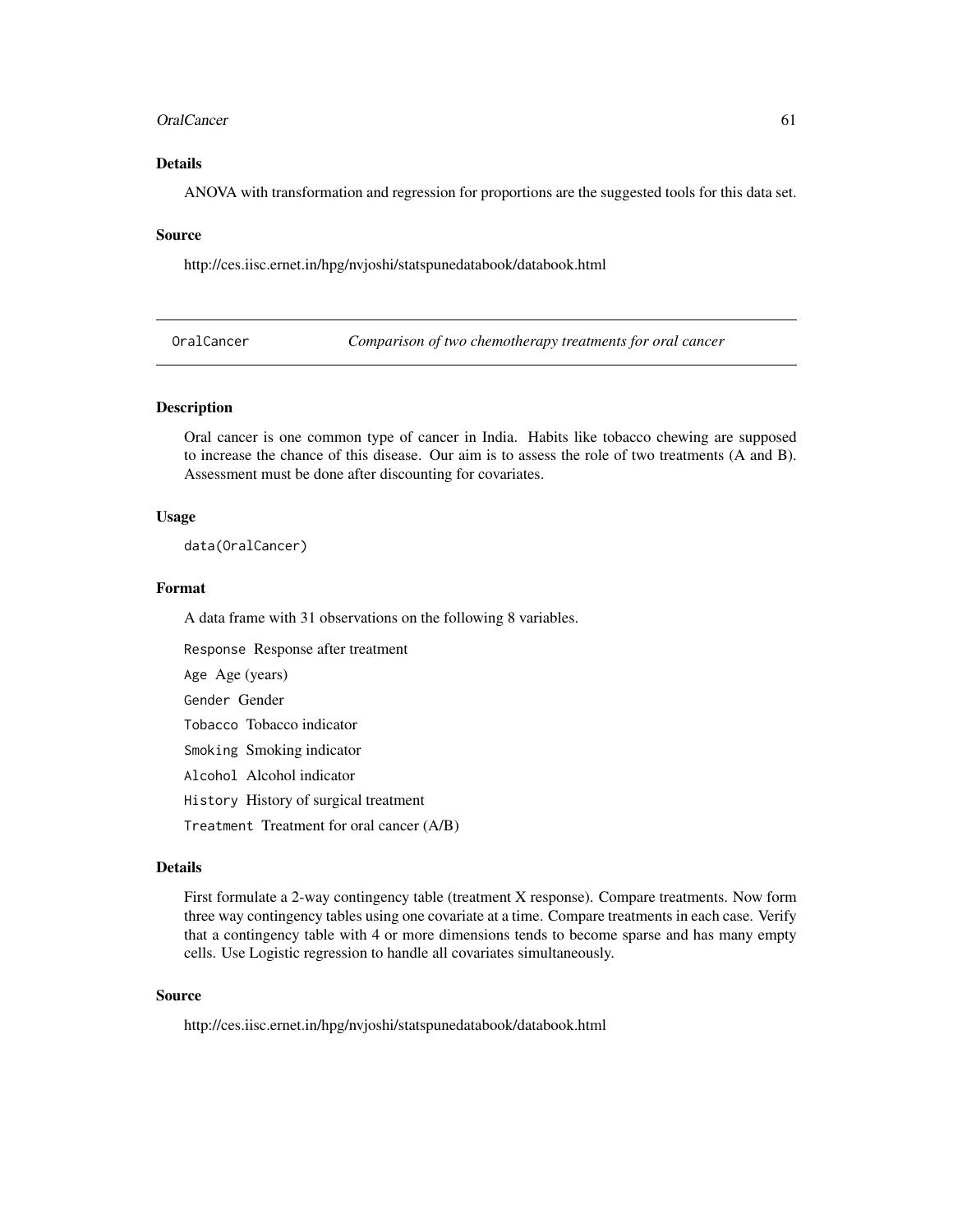Accumulation of plaque on teeth is a major cause of dental ill health. Producers of toothpaste often claim that use of their product will reduce the plaque. Data on three products are to be used to check two things (a) does a particular product reduce plaque? (b) Is reduction achieved the same for all products?

### Usage

data(Plaque)

# Format

A data frame with 60 observations on the following 3 variables.

Product The product

Before Plaque score before treatment

After Plaque score AFTER treatment

#### Details

Paired t-test and one-way ANOVA may be attempted for this data set.

# Source

http://ces.iisc.ernet.in/hpg/nvjoshi/statspunedatabook/databook.html

Plastic *Seasonality in sales of plastic granules*

# Description

A manufacturer of plastic granules wants to study sales pattern over different months. Comparing different sales officers as well as two plants is also of interest. Any patterns that can suggest suitable action by management are of interest.

### Usage

data(Plastic)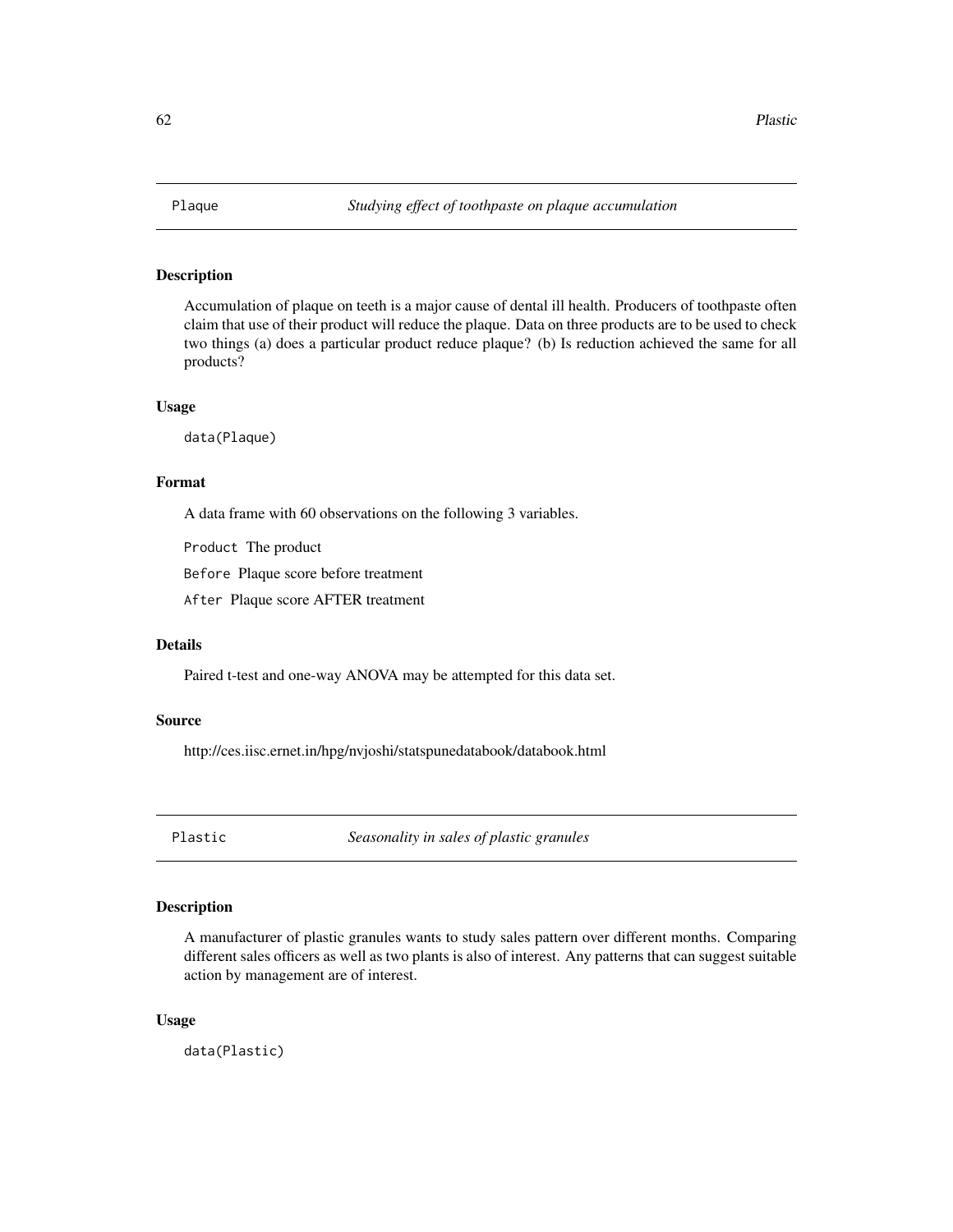#### Poliocases 63

# Format

A data frame with 1000 observations on the following 4 variables.

Plant\_Code Plant Code 1 or 2 Month Month Employee\_Code Employee code Quantity Quantity of sales (Metric Ton)

# Details

Try out Histogram, ANOVA, and paired comparisons.

### Source

http://ces.iisc.ernet.in/hpg/nvjoshi/statspunedatabook/databook.html

Poliocases *The number of polio cases*

### Description

Poliomyelitis is a crippling disease with dramatically visible impact on the patient. Over the last fifty years the disease has been brought under control by the use of oral vaccine. It is of considerable interest to identify trend, seasonality and other features of data on incidence of polio.

### Usage

data(Poliocases)

# Format

A data frame with 180 observations on the following 3 variables.

Month Month

Year Year

Polio\_Cases Number of polio cases

# Details

Time series analysis, what else?

# Source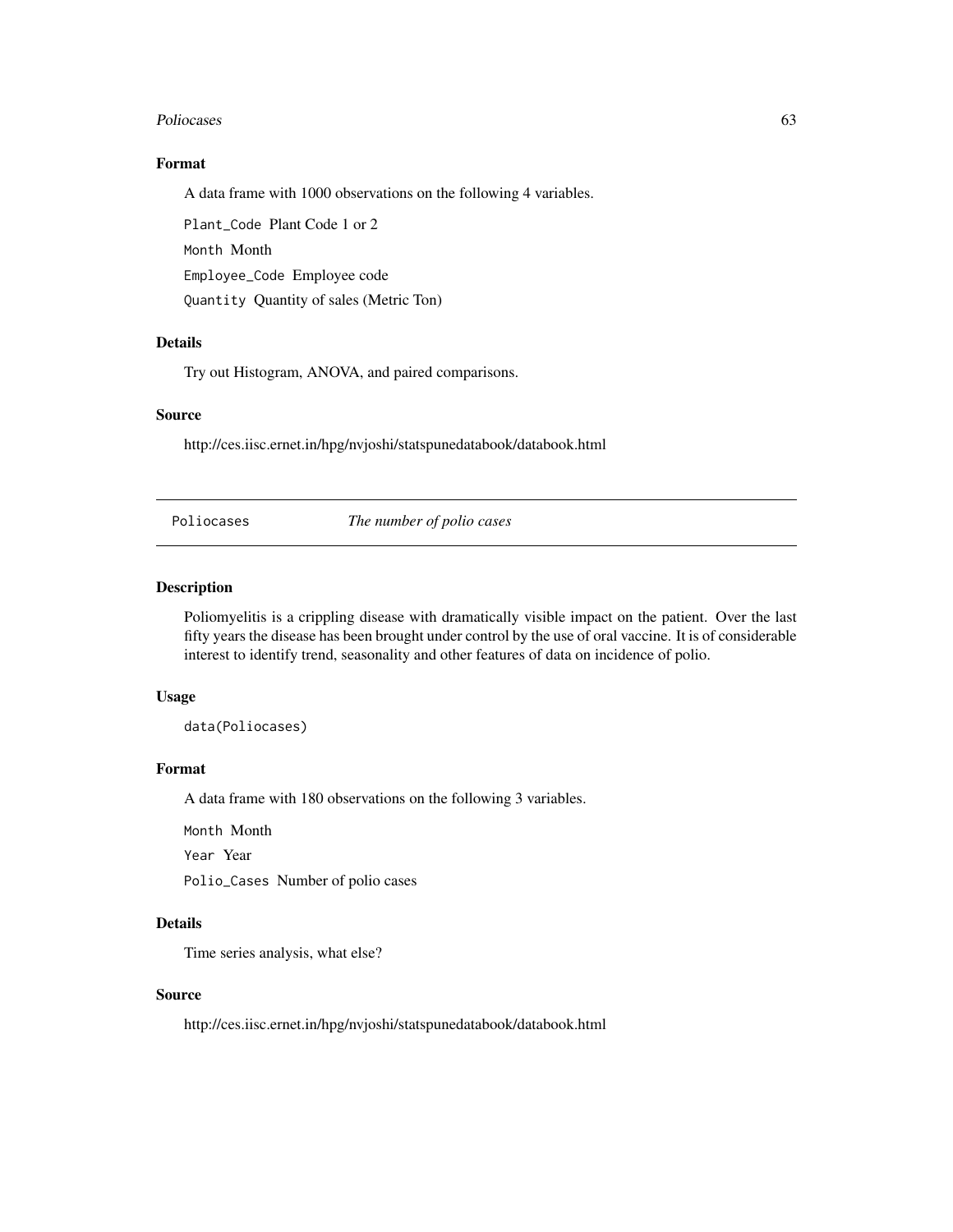It is customary to add preservatives for enhancing shelf life of processed foods. Common salts, sugar and oil are three preservatives widely used by housewives. In food processing industry, many chemical preservatives are used to prevent growth of fungus. In the present experiment this aspect is studied in a systematic way. Preservative is used in different quantities. pH and water activity level are two other factors that affect chance of fungal growth. It is of interest to delineate a 'safe zone', set of conditions under which probability of fungal growth is very small.

# Usage

data(Preserve)

### Format

A data frame with 60 observations on the following 4 variables.

Preservative\_Level Preservative level

pH pH

Water\_Activity Water activity level

Response Response (Growth=1, no growth=0)

#### Details

Logistic regression and contingency table may be explored for this data set.

#### Source

http://ces.iisc.ernet.in/hpg/nvjoshi/statspunedatabook/databook.html

Production *Quality control for examining consistency in weight*

# Description

The data gives actual weights of a product (for a target weight of 150gm) in a manufacturing unit. Other relevant details like week, date, hour of the day are also given. It is of interest to check consistency in weights of the product with respect to these factors. The data are not balanced.

#### Usage

data(Production)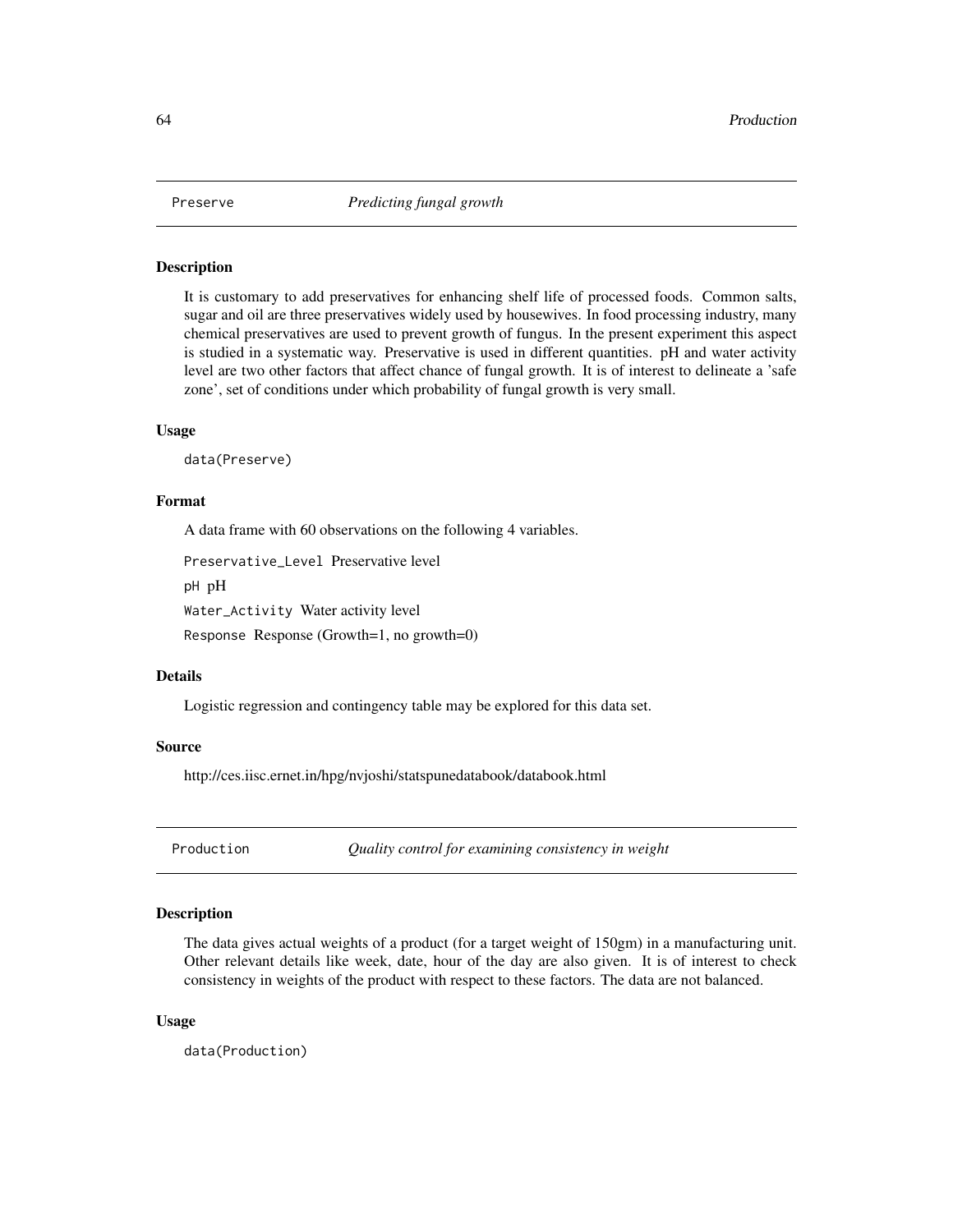#### Pureforsure 65

# Format

A data frame with 670 observations on the following 7 variables.

Week Week number Date Date (6 different dates) Hour Hour of the day (1-23) Line\_Number Production line number (2 lines) Operator Operator (5 operators) Actual\_Weight Actual weight (gm) Vendor Vendor supplying raw material (3 vendors)

# Details

One-way and multi-way ANOVA are suggested tools for this data set.

# Source

http://ces.iisc.ernet.in/hpg/nvjoshi/statspunedatabook/databook.html

Pureforsure *Detection of adulteration*

### Description

Adulteration is a widespread problem for consumers in India. We have to examine the possibility of adding a marker in very small quantity to original produce. Adulteration will reduce the proportion of this marker. Suppose there is a machine that can test proportion of marker in any sample. It is to be used in the field to detect malpractice. The machine itself invariably contributes to measurement error. 200 values in column B are results of measurements on known pure samples. Ideal value is 100. Deviations from it in these cases indicate the extent of error that the machine commits. Aim is to decide a cut off value of machine reading such that value below it will be treated as evidence of adulteration. Each such choice has two kinds of errors associated with it. Optimum value is to be arrived at.

# Usage

data(Pureforsure)

# Format

A data frame with 200 observations on the following 2 variables.

Day Day

Reading Machine Reading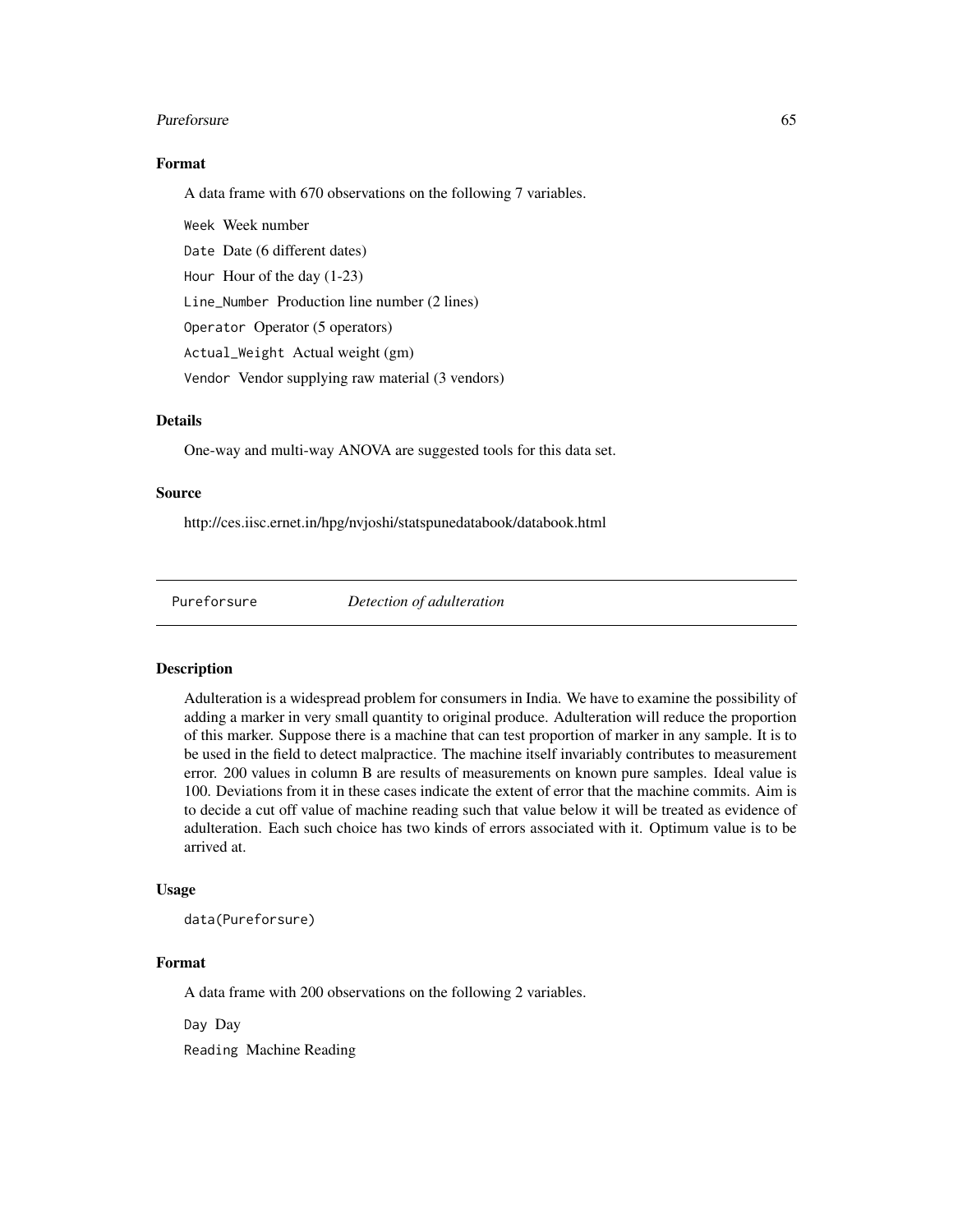Analyze with Histogram, time plot of machine readings, and empirical probabilities of type I and type II errors.

#### Source

http://ces.iisc.ernet.in/hpg/nvjoshi/statspunedatabook/databook.html

Rabbit *Relating Foot length to Body mass*

### Description

Birds of prey such as eagles or falcons catch a prey animal and then take it to a suitable place (nest if young ones are to be fed), remove inedible portion (feathers or bones etc) and then eat the meat. Remaining material is dropped to the ground. If some indigestible material is swallowed, it is formed into a ball and regurgitated. All such residues dropped down by the predator can provide good clues to its dietary patterns. Rabbits are common prey of eagles. One inedible portion of a rabbit's body is a hind foot. An ornithologist studied the relationship between foot length and total body mass in rabbits. The idea was that by observing the foot length, one might be able to estimate the meat intake.

### Usage

data(Rabbit)

# Format

A data frame with 141 observations on the following 2 variables.

Hind\_Foot\_Length Rabbit Hind Foot length in inches

Body\_Weight Body Weight in pounds

# Details

Regression model and analysis of residuals need to be performed on this data set.

#### Source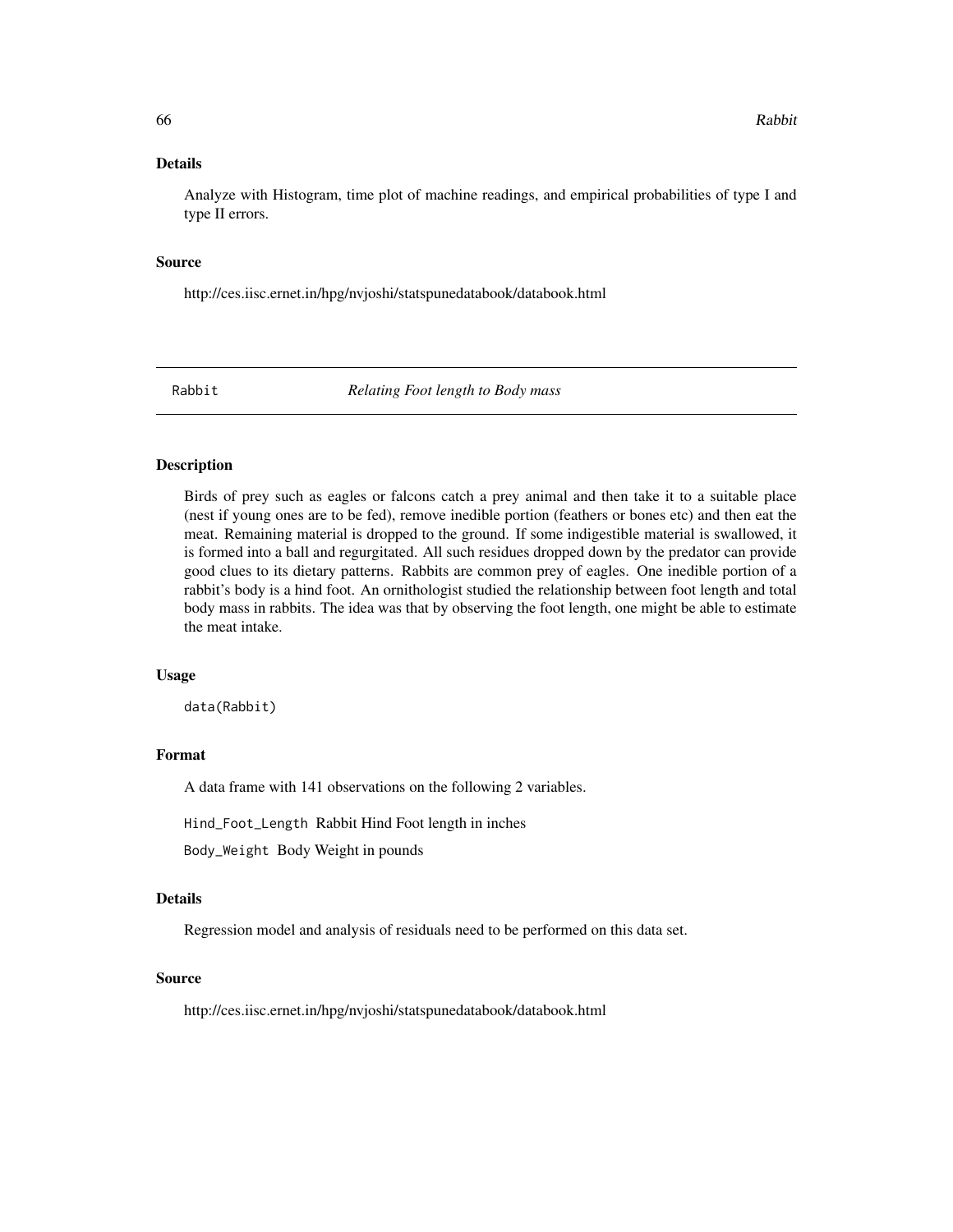Bandicoot rats live in underground burrows dug by them. 83 burrows were excavated and measured. However, by accident, only the marginal distributions were retained while the original data on joint distribution was lost. Check whether each marginal distribution is normal. It is of interest to estimate proportion of burrows having length greater than average AND depth greater than average. Use the following formula for generating bivariate distribution from marginals.

#### Usage

data(Rat)

# Format

A data frame with 6 observations on the following 4 variables.

Tunnel\_Length Total length of tunnel (cm)

Frequency Frequency

Tunnel\_Depth Depth of tunnel (cm)

Frequency.1 Frequency of tunnel depth

# Details

Use the chi-square test for checking univariate normality.

# Source

http://ces.iisc.ernet.in/hpg/nvjoshi/statspunedatabook/databook.html

RiceWheat *Modeling Rice and Wheat production*

# Description

At the time of independence India was faced with food shortages. There was dependence on food imports from USA etc. Later, because of green revolution, production went up and the country became self-sufficient. Was this growth in production linear? Was it due to increase in total area under crop or area under irrigation? Is the pattern of growth comparable in wheat and rice?

#### Usage

data(RiceWheat)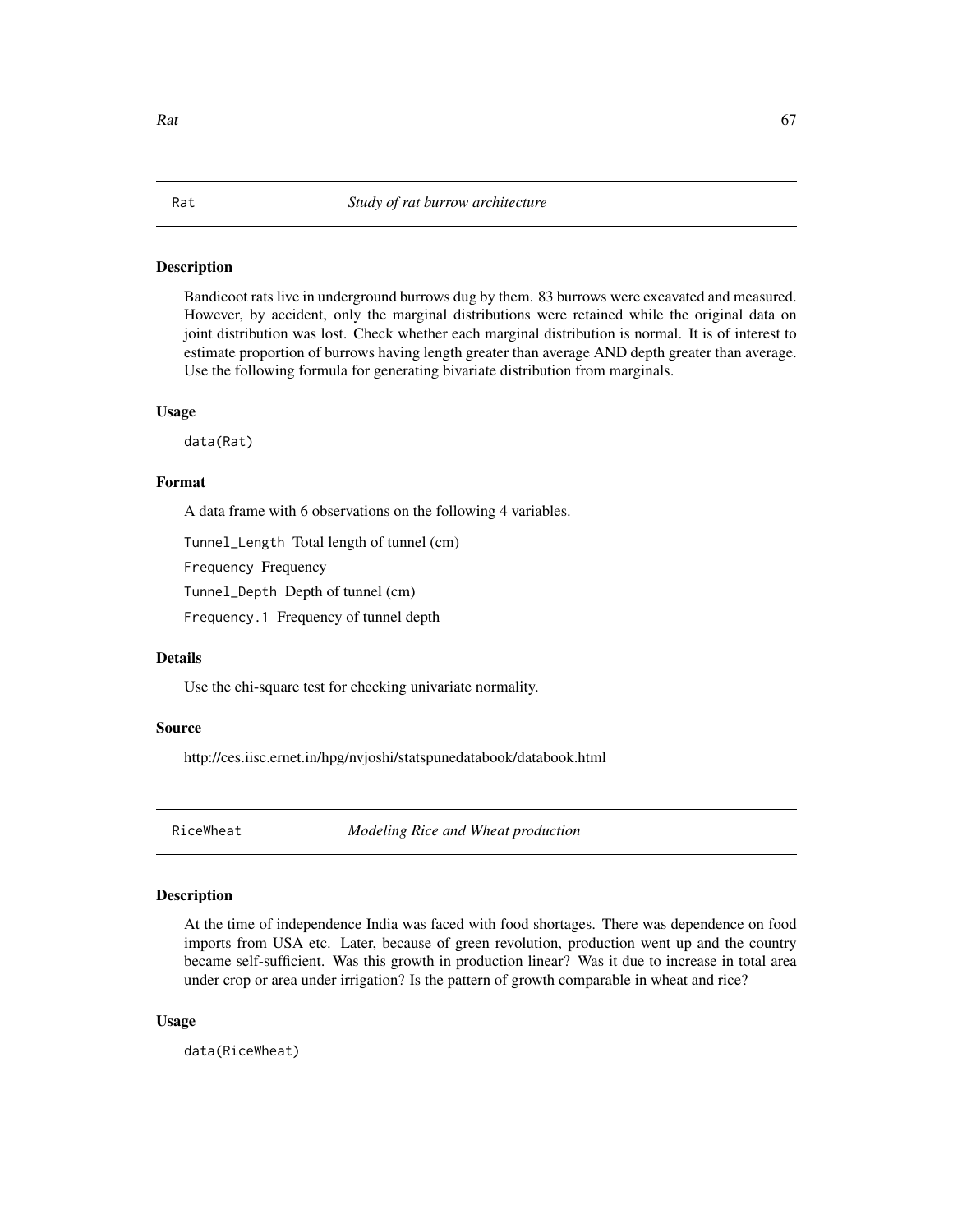#### 68 salamander

### Format

A data frame with 106 observations on the following 6 variables.

Food The type of food Year The year Area Area (million Hectares) Production Production (Million Tons) Yield Yield (Kilogram/Hectare) Irrigated Percentage area for the food type covered by irrigation

# Details

Model this data set with time series analysis and regression.

# Source

http://ces.iisc.ernet.in/hpg/nvjoshi/statspunedatabook/databook.html

salamander *Habitat preference of salamander*

#### Description

Salamanders are amphibians, a group of animals of special interest because of their sensitivity to environmental changes. A particular species (about 6cm in length) found in California was studied to check the habitat preferred by the animal.

# Usage

data(salamander)

### Format

A data frame with 47 observations on the following 4 variables.

Site Site number

Salamander Salamander count in a sample plot of 7meter by 7 meter area

Coverage Extent of canopy cover in the forest

Forest\_Age Forest age

### Details

Anybody for Poisson regression?

# Source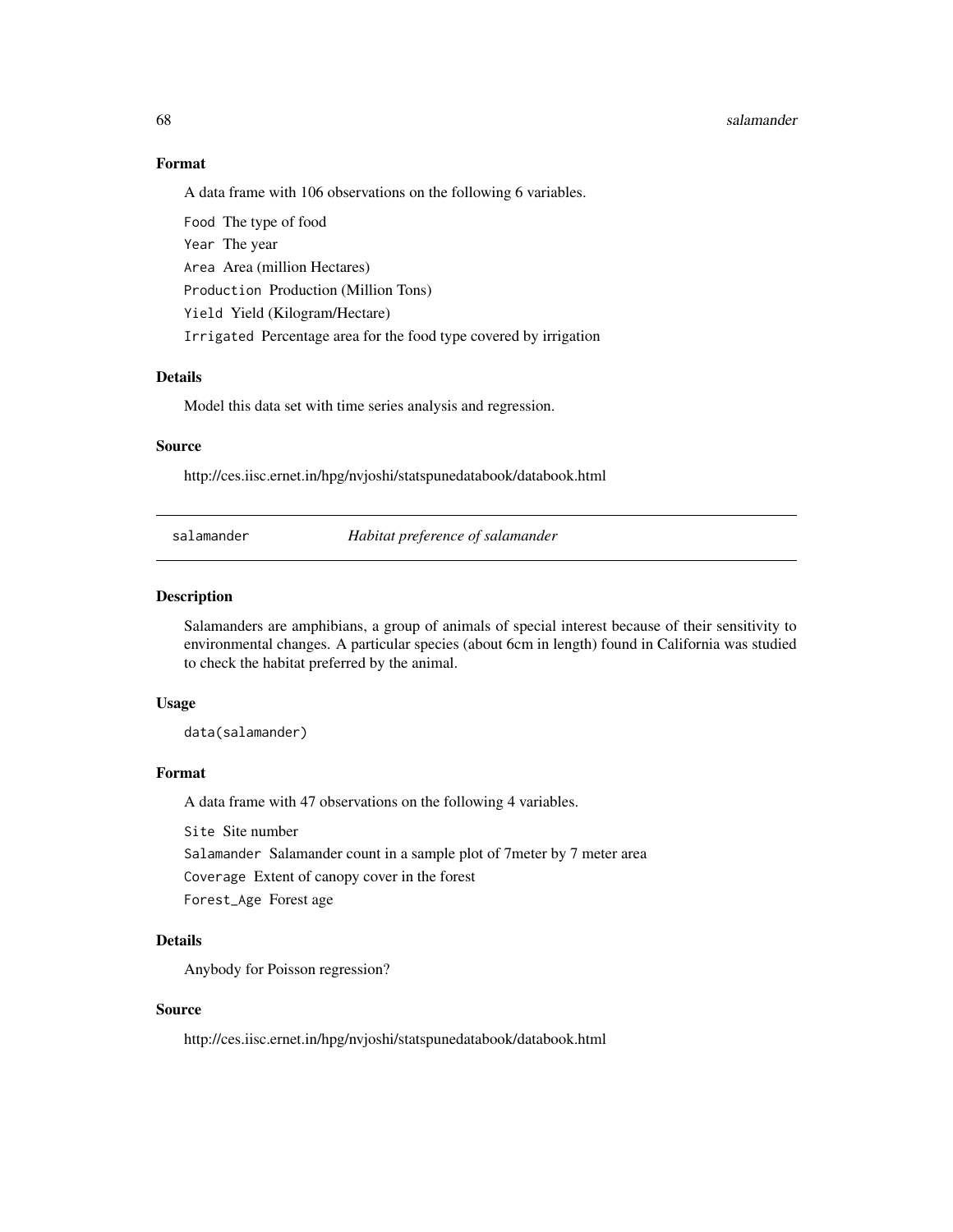In biology often it is of interest to describe life span of an organism. Parametric approach to this problem involves fitting a given probability distribution. Common distributions used here are exponential, Weibul and Gamma. Occasionally other distributions such as inverse Gaussian, log-normal distribution etc. are also fitted. The data refer to age at death of a species of sheep. Age was estimated using skulls. In case of the above data usual distributions failed to give a good fit. There is considerable improvement by using, instead, a quadratic hazard function.

# Usage

data(Sheeplife)

### Format

A data frame with 11 observations on the following 2 variables.

Age\_at\_death Age at death (years)

Frequency Frequency

# Details

Estimate parameters by maximum likelihood and test goodness of fit using chi-square test.

# Source

http://ces.iisc.ernet.in/hpg/nvjoshi/statspunedatabook/databook.html

SholapurWeather *Has the weather in Sholapur changed over 3 decades?*

# **Description**

4. Records of maximum and minimum temperature are available with the India Meteorology Department. Data set for Sholapur, Maharashtra used here covers only 4 years: 1945, 1955, 1965 and 1972. Question of interest is "has the Sholapur weather changed?"

### Usage

```
data(SholapurWeather)
```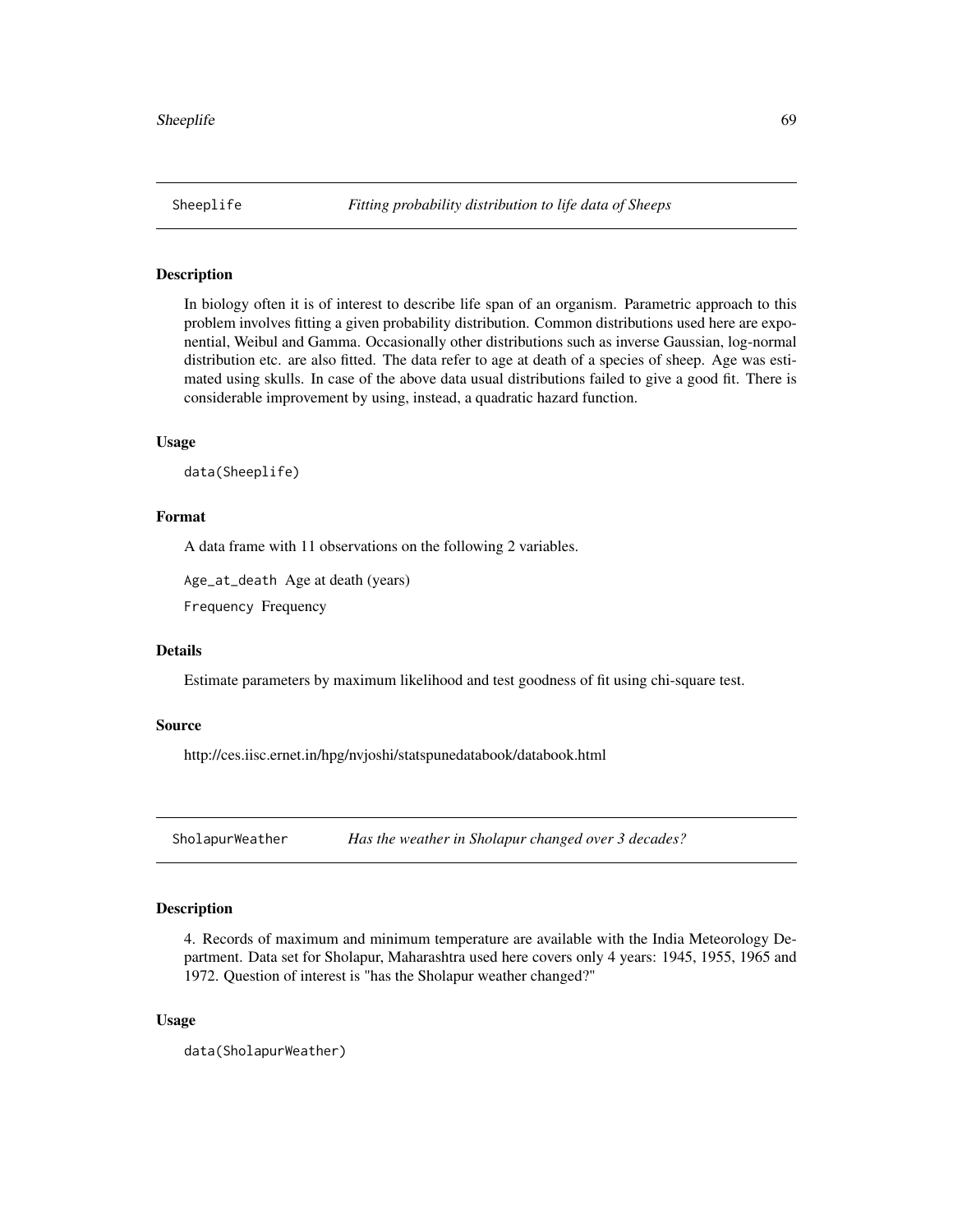### Format

A data frame with 1461 observations on the following 5 variables.

YEAR Year DATE Date

MONTH Month

MAXT Maximum temperature

MINT Minimum temperature

# Details

Host of options here: Descriptive statistics, Comparison of 4 Time series. Take month as blocks and compare years using Friedman test. Variable can be (say) max temperature of the month.

# Source

http://ces.iisc.ernet.in/hpg/nvjoshi/statspunedatabook/databook.html

Sorghumheight *Modeling sorghum plant growth*

#### Description

It is generally believed that a sigmoidal model is good for describing growth of plant height. In the present data set we have growth records for two varieties of sorghum- a cereal crop in western India. It is of interest to check if the model parameters for two varieties are equal.

# Usage

data(Sorghumheight)

#### Format

A data frame with 22 observations on the following 3 variables.

Day Age (days from sowing)

Ramkel Plant Height (Variety 1)

Saoner Plant Height (Variety 2)

### Details

Non-linear regression and LR-test need to performed for this data set.

# Source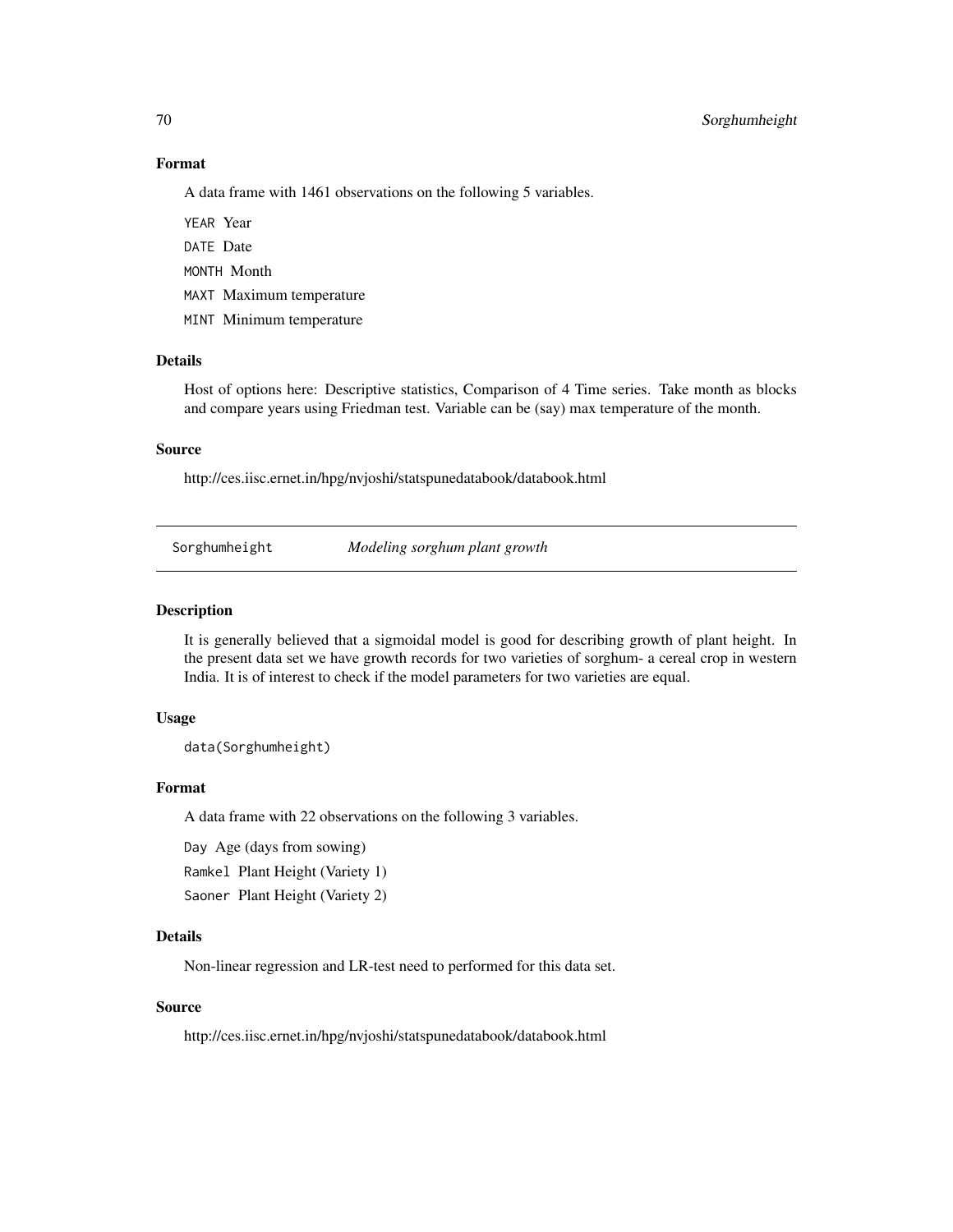One index of diversity is species richness i.e. total number of species of a taxon present in a locality. To estimate richness, it is convenient to go on counting randomly selected individuals and recording their species names. An accumulation curve has total number of individuals or quadrats on X-axis and accumulated number of species on Y axis.

### Usage

data(SpaccHerb)

### Format

A data frame with 922 observations on the following 4 variables.

Serial\_Number Serial number

Quadrat\_Number Quadrat number

Species\_Name Species name

Individuals Number of individuals

# Details

Generating species accumulation data by (a) quadrat, (b) number of individuals. Fitting a nonlinear (saturating) model to these data to arrive at estimate of saturating value.

# Source

http://ces.iisc.ernet.in/hpg/nvjoshi/statspunedatabook/databook.html

SpaccShrubs *Species accumulation curve*

# Description

One index of diversity is species richness i.e. total number of species of a taxon present in a locality. To estimate richness, it is convenient to go on counting randomly selected individuals and recording their species names. An accumulation curve has total number of individuals or quadrats on X-axis and accumulated number of species on Y axis.

#### Usage

data(SpaccShrubs)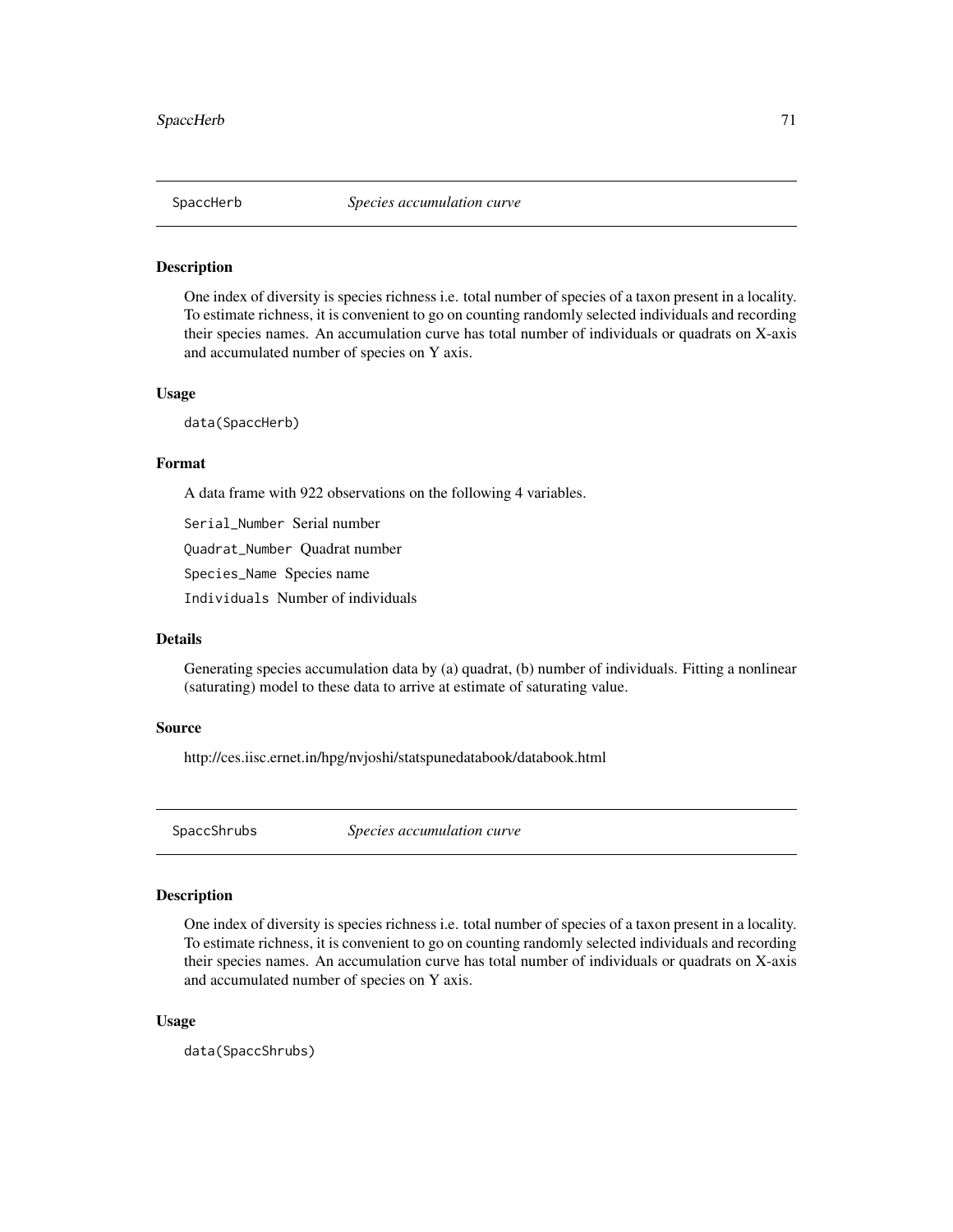# 72 Spaceshuttle

### Format

A data frame with 98 observations on the following 4 variables.

Serial\_Number Serial number

Quadrat\_Number Quadrat number

Scientific\_Name Species name

Individuals Number of individuals

# Details

Generating species accumulation data by (a) quadrat, (b) number of individuals. Fitting a nonlinear (saturating) model to these data to arrive at estimate of saturating value.

#### Source

http://ces.iisc.ernet.in/hpg/nvjoshi/statspunedatabook/databook.html

Spaceshuttle *Modeling Space shuttle O-ring failure data*

### **Description**

Space shuttle Challenger exploded right at the beginning of its flight on January 28, 1986. This was one of the largest disasters in the American space program. The night before, an engineer had recommended to NASA (National Aeronautics and Space Administration) that the shuttle should not be launched in the cold weather. Forecast of temperature for the launch was 31 degrees Fahrenheit, the coldest launch ever. This suggestion was over-ruled. Inquiry Commission appointed by the President of the United States, wanted to see if enough evidence existed to predict serious trouble due to low temperature at the time of launch. Since the shuttle had, up to that time, not met with any accident, the only evidence available was regarding damage to O-rings. These rubber rings fill the gaps between parts of the giant tube that makes the rocket. If there is even a minor leak, hot gases push through it and in milliseconds, large portion of the rocket fuel can come out to destroy the rocket. Hence damaged O-rings can be treated as signs of major trouble. Such instances had indeed been recorded in previous flights of the shuttle. Data are to be analyzed to check if statistical methods would have given the right guidance.

#### Usage

data(Spaceshuttle)

#### Format

A data frame with 24 observations on the following 2 variables.

Launch.temperature Launch temperature

Rings\_damaged Number of O rings damaged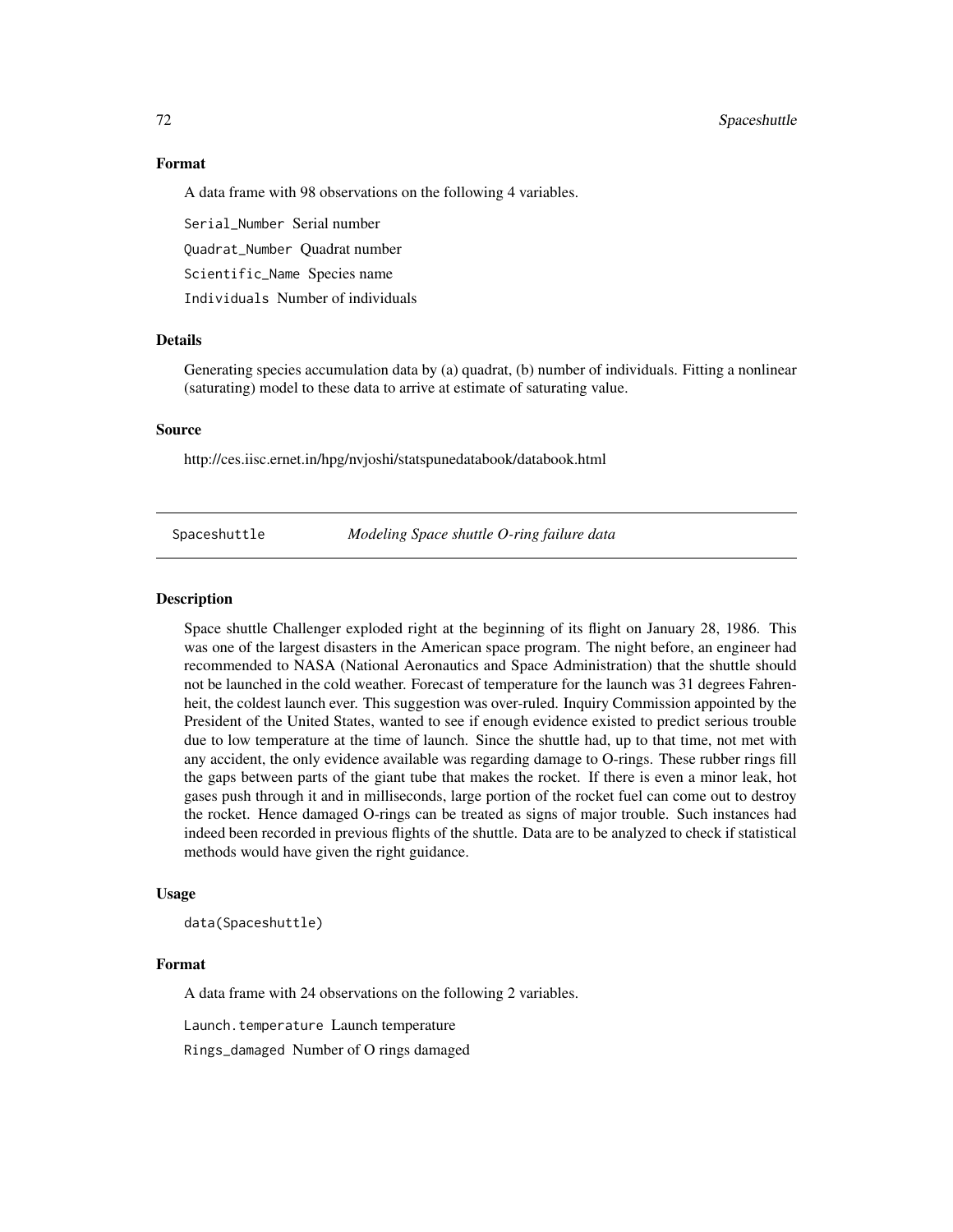# <span id="page-72-0"></span>Spareabirds 73

## Details

Plotting techniques with further validation using logistic regression analysis is expected to explain this phenomenon.

## Source

http://ces.iisc.ernet.in/hpg/nvjoshi/statspunedatabook/databook.html

Spareabirds *Species area curve*

## Description

A standard observation in ecological fieldwork is that as the area scanned increases, the number of species of any given taxon (here birds) seen in that area increases but at a decreasing rate. Such empirical relationship can be exploited to estimate total number of species (species richness). For more details refer the web link indicated below.

## Usage

data(Spareabirds)

#### Format

A data frame with 24 observations on the following 3 variables.

Region Region

Area Area in Sq. Km.

Species Number of bird species counted

#### Details

Nonlinear regression seems appropriate for the data set.

## Source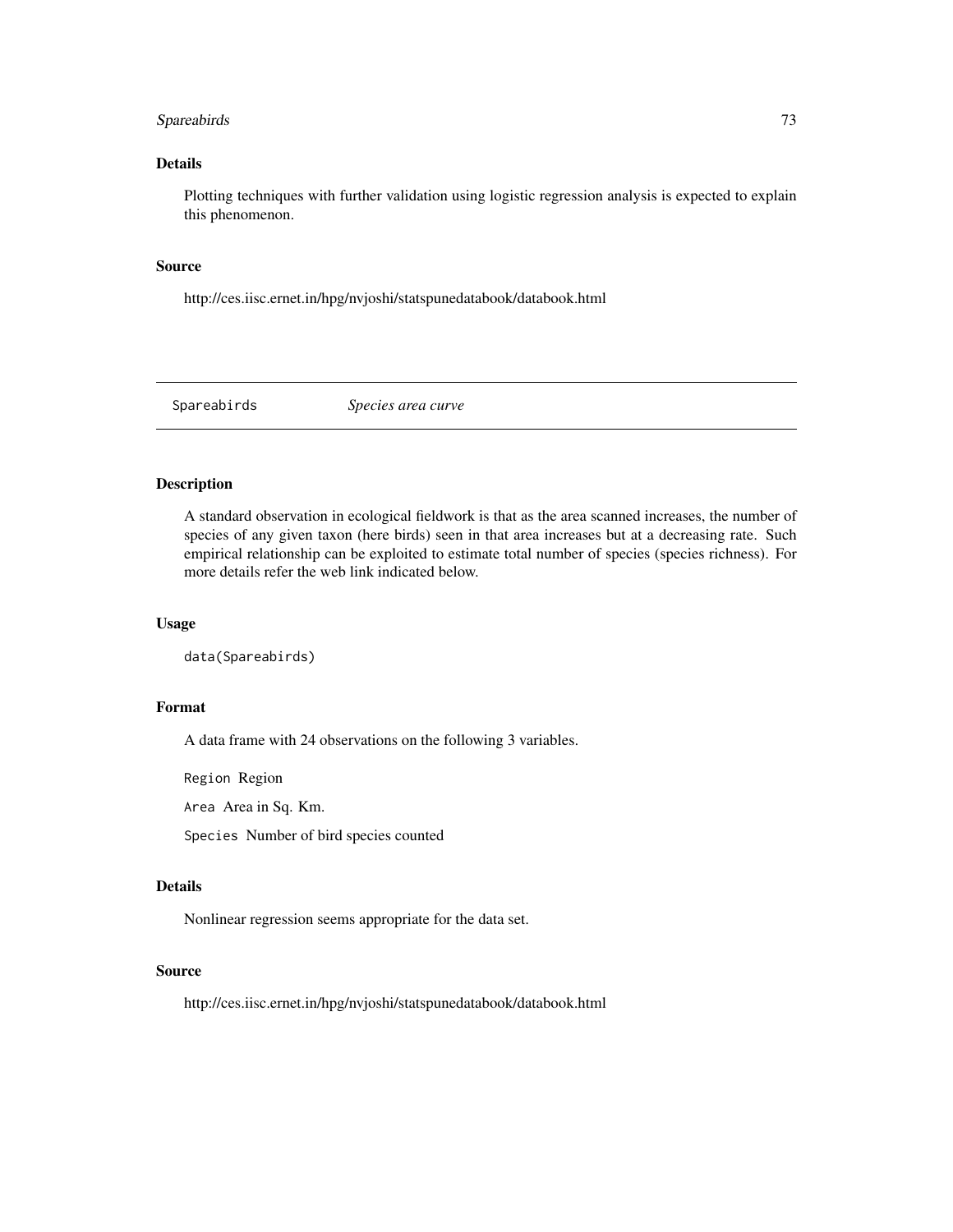<span id="page-73-0"></span>

Forests are an important renewable natural resource of our society. They conserve water and soil, moderate temperature and provide fuel, fodder, fiber, fertilizer etc. Forests give us timber and medicinal plants. Some uses of forests can be evaluated in money terms rather easily. One such item is timber. Three things decide market value of timber. Tree species (teak and rosewood are very valuable), volume (market price is per unit volume) and dimension of log (larger planks fetch higher price per unit volume). Hence foresters' inventories of stock include tree count by species and girth class. It is relevant to summarize such information using probability distributions. Ecologists are interested further in monitoring the variety of trees as judged by counts in different vegetation types.

#### Usage

data(StemDensity)

## Format

A data frame with 11 observations on the following 9 variables.

Girth\_Class Girth class (cm)

Evergreen the number of trees in Evergreen forest belonging to this girth class

Semi\_evergreen number of trees in Semi Evergreen forest belonging to this girth class

Moist\_Deciduous number of trees in Moist Deciduous forest belonging to this girth class

Littoral number of trees in Littoral forest belonging to this girth class

Bamboo number of trees in Bamboo forest belonging to this girth class

Mangrove number of trees in Mangrove forest belonging to this girth

Padauk number of trees in Padauk forest belonging to this girth class

Teak number of trees in Teak forest belonging to this girth class

## Details

Fitting of distributions with group data, comparison of parameters need to be performed for this data set.

## Source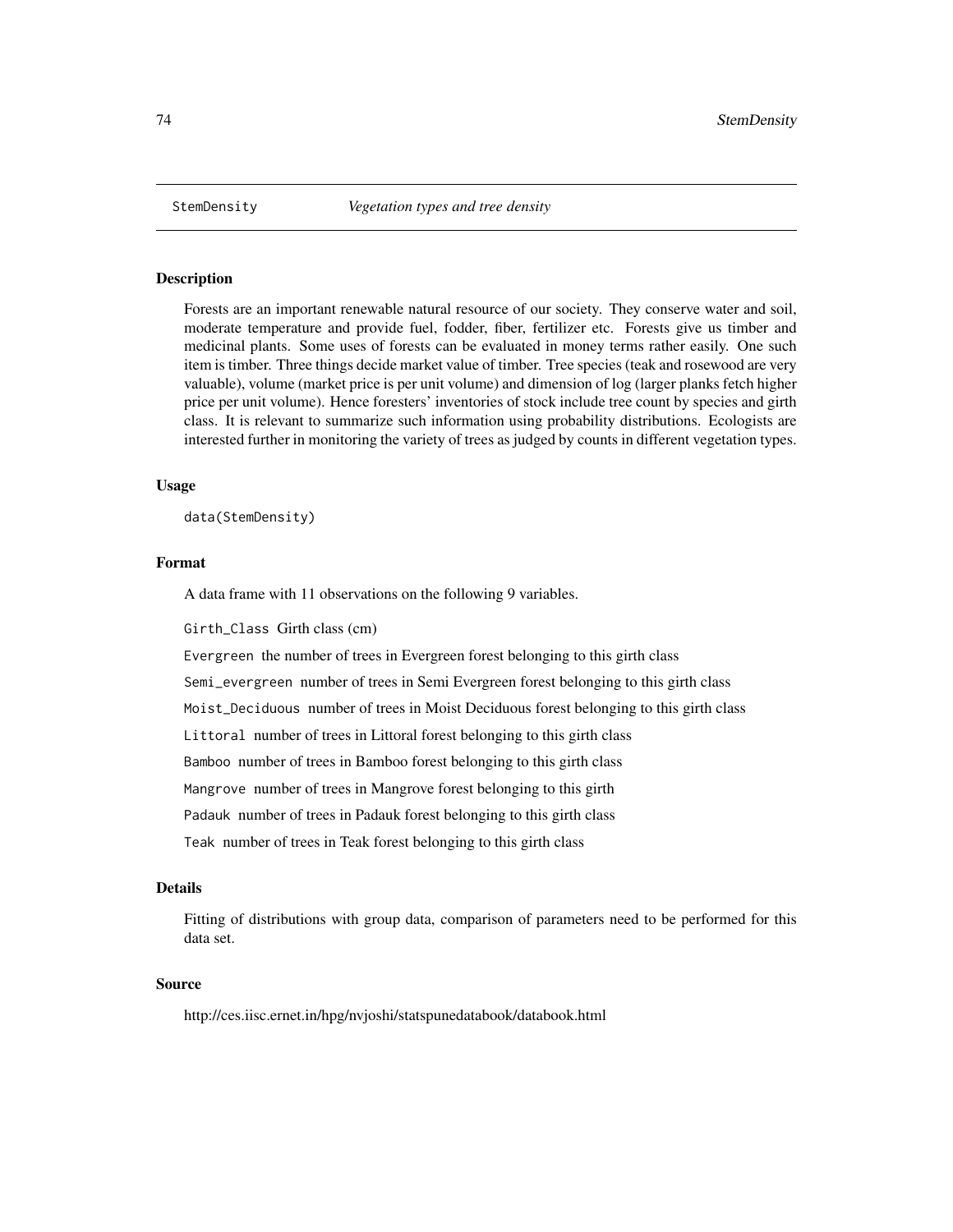<span id="page-74-0"></span>

There are three widely accepted indicators of dental health. They are gingival score, bleeding (gums) score and plaque score. It is always of interest to check effect of toothpaste on these variables. To decide which methods of statistical analysis would be appropriate, it is relevant to test normality of these measurements.

#### Usage

data(TeethNormal)

# Format

A data frame with 69 observations on the following 3 variables.

Gingival Gingival score

Bleeding Bleeding (of gums) score

Plaque Plaque score

## Details

Effective use of histogram, P-P plot, and goodness of fit may provide the answers.

#### Source

http://ces.iisc.ernet.in/hpg/nvjoshi/statspunedatabook/databook.html

Tiger7 *Identification of individual tigers from pugmarks*

# Description

Refer Tiger7.doc for precise explaination of the data set.

# Usage

data(Tiger7)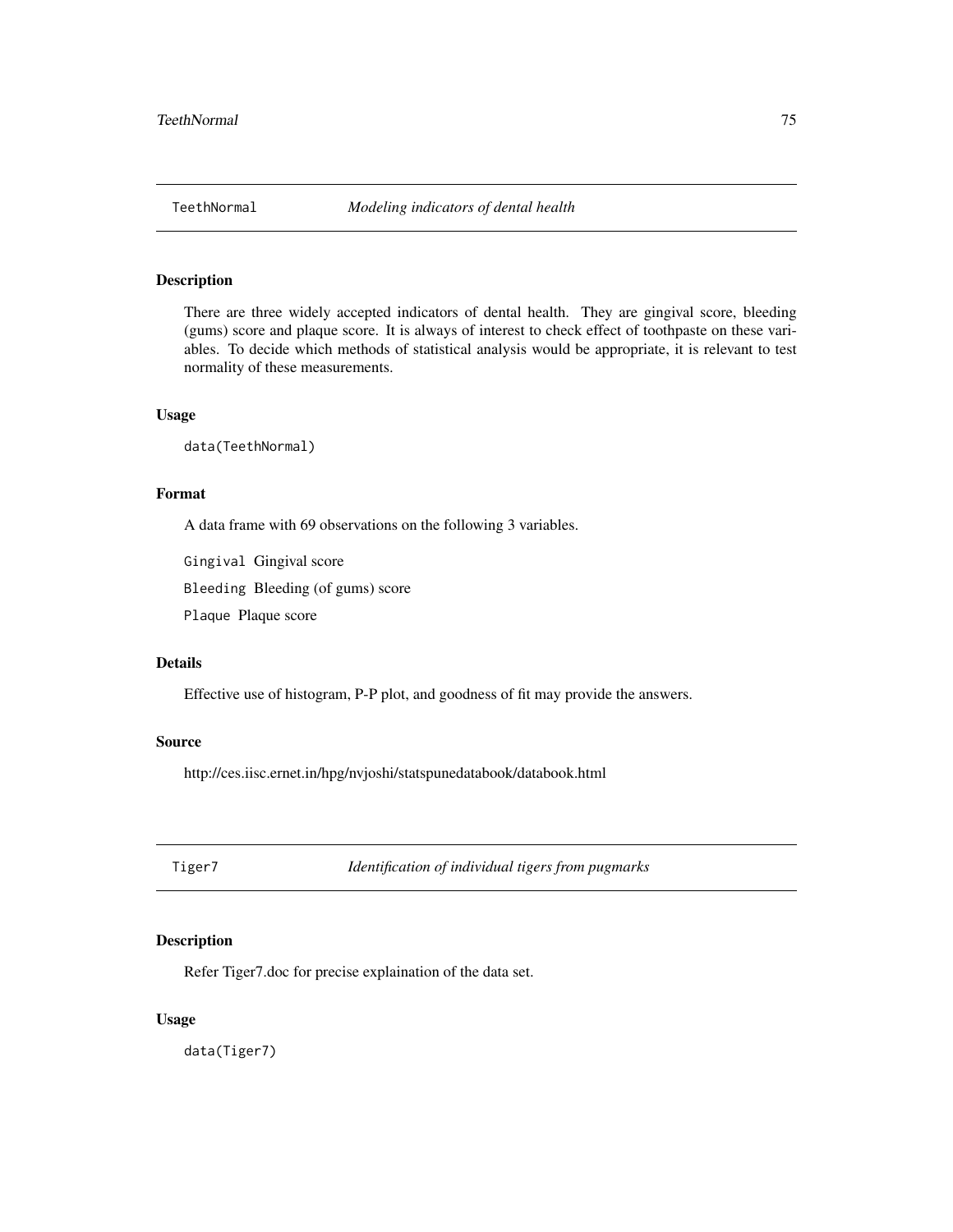## <span id="page-75-0"></span>Format

A data frame with 78 observations on the following 7 variables.

P\_TC1\_Dist Distance between Pad center and Toe 1 center P\_TC2\_Dist Distance between Pad center and Toe 2 center P\_TC3\_Dist Distance between Pad center and Toe 3 center P\_TC4\_Dist Distance between Pad center and Toe 4 center TC1\_TC2\_Dist Distance between Toe1 center and Toe 2 center TC2\_TC3\_Dist Distance between Toe2 center and Toe 3 center TC3\_TC4\_Dist Distance between Toe3 center and Toe 4 center

# Details

Cluster analysis is recommended for gaining an insight into this problem.

### Source

http://ces.iisc.ernet.in/hpg/nvjoshi/statspunedatabook/databook.html

TigerIdentity *Tiger census using scat samples*

## **Description**

Tiger census is a long debated issue in wildlife conservation. Since direct count is not possible any indirect method is based on similarities/ discrepancies in sample evidence. Two methods, which have received attention, are (i) pugmark counting and (ii) camera trap method. In pugmark method, if two pugmarks appear similar in shape and size, they are supposed to represent same animal. In Camera trap, if two photographs show similar stripe pattern, they represent same tiger. It now appears that a third method is possible. It is based on parasite composition of scat samples. If the composition is similar, most likely the two samples come from same animal.

### Usage

```
data(TigerIdentity)
```
#### Format

A data frame with 55 observations on the following 33 variables.

ID Sample ID

- Type.1 Abundance of various pathogen types, 1 to 32, in the sample
- Type.2

Type.3

Type.4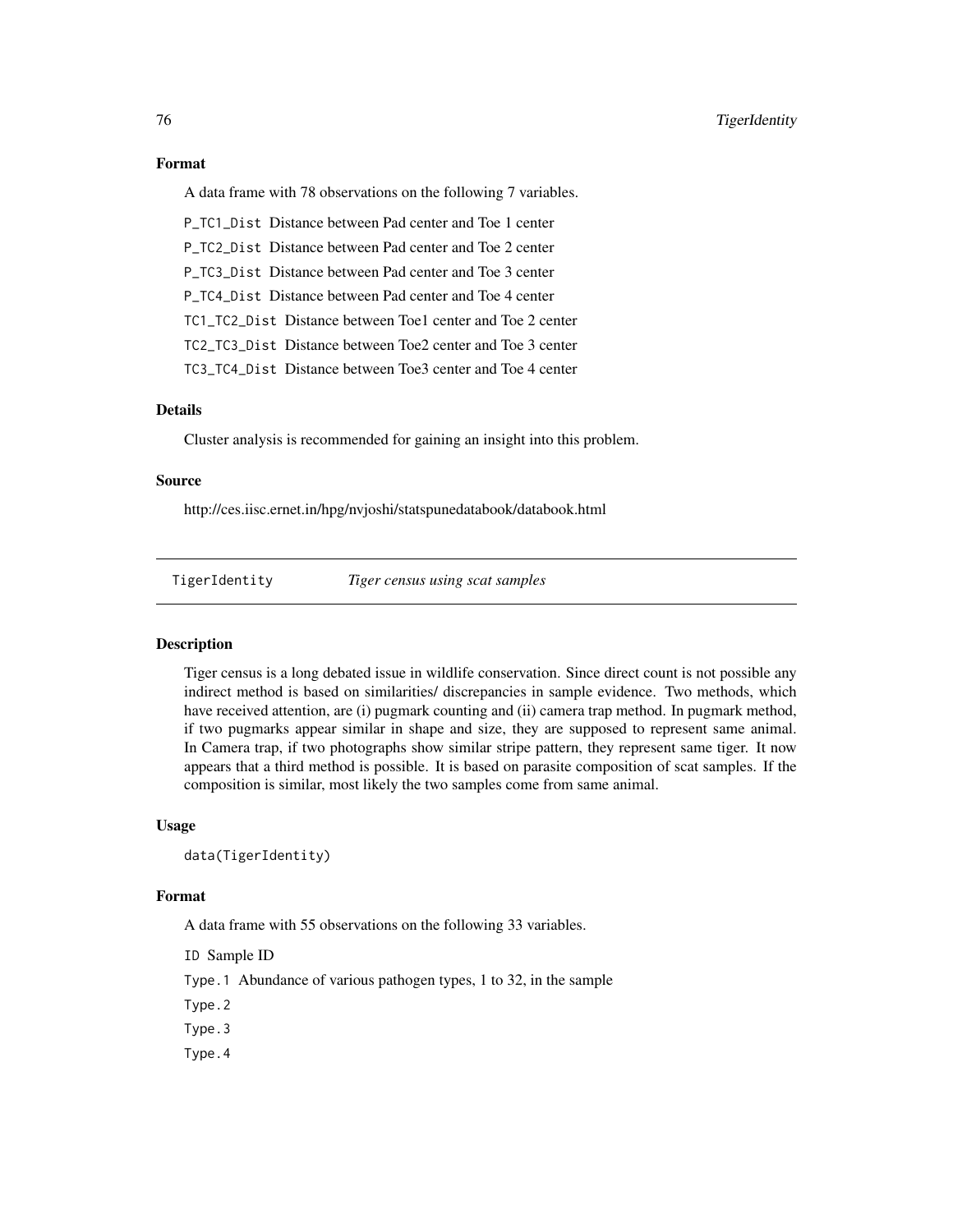# TigerIdentity 77

Type.5

Type.6 Type.7

Type.8

Type.9

Type.10

Type.11

Type.12

Type.13

Type.14

Type.15

Type.16

Type.17

Type.18

Type.19 Type.20

Type.21

Type.22

Type.23

Type.24

Type.25

Type.26

Type.27

Type.28

Type.29

Type.30

Type.31

Type.32

# Details

Cluster analysis is again recommended.

# Source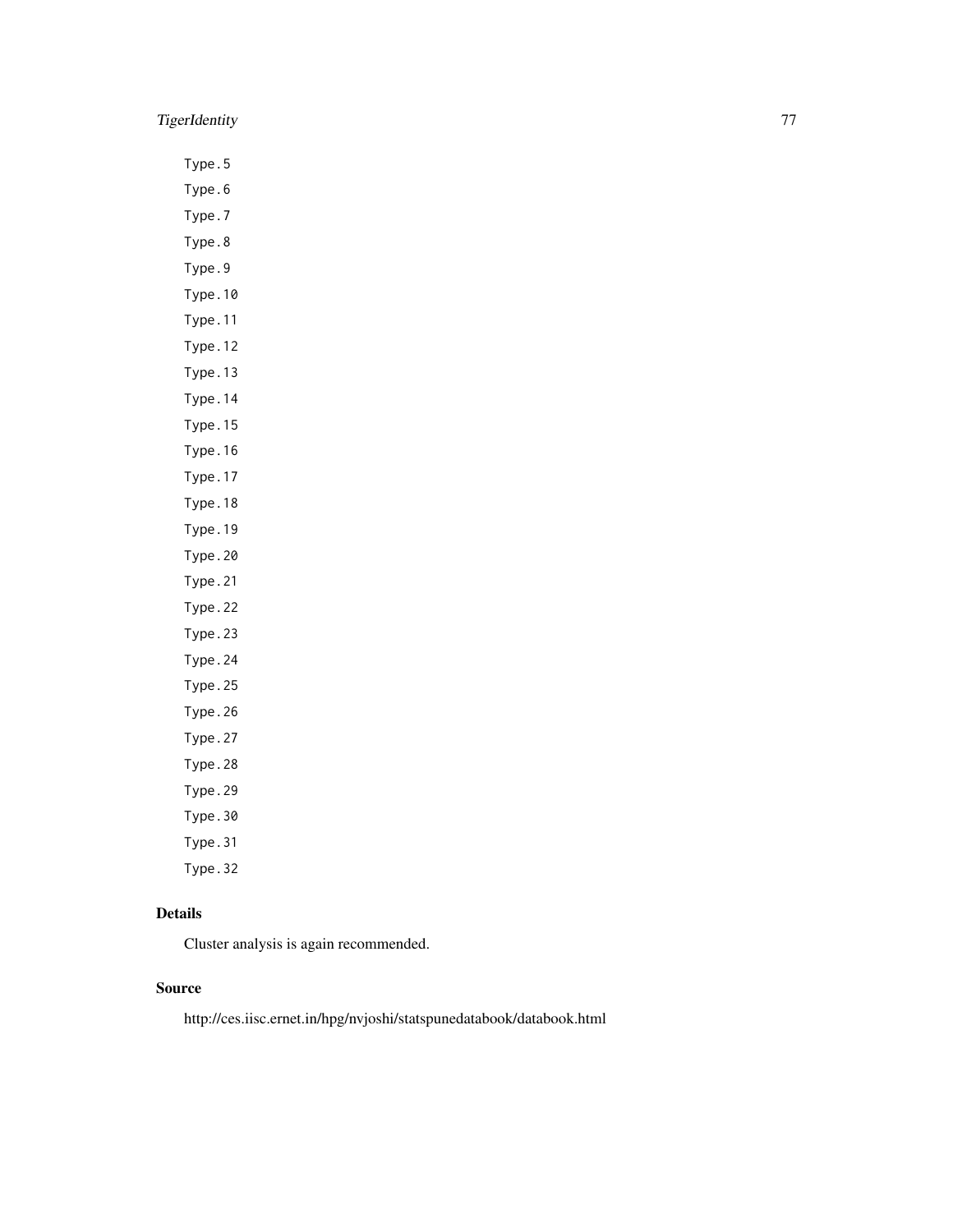<span id="page-77-0"></span>

Refer Timber.doc from the web link given below for a detailed description of the problem.

## Usage

data(Timber)

# Format

A data frame with 224 observations on the following 10 variables.

Locality Locality Year Year of experiment (two years, 2000 and 2002) Replicate Replicate Subculture Subculture Elongation Percent of Elongation Multiples Percent of Multiples Rooting Percent of rooting Germination Percent of germination Seed\_Length Seed length in cm Seed\_Width Seed width in cm

# Details

ANOVA, Variance component analysis, and PCA are recommended for the data set.

# Source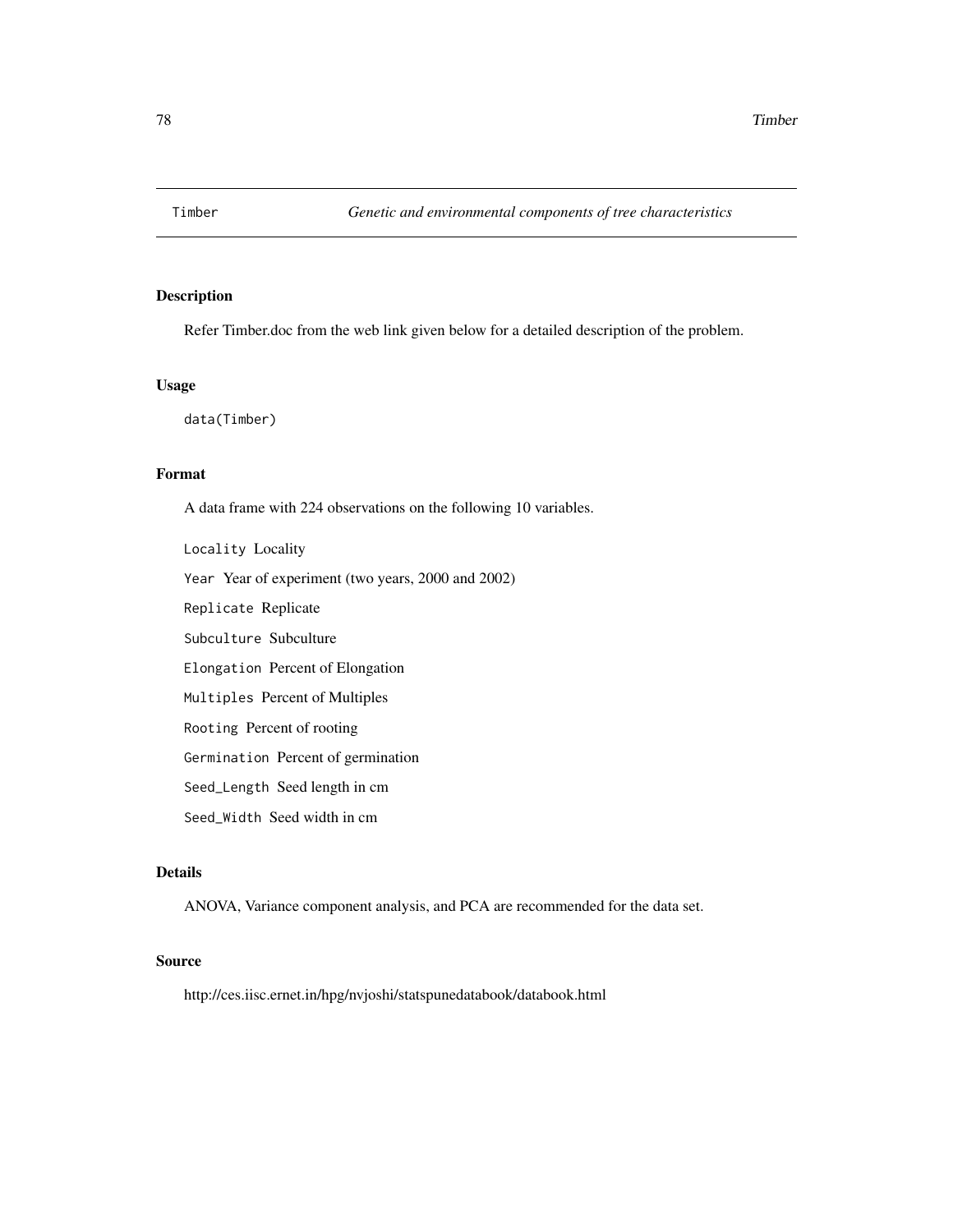<span id="page-78-0"></span>

Here the number of failures in a run is a Poisson variable with mean affected by the various factor combinations and also observation times. There are 5 factors. Note that all explanatory variables are of qualitative type and in regression they will have to be converted into a group of indicator columns each. If there are 2 categories a single indicator column suffices. If there are k categories we need k-1 columns.

#### Usage

data(Valvefailure)

#### Format

A data frame with 90 observations on the following 7 variables.

System System (1=containment,  $2$ = nuclear, 3=power conversion,  $4$ = safety,  $5$ = process auxiliary)

Operator Operator type  $(1 = air, 2 = solenoid, 3 = motor driven, 4 = manual)$ 

Valve Valve type (1=ball, 2= butterfly, 3=diaphragm, 4= gate, 5= globe, 6= directional control)

Size Head size  $(1 = \text{less than 2} \text{inches}, 2 = 2-10 \text{inches}, 3 = 10-30 \text{inches})$ 

Mode Operational mode  $(1=$  normally closed,  $2=$  normally open)

Failures Number of failures

Time Observation times (multiplied by 43800) hours

## Details

Poisson regression is recommended for this data set.

# Source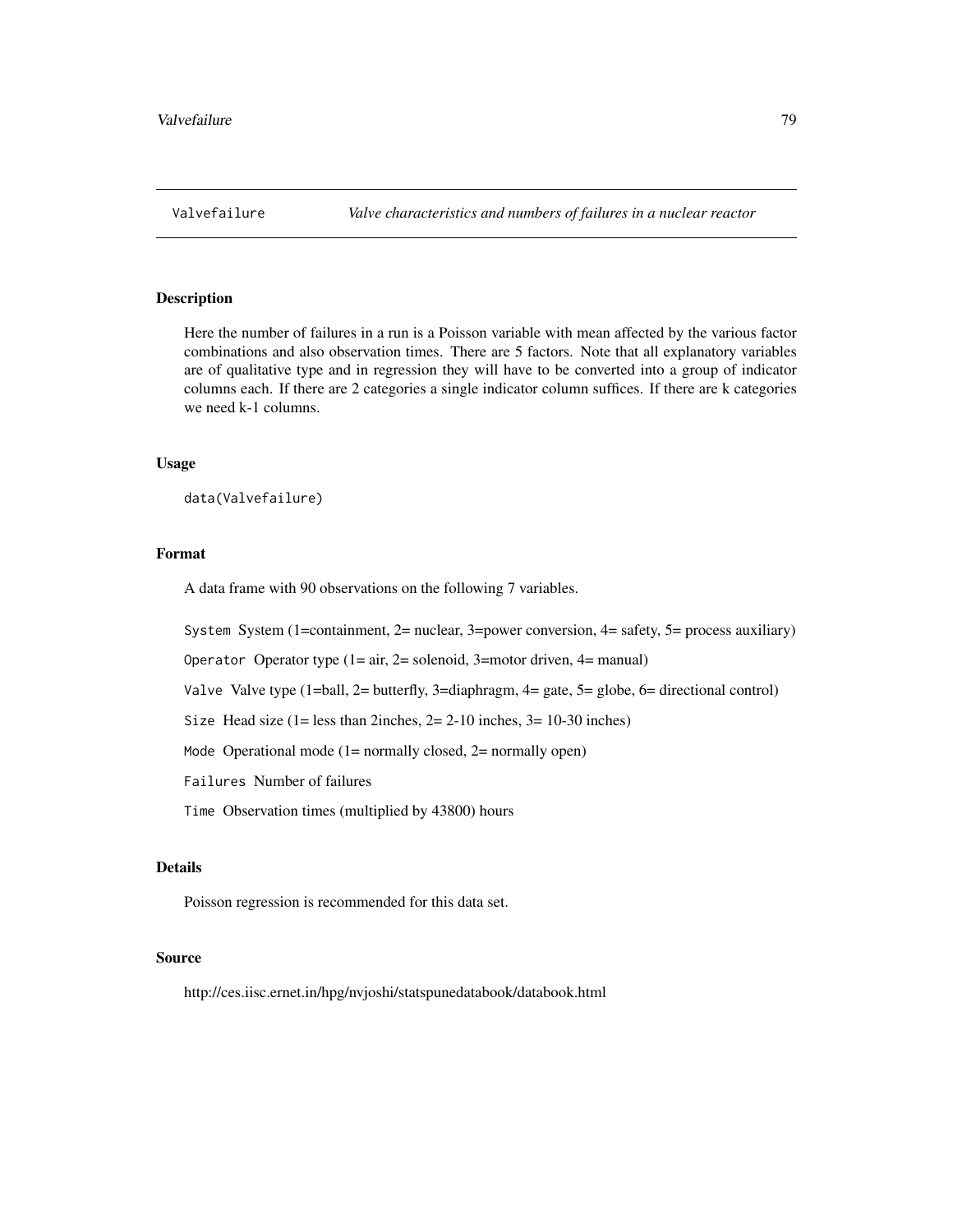<span id="page-79-0"></span>

Water samples were collected from 4 cities. The physico-chemical properties were measured. It is of interest to compare water in different cities. It is also intended to try cluster analysis after ignoring the city label (are original groups identified?). If water quality is similar then water treatment can be similar.

## Usage

```
data(Waterquality)
```
## Format

A data frame with 63 observations on the following 10 variables.

City a factor with levels City1 City2 City3 City4

pH pH

Conductivity Conductivity

Total\_Dissolved\_Solid Total dissolved solid

Alkalinity Alkalinity

Hardness Hardness of the water

Calcium\_Hardness Calcium hardness

Magnesium\_Hardness Magnesium hardness in the water

Chlorides Chlorides

Sulphates Sulphates

## Details

Hotelling's T2, MANOVA, Cluster analysis may be used here.

#### Source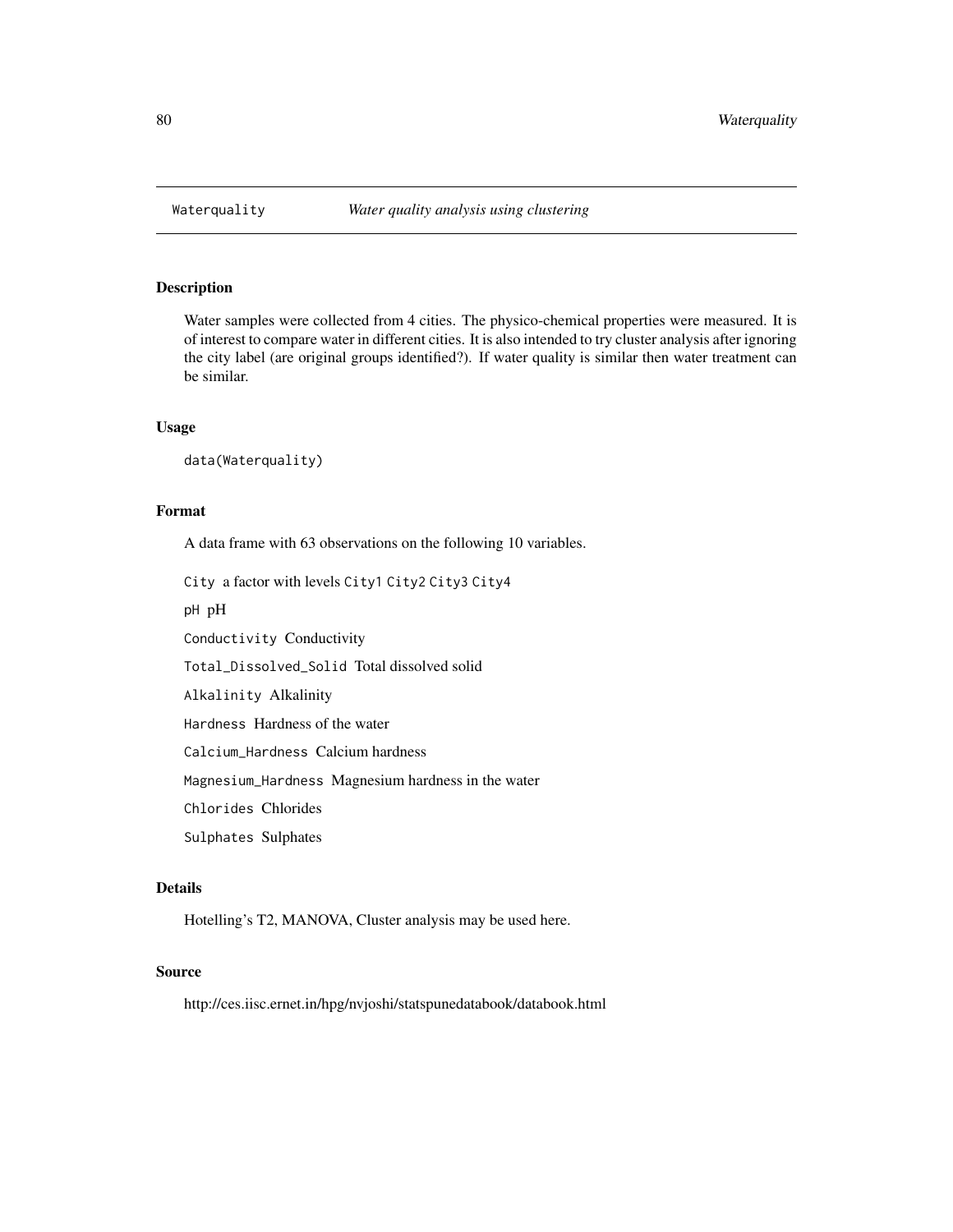<span id="page-80-0"></span>

Refer the document titled widowbirdexpt.doc obtainable from the link given below.

# Usage

data(widowbird)

# Format

A data frame with 36 observations on the following 5 variables.

New\_Tests Number of new nests

Treatment\_Group Treatment group

Male ID of the male bird

Tail Tail length cm.

Prev Previous nest count

# Details

ANOCOVA may be tried out here.

# Source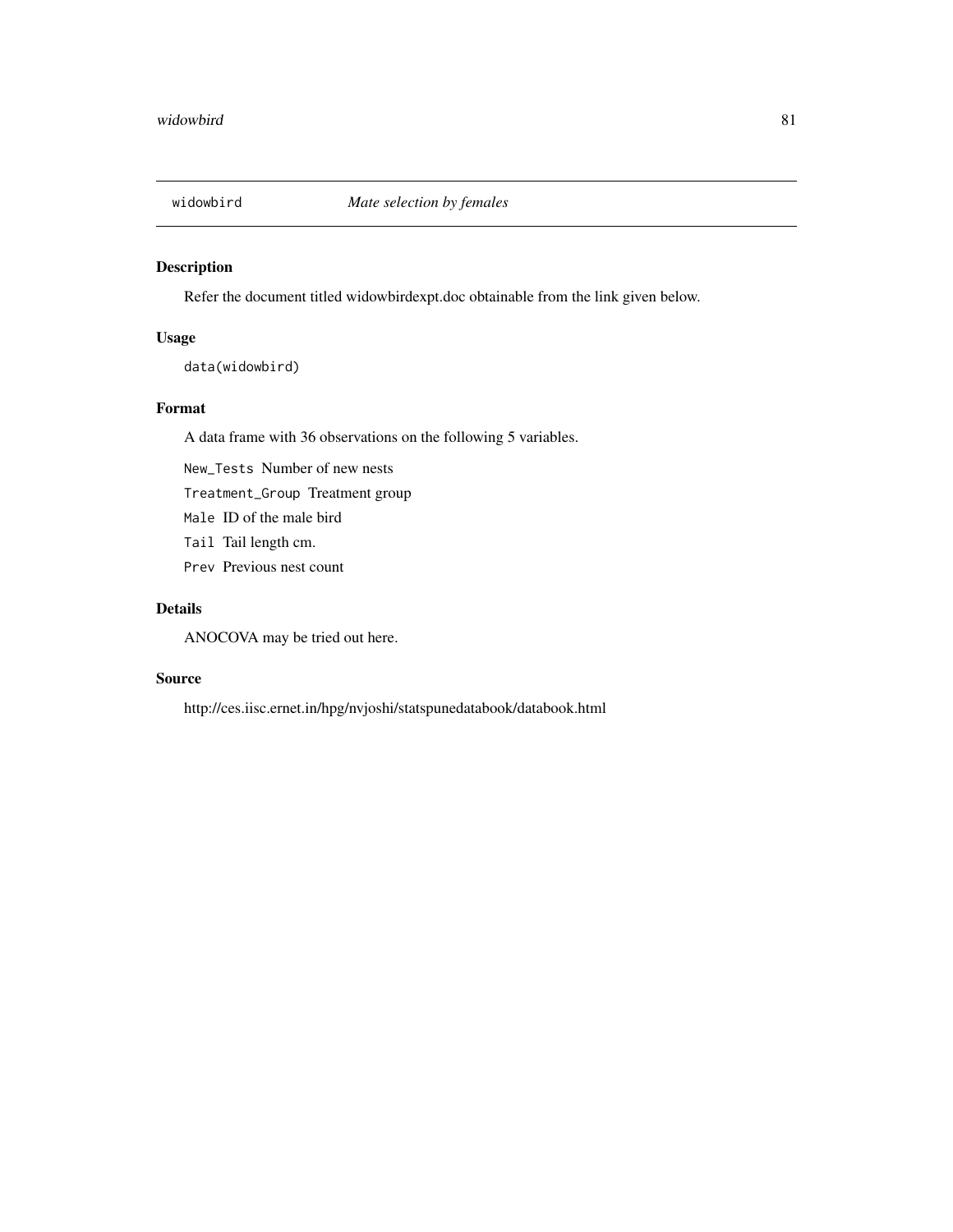# Index

∗Topic datasets AIDS, [4](#page-3-0) AirPollution, [5](#page-4-0) AizawlCancer, <mark>[6](#page-5-0)</mark> Allergy , [7](#page-6-0) Asthma1, [8](#page-7-0) Asthma2, [8](#page-7-0) Asthma3, [9](#page-8-0) Asthma4 , [10](#page-9-0) atombomb , [11](#page-10-0) Bacteria, [12](#page-11-0) BambooGrowth , [13](#page-12-0) Bamboolife , [14](#page-13-0) Bananabats , [14](#page-13-0) BANK , [15](#page-14-0) Barleyheight, [17](#page-16-0) Batcapture, [18](#page-17-0) BatGroup, [19](#page-18-0) Batrecapture, [20](#page-19-0) Biodegradation , [21](#page-20-0) birdextinct , [22](#page-21-0) BirthDeath , [23](#page-22-0) BPSYS , [23](#page-22-0) Butterflies , [24](#page-23-0) Chitalparasite, [25](#page-24-0) cloudseed , [26](#page-25-0) Cosmetic1, [27](#page-26-0) COWSDATA , [28](#page-27-0) Crack , [29](#page-28-0) Crime, [30](#page-29-0) DroughtStress, [30](#page-29-0) Dunglife, [32](#page-31-0) Earthquake , [33](#page-32-0) Earthwormbiomass , [34](#page-33-0) EarthwormSeason, [35](#page-34-0) elephant , [36](#page-35-0) Euphorbiaceae, [36](#page-35-0) Extruder, [37](#page-36-0) Fairness , [38](#page-37-0)

FAMILY, [39](#page-38-0) Filariasisage , [40](#page-39-0) FilariasisSex , [41](#page-40-0) Filariasistype , [42](#page-41-0) Fish, [43](#page-42-0) fishtoxin , [43](#page-42-0) Frog\_survival , [46](#page-45-0) Frogfood , [44](#page-43-0) Frogmating, [45](#page-44-0) GDS , [46](#page-45-0) Geometricbirds , [47](#page-46-0) Heart , [48](#page-47-0) Highjump, [49](#page-48-0) hundredmrun , [49](#page-48-0) IMR , [50](#page-49-0) IOCSharePrice , [51](#page-50-0) IslandSpArea , [51](#page-50-0) Ivoryweight , [52](#page-51-0) Lognormalbirds, [53](#page-52-0) Logseriesbirds , [53](#page-52-0) Loops, [54](#page-53-0) Lung, [55](#page-54-0) magazine , [56](#page-55-0) Mammals, [57](#page-56-0) mammalsize, [57](#page-56-0) Mice, <mark>[58](#page-57-0)</mark> Microgrow , [59](#page-58-0) Mimosaceae , [59](#page-58-0) moth , [60](#page-59-0) OralCancer , [61](#page-60-0) Plaque, [62](#page-61-0) Plastic, [62](#page-61-0) Poliocases, [63](#page-62-0) Preserve, <mark>[64](#page-63-0)</mark> Production , [64](#page-63-0) Pureforsure, [65](#page-64-0) Rabbit , [66](#page-65-0) Rat , [67](#page-66-0) RiceWheat , [67](#page-66-0)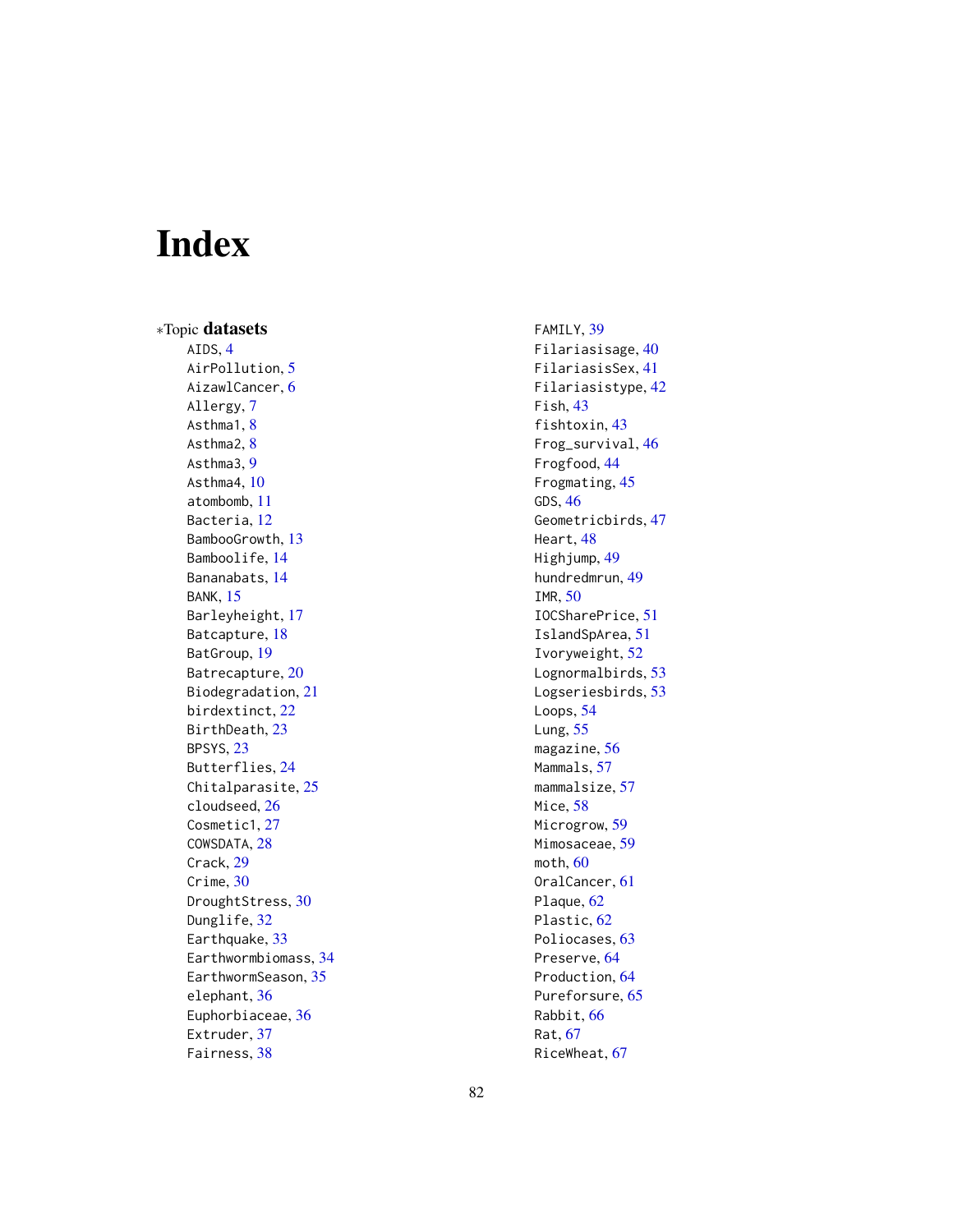#### INDEX  $83$

salamander, [68](#page-67-0) Sheeplife, [69](#page-68-0) SholapurWeather , [69](#page-68-0) Sorghumheight , [70](#page-69-0) SpaccHerb , [71](#page-70-0) SpaccShrubs , [71](#page-70-0) Spaceshuttle, [72](#page-71-0) Spareabirds , [73](#page-72-0) StemDensity , [74](#page-73-0) TeethNormal , [75](#page-74-0) Tiger7 , [75](#page-74-0) TigerIdentity , [76](#page-75-0) Timber , [78](#page-77-0) Valvefailure, [79](#page-78-0) Waterquality,  $80$ widowbird , [81](#page-80-0) ∗Topic package gpk-package, [3](#page-2-0) AIDS , [4](#page-3-0) AirPollution, [5](#page-4-0) AizawlCancer, <mark>[6](#page-5-0)</mark> Allergy , [7](#page-6-0) Asthma1, [8](#page-7-0) Asthma2, [8](#page-7-0) Asthma3 , [9](#page-8-0) Asthma4 , [10](#page-9-0) atombomb , [11](#page-10-0) Bacteria, [12](#page-11-0) BambooGrowth, [13](#page-12-0) Bamboolife , [14](#page-13-0) Bananabats , [14](#page-13-0) BANK, [15](#page-14-0) Barleyheight, [17](#page-16-0) Batcapture, [18](#page-17-0) BatGroup , [19](#page-18-0) Batrecapture, [20](#page-19-0) Biodegradation , [21](#page-20-0) birdextinct , [22](#page-21-0) BirthDeath, [23](#page-22-0) BPSYS , [23](#page-22-0) Butterflies , [24](#page-23-0) Chitalparasite, [25](#page-24-0) cloudseed , [26](#page-25-0) Cosmetic1, [27](#page-26-0) COWSDATA, [28](#page-27-0) Crack , [29](#page-28-0)

Crime, [30](#page-29-0)

DroughtStress, [30](#page-29-0) Dunglife, [32](#page-31-0)

Earthquake, [33](#page-32-0) Earthwormbiomass , [34](#page-33-0) EarthwormSeason, [35](#page-34-0) elephant , [36](#page-35-0) Euphorbiaceae, [36](#page-35-0) Extruder, [37](#page-36-0)

Fairness, [38](#page-37-0) FAMILY, [39](#page-38-0) Filariasisage , [40](#page-39-0) FilariasisSex , [41](#page-40-0) Filariasistype , [42](#page-41-0) Fish , [43](#page-42-0) fishtoxin , [43](#page-42-0) Frog\_survival, [46](#page-45-0) Frogfood , [44](#page-43-0) Frogmating, [45](#page-44-0)

GDS , [46](#page-45-0) Geometricbirds , [47](#page-46-0) gpk *(*gpk-package *)* , [3](#page-2-0) gpk-package, <mark>[3](#page-2-0)</mark>

Heart , [48](#page-47-0) Highjump , [49](#page-48-0) hundredmrun , [49](#page-48-0)

IMR , [50](#page-49-0) IOCSharePrice , [51](#page-50-0) IslandSpArea , [51](#page-50-0) Ivoryweight , [52](#page-51-0)

Lognormalbirds, [53](#page-52-0) Logseriesbirds, [53](#page-52-0) Loops, [54](#page-53-0) Lung, [55](#page-54-0)

magazine , [56](#page-55-0) Mammals, [57](#page-56-0) mammalsize, [57](#page-56-0) Mice, <mark>[58](#page-57-0)</mark> Microgrow , [59](#page-58-0) Mimosaceae , [59](#page-58-0) moth , [60](#page-59-0)

OralCancer , [61](#page-60-0)